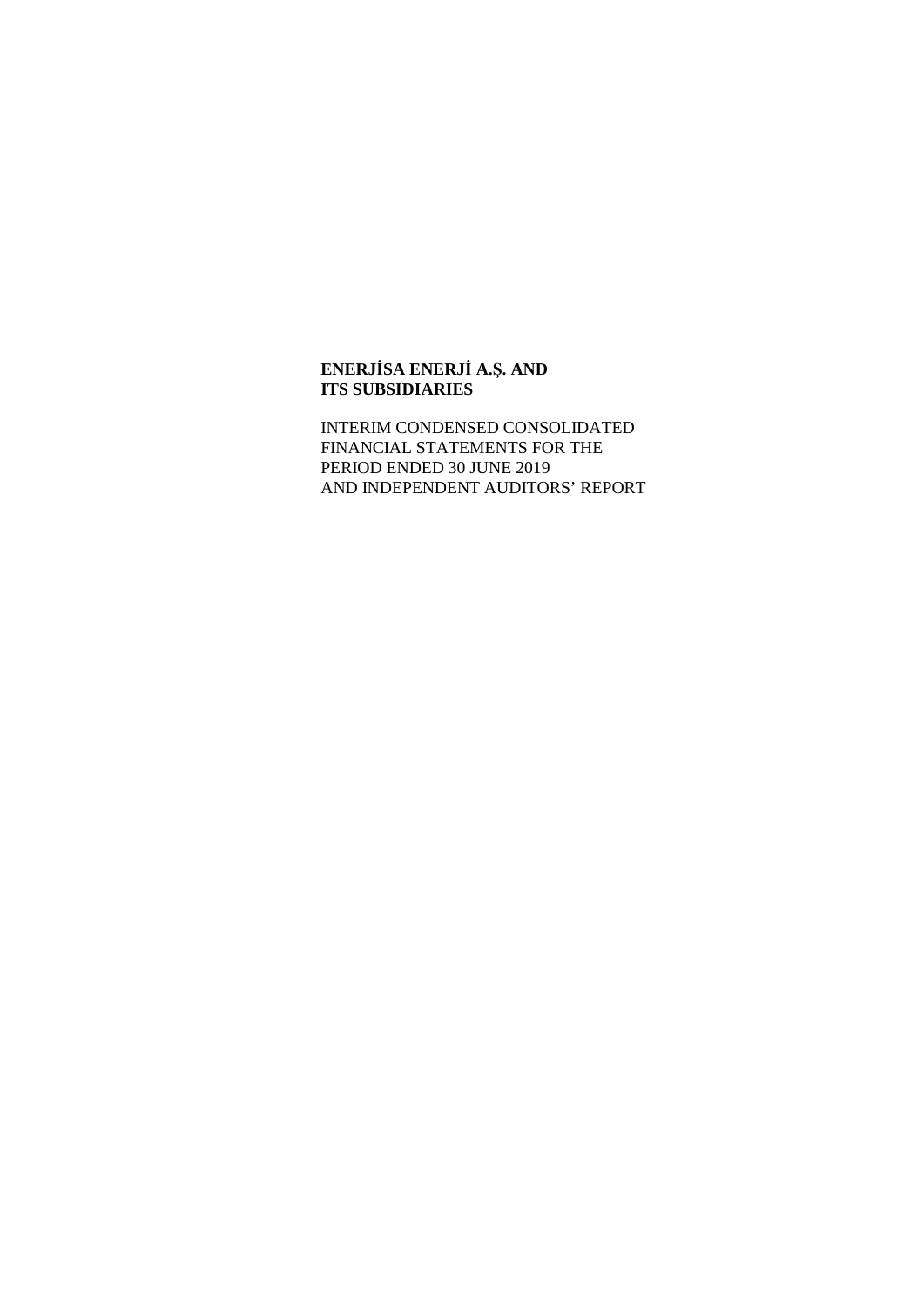

EyP Bağımsız Denetim ve Tel: +90 212 315 3000<br>
SMMM A.Ş. Fax: +90 212 230 8291<br>
Mastak Mahatlesi Eski Büyükdere ey.com<br>
Cad. Oriin Mastak Plaza No: 27 Ficaret Sicil No : 479920 **Building a better** Cad. Orjin Maslak Plaza No: 27<br>**working world** Sariyer 34485 stanbut -Türkiye

# Report on Review of Interim Condensed Consolidated Financial Statements

To the Board of Directors of Enerjisa Enerji A.Ş.:

### **Introduction**

We have reviewed the accompanying interim condensed consolidated statement of financial position of Enerjisa Enerji A.Ş. ("the Company") and its subsidiaries ("the Group") as of June 30, 2019 and the interim condensed consolidated statement of profıt or loss and other comprehensive income, consolidated statement of changes in equity and the consolidated statement cash flows for the sixmonth period then ended, and explanatory notes. Group management is responsible for the preparation and presentation of these interim condensed consolidated financial statements in accordance with international Accounting Standard 34, Interim Financial Reporting ("IAS 34"). Our responsibility is to express a conclusion on these interim condensed consolidated financial statements based on our review.

### Scope of Review

We conducted our review in accordance with the International Standard on Review Engagements ("ISRE") 2410 "Review of Interim Financial Information Performed by the Independent Auditor of the Entity". A review of interim fınancial information consists of making inquiries, primariiy of persons responsible for fınancial and accounting matters, and applying analytical and other review procedures. A review of interim fınancial information is substantially less in scope than an audit conducted in accordance with İnternational Standards on Auditing and the objective of which is to express an opinion on the fınancial statements. Consequently, <sup>a</sup> review of the interim fınancial information does not provide assurance that the audit firm will be aware of all significant matters that might be identifıed in an audit. Accordingly, we do not express an audit opinion.

### Conclusion

Based on our review, nothing has come to our attention that causes us to believe that the accompanying interim condensed consolidated financial statements are not prepared, in all material respects, in accordance with IAS 34.

Güney Bağarisiz Bunetim ve Serbest Muhasebeci Mali Müsavirlik Anonim Sirketi A member foun of Ernst & Young Global Limited



August 6, 2019 İstanbul, Türkiye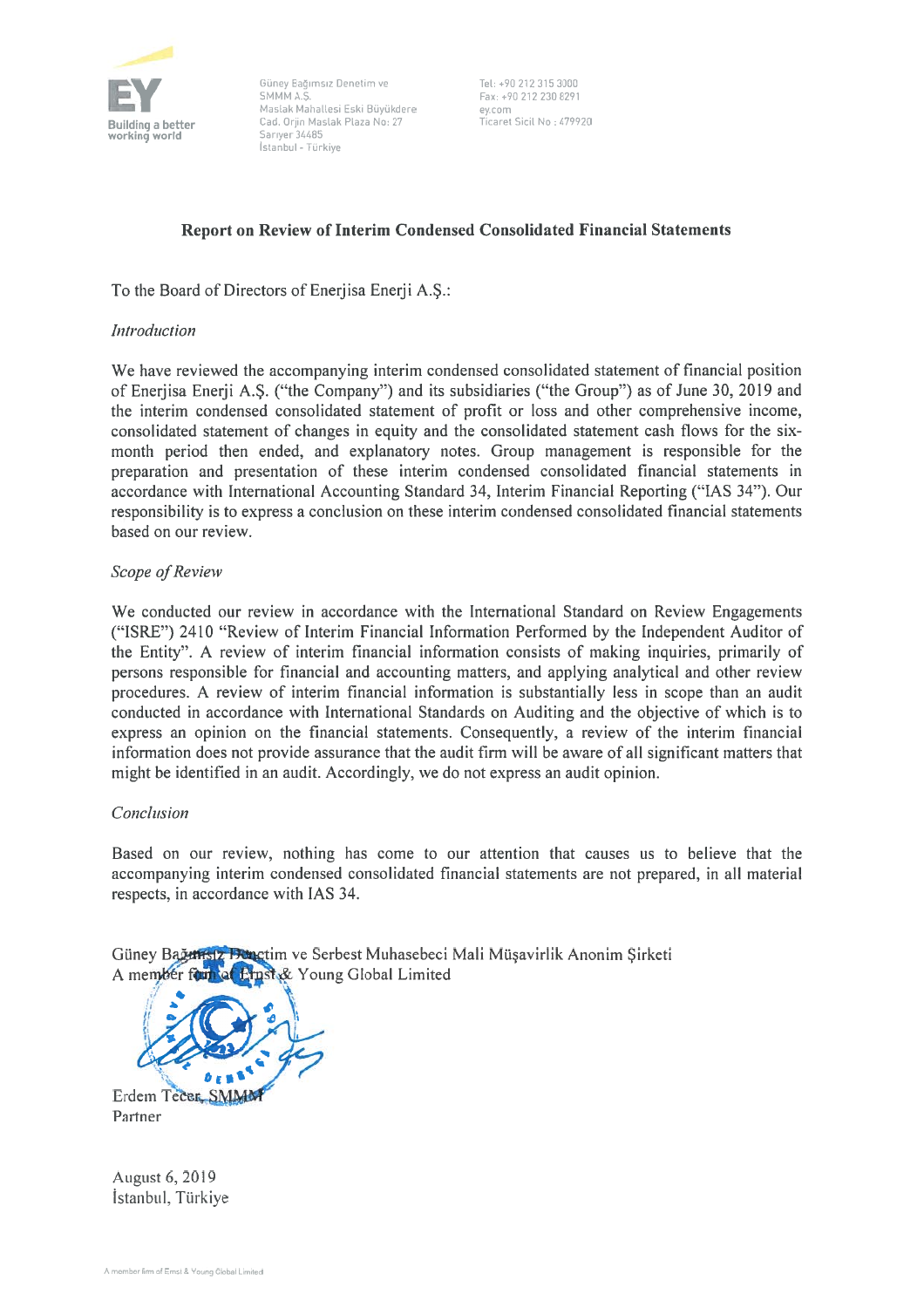| <b>CONTENT</b>     |                                                                   | <b>PAGE</b> |
|--------------------|-------------------------------------------------------------------|-------------|
|                    |                                                                   | $1 - 3$     |
|                    | <b>INTERIM CONDENSED CONSOLIDATED STATEMENT OF PROFIT OR LOSS</b> | 4           |
|                    |                                                                   | 5           |
|                    |                                                                   | 6           |
|                    |                                                                   |             |
|                    |                                                                   | 7-60        |
| NOTE <sub>1</sub>  |                                                                   | $7-9$       |
| NOTE <sub>2</sub>  |                                                                   | $10-17$     |
| NOTE <sub>3</sub>  |                                                                   | 17          |
| NOTE <sub>4</sub>  |                                                                   | 18-25       |
| NOTE <sub>5</sub>  |                                                                   | $26 - 31$   |
| NOTE <sub>6</sub>  |                                                                   | $32 - 33$   |
| NOTE <sub>7</sub>  |                                                                   | 34-35       |
| NOTE <sub>8</sub>  |                                                                   | 36          |
| NOTE <sub>9</sub>  |                                                                   | 37          |
| NOTE 10            |                                                                   | 37          |
| NOTE <sub>11</sub> |                                                                   | 38-39       |
| NOTE <sub>12</sub> |                                                                   | $39-40$     |
| NOTE <sub>13</sub> |                                                                   | $40 - 41$   |
| NOTE <sub>14</sub> |                                                                   | 42          |
| NOTE <sub>15</sub> |                                                                   | 42          |
| NOTE <sub>16</sub> |                                                                   | 43          |
| NOTE <sub>17</sub> |                                                                   | 44          |
| NOTE <sub>18</sub> |                                                                   | 45          |
| NOTE <sub>19</sub> |                                                                   | 46-49       |
| NOTE <sub>20</sub> |                                                                   | 49-52       |
| NOTE <sub>21</sub> |                                                                   | 53          |
| NOTE <sub>22</sub> |                                                                   | 54-58       |
| NOTE <sub>23</sub> |                                                                   | 59-60       |
| NOTE <sub>24</sub> |                                                                   | 60          |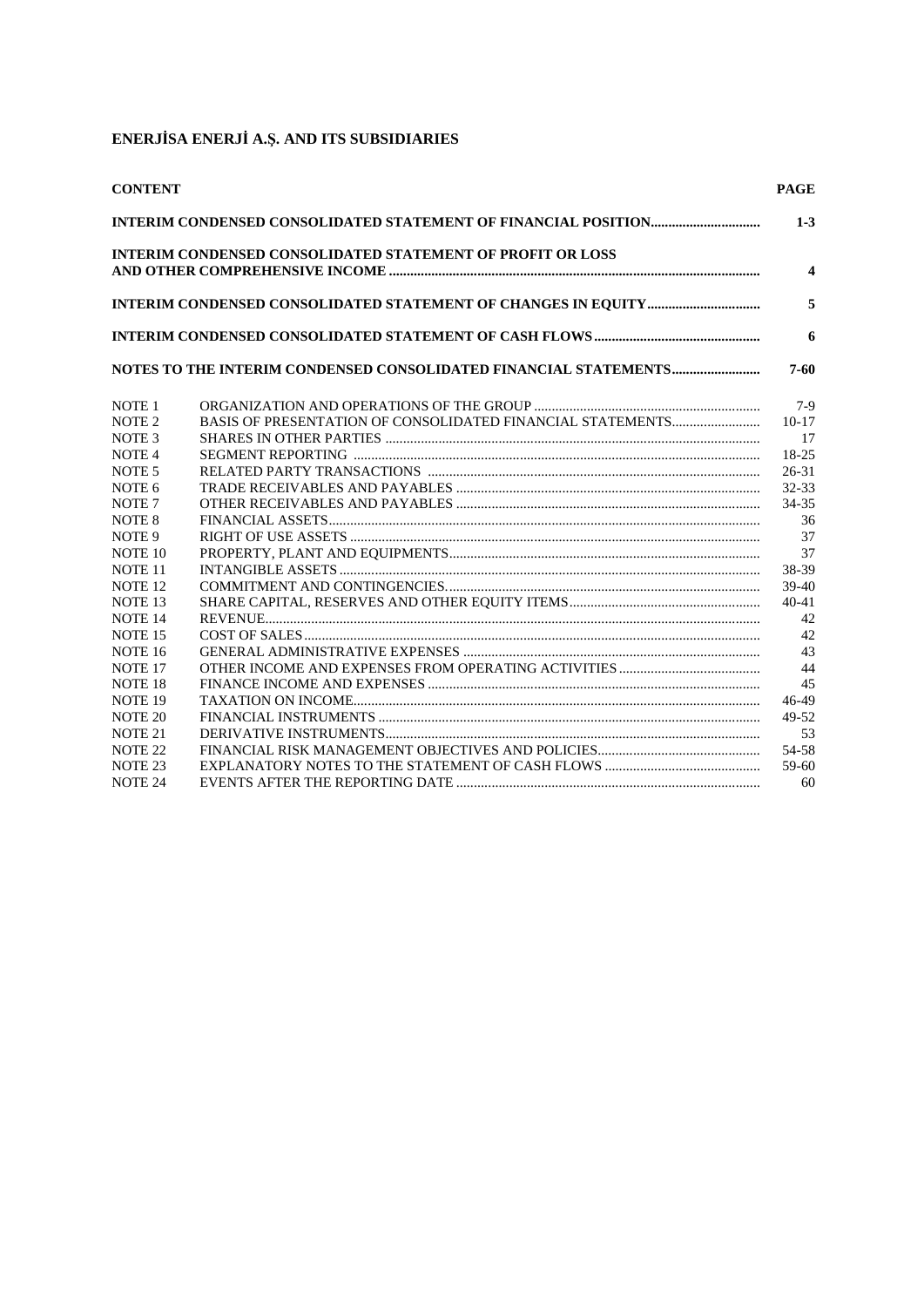### **INTERIM CONDENSED CONSOLIDATED STATEMENT OF FINANCIAL POSITION AS AT 30 JUNE 2019**

(Amounts expressed in thousands of Turkish Lira ("TL"), unless otherwise indicated. Currencies other than TL are also expressed in thousands unless otherwise indicated.)

| <b>ASSETS</b>                            | <b>Notes</b> | Reviewed /<br>current period<br>30 June<br>2019 | Audited /<br>prior period<br>31 December<br>2018 |
|------------------------------------------|--------------|-------------------------------------------------|--------------------------------------------------|
| <b>Current Assets</b>                    |              | 6,625,910                                       | 5,872,184                                        |
| Cash and Cash Equivalents                | 23           | 1,564,549                                       | 562,352                                          |
| <b>Financial Assets</b>                  | $8\,$        | 876,804                                         | 791,117                                          |
| <b>Trade Receivables</b>                 | 6            | 2,937,819                                       | 3,512,389                                        |
| Due from Related Parties                 | 5            | 21,704                                          | 130,832                                          |
| Due from Third Parties                   |              | 2,916,115                                       | 3,381,557                                        |
| <b>Other Receivables</b>                 | 7            | 687,799                                         | 458,449                                          |
| Due from Third Parties                   |              | 687,799                                         | 458,449                                          |
| <b>Derivative Financial Instruments</b>  | 21           | 367,108                                         | 313,028                                          |
| Inventory                                |              | 147,075                                         | 147,956                                          |
| Prepaid Expenses                         |              | 35,832                                          | 71,355                                           |
| <b>Assets Related with Current Taxes</b> | 19           | 443                                             | 8,565                                            |
| <b>Other Current Assets</b>              |              | 8,481                                           | 6,973                                            |
| <b>Non-Current Assets</b>                |              | 17,147,420                                      | 16,720,626                                       |
| <b>Other Receivables</b>                 | 7            | 1,040,021                                       | 983,545                                          |
| Due from Third Parties                   |              | 1,040,021                                       | 983,545                                          |
| <b>Financial Assets</b>                  | $8\,$        | 8,763,663                                       | 8,503,518                                        |
| <b>Right of Use Assets</b>               | 9            | 166,909                                         |                                                  |
| Property, Plant and Equipment            | 10           | 483,601                                         | 358,781                                          |
| <b>Intangible Assets</b>                 | 11           | 6,633,244                                       | 6,745,195                                        |
| Goodwill                                 |              | 1,977,127                                       | 1,977,127                                        |
| <b>Other Intangible Assets</b>           |              | 4,656,117                                       | 4,768,068                                        |
| Prepaid Expenses                         |              | 761                                             | 2,575                                            |
| <b>Deferred Tax Assets</b>               | 19           | 26,365                                          | 2,847                                            |
| Other Non-Current Assets                 |              | 32,856                                          | 124,165                                          |
| <b>TOTAL ASSETS</b>                      |              | 23,773,330                                      | 22,592,810                                       |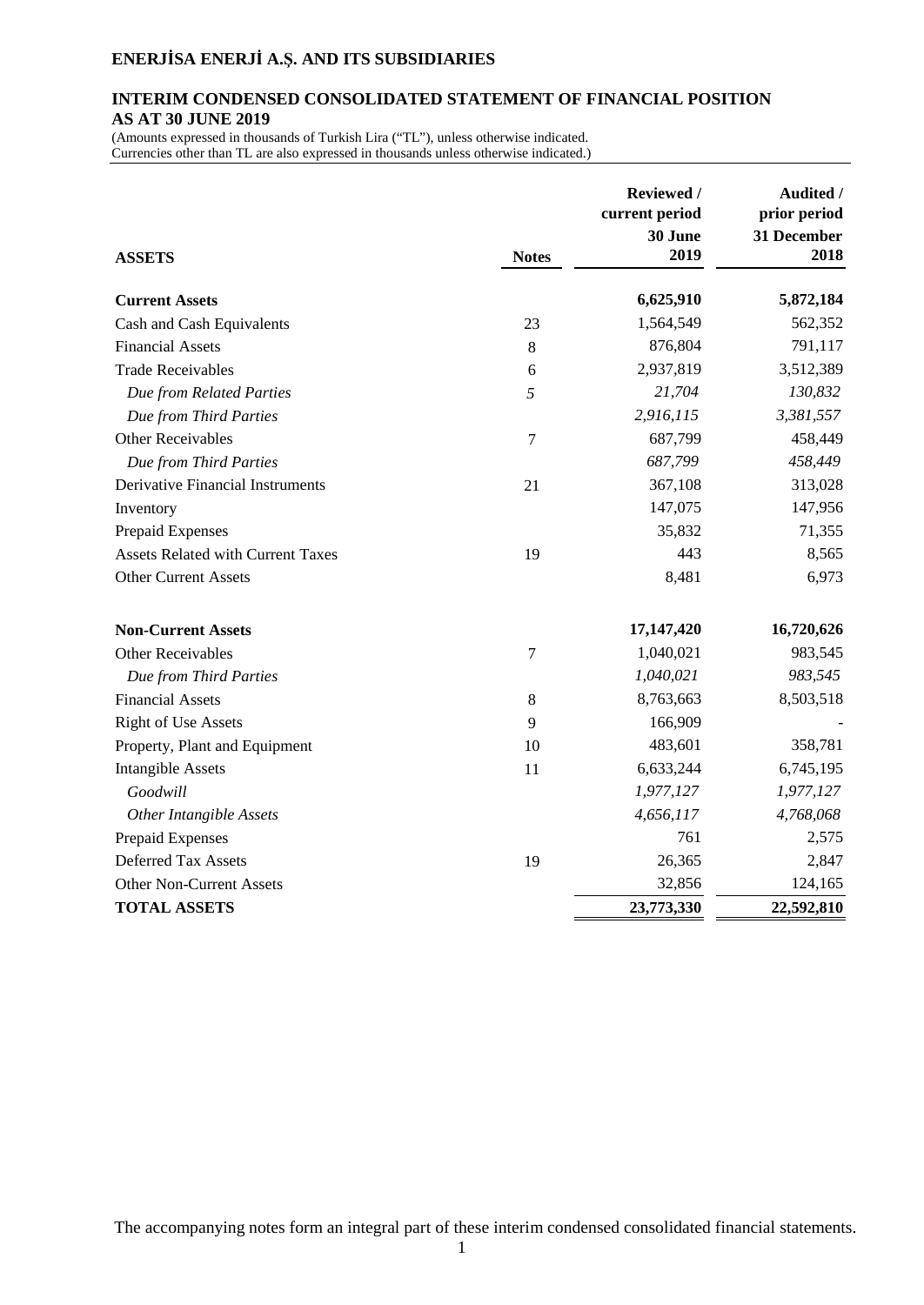### **INTERIM CONDENSED CONSOLIDATED STATEMENT OF FINANCIAL POSITION AS AT 30 JUNE 2019**

(Amounts expressed in thousands of Turkish Lira ("TL"), unless otherwise indicated. Currencies other than TL are also expressed in thousands unless otherwise indicated.)

|                                           |              | Reviewed /<br>current period<br>30 June | Audited /<br>prior period<br>31 December |
|-------------------------------------------|--------------|-----------------------------------------|------------------------------------------|
| <b>LIABILITIES</b>                        | <b>Notes</b> | 2019                                    | 2018                                     |
| <b>Current Liabilities</b>                |              | 10,151,279                              | 7,011,907                                |
| <b>Short-Term Financial Liabilities</b>   | 20           | 2,422,190                               | 998,170                                  |
| Short-Term Portion of Long Term Financial |              |                                         |                                          |
| Liabilities                               | 20           | 5,012,752                               | 2,435,639                                |
| <b>Other Financial Liabilities</b>        | 20           | 48,513                                  | 44,302                                   |
| <b>Trade Payables</b>                     | 6            | 1,872,421                               | 2,480,917                                |
| Due to Related Parties                    | 5            | 148,794                                 | 94,217                                   |
| Due to Third Parties                      |              | 1,723,627                               | 2,386,700                                |
| Payables for Employee Benefits            |              | 81,036                                  | 43,217                                   |
| <b>Other Payables</b>                     | 7            | 155,238                                 | 223,902                                  |
| Due to Third Parties                      |              | 155,238                                 | 223,902                                  |
| <b>Derivative Financial Instruments</b>   | 21           | 15,668                                  | 3,582                                    |
| Deferred Income                           |              | 13,318                                  | 74,752                                   |
| Income Tax Liability                      | 19           | 55,525                                  | 52,416                                   |
| <b>Short-Term Provisions</b>              |              | 236,242                                 | 364,105                                  |
| Provisions for Employment Benefits        |              | 5,639                                   | 28,779                                   |
| <b>Other Short-Term Provisions</b>        |              | 230,603                                 | 335,326                                  |
| Other Short-Term Liabilities              |              | 238,376                                 | 290,905                                  |
| <b>Non-Current Liabilities</b>            |              | 7,287,629                               | 9,281,988                                |
| Long-Term Financial Liabilities           | 20           | 3,674,685                               | 5,765,047                                |
| <b>Other Financial Liabilities</b>        | 20           | 325,317                                 | 321,720                                  |
| Other Payables                            | 7            | 1,782,587                               | 1,693,350                                |
| Due to Third Parties                      |              | 1,782,587                               | 1,693,350                                |
| <b>Derivative Financial Instruments</b>   | 21           |                                         | 7,722                                    |
| <b>Long-Term Provisions</b>               |              | 133,178                                 | 115,366                                  |
| Provisions for Employment Benefits        |              | 133,178                                 | 115,366                                  |
| Deferred Tax Liabilities                  | 19           | 1,371,862                               | 1,378,783                                |
| <b>TOTAL LIABILITIES</b>                  |              | 17,438,908                              | 16,293,895                               |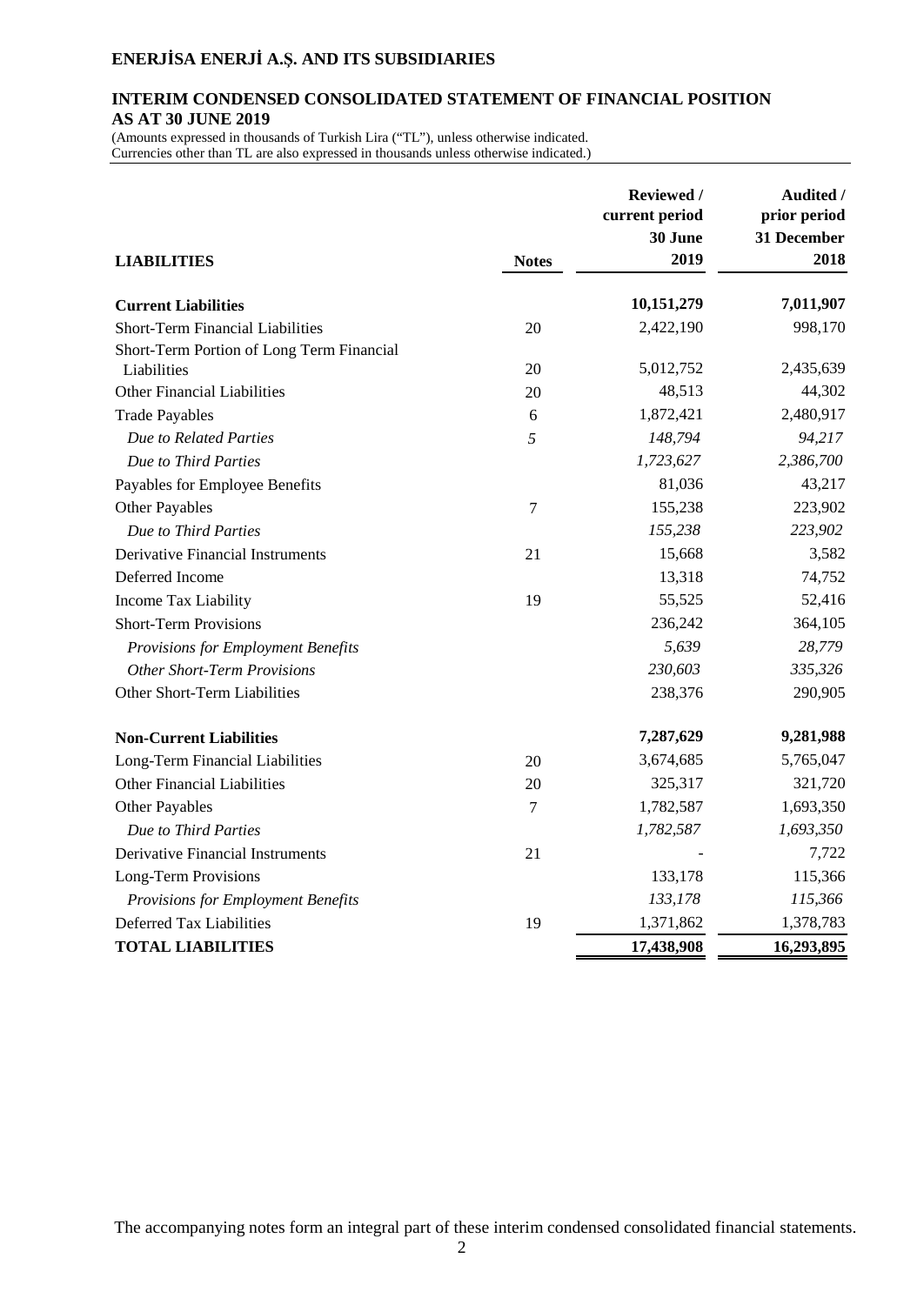### **INTERIM CONDENSED CONSOLIDATED STATEMENT OF FINANCIAL POSITION AS AT 30 JUNE 2019**

(Amounts expressed in thousands of Turkish Lira ("TL"), unless otherwise indicated. Currencies other than TL are also expressed in thousands unless otherwise indicated.)

| <b>LIABILITIES</b>                                                                                         | <b>Notes</b> | <b>Reviewed</b> /<br>current period<br>30 June<br>2019 | <b>Audited /</b><br>prior period<br>31 December<br>2018 |
|------------------------------------------------------------------------------------------------------------|--------------|--------------------------------------------------------|---------------------------------------------------------|
| <b>Equity</b>                                                                                              |              | 6,334,422                                              | 6,298,915                                               |
| <b>Registered Share Capital</b>                                                                            | 13           | 1,181,069                                              | 1,181,069                                               |
| <b>Adjustments to Share Capital</b>                                                                        | 13           | 2,626,532                                              | 2,784,755                                               |
| <b>Total Share Capital</b>                                                                                 |              | 3,807,601                                              | 3,965,824                                               |
| Other Funds                                                                                                |              | 4,340                                                  | 4,340                                                   |
| Accumulated Other Comprehensive Expenses not to be<br>Reclassified to Profit or Loss in Subsequent Periods |              | (3,464)                                                | (3,464)                                                 |
| <b>Accumulated Loss on</b><br>Remeasurement of Defined Benefit Plans                                       |              | (3, 464)                                               | (3, 464)                                                |
| Accumulated Other Comprehensive Income to be                                                               |              |                                                        |                                                         |
| Reclassified to Profit or Loss in Subsequent Periods                                                       |              | 72,452                                                 | 23,359                                                  |
| <b>Hedge Reserves</b>                                                                                      |              | 72,452                                                 | 23,359                                                  |
| <b>Restricted Profit Reserves</b>                                                                          | 13           | 251,545                                                | 216,612                                                 |
| <b>Retained Earnings</b>                                                                                   |              | 1,743,107                                              | 1,344,547                                               |
| Profit for the Period                                                                                      |              | 458,841                                                | 747,697                                                 |
| <b>TOTAL LIABILITIES AND EQUITY</b>                                                                        |              | 23,773,330                                             | 22,592,810                                              |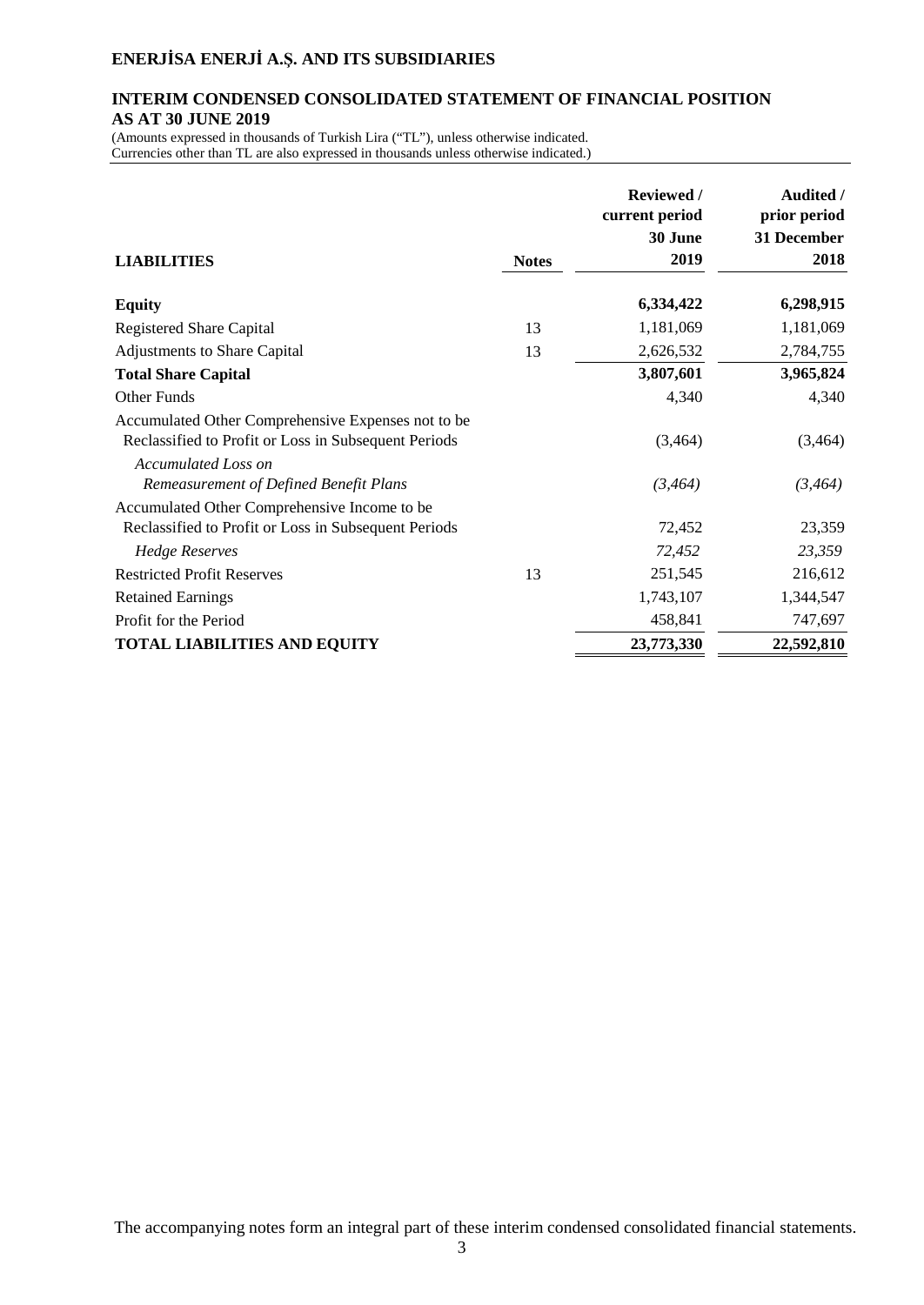## **INTERIM CONDENSED CONSOLIDATED STATEMENT OF PROFIT OR LOSS AND OTHER COMPREHENSIVE INCOME FOR THE PERIOD ENDED 30 JUNE 2019**

(Amounts expressed in thousands of Turkish Lira ("TL"), unless otherwise indicated. Currencies other than TL are also expressed in thousands unless otherwise indicated.)

|                                                                                          | <b>Notes</b> | Reviewed /<br>current period<br>1 January -<br>30 June 2019 | Reviewed /<br>prior period<br>1 January -<br>30 June 2018 | Unreviewed /<br>current period<br>1 April -<br>30 June 2019 | Unreviewed /<br>prior period<br>1 April -<br>30 June 2018 |
|------------------------------------------------------------------------------------------|--------------|-------------------------------------------------------------|-----------------------------------------------------------|-------------------------------------------------------------|-----------------------------------------------------------|
| Revenue                                                                                  | 14           | 9,327,279                                                   | 7,807,517                                                 | 4,843,643                                                   | 3,746,993                                                 |
| Cost of Sales (-)                                                                        | 15           | (6,611,136)                                                 | (5,533,882)                                               | (3,427,938)                                                 | (2,498,145)                                               |
| <b>GROSS PROFIT</b>                                                                      |              | 2,716,143                                                   | 2,273,635                                                 | 1,415,705                                                   | 1,248,848                                                 |
| General Administrative Expenses (-)                                                      | 16           | (991, 047)                                                  | (837,272)                                                 | (485, 106)                                                  | (422, 364)                                                |
| Other Income from Operating Activities                                                   | 17           | 176,891                                                     | 131,103                                                   | 68,560                                                      | 62,112                                                    |
| Other Expenses from Operating Activities (-)                                             | 17           | (378, 281)                                                  | (292, 939)                                                | (247, 306)                                                  | (206, 552)                                                |
| <b>OPERATING PROFIT BEFORE</b><br><b>FINANCE INCOME / (EXPENSE)</b>                      |              | 1,523,706                                                   | 1,274,527                                                 | 751,853                                                     | 682,044                                                   |
| Finance Income                                                                           | 18           | 76,569                                                      | 56,175                                                    | 27,702                                                      | 24,331                                                    |
| Finance Expense (-)                                                                      | 18           | (931, 804)                                                  | (621, 453)                                                | (525, 429)                                                  | (328, 849)                                                |
| PROFIT BEFORE TAX                                                                        |              | 668,471                                                     | 709,249                                                   | 254,126                                                     | 377,526                                                   |
| <b>Tax Expense</b>                                                                       |              | (209, 630)                                                  | (210, 277)                                                | (92,704)                                                    | (121, 416)                                                |
| <b>Current Tax Expense</b>                                                               | 19           | (235,995)                                                   | (38, 778)                                                 | (62, 285)                                                   | (29,772)                                                  |
| Deferred Tax Income / (Expense)                                                          | 19           | 26,365                                                      | (171, 499)                                                | (30, 419)                                                   | (91, 644)                                                 |
| <b>PROFIT FOR THE PERIOD</b>                                                             |              | 458,841                                                     | 498,972                                                   | 161,422                                                     | 256,110                                                   |
| OTHER COMPREHENSIVE INCOME AND EXPENSE                                                   |              |                                                             |                                                           |                                                             |                                                           |
| Other Comprehensive Income to be Reclassified<br>to Profit or Loss in Subsequent Periods |              | 49,093                                                      | 25,151                                                    | 43,088                                                      | 21,583                                                    |
| Gains on Hedges                                                                          | 21           | 45,019                                                      | 32,244                                                    | 35,872                                                      | 27,784                                                    |
| Income Tax Relating to Other Comprehensive Income                                        | 19           | 4,074                                                       | (7,093)                                                   | 7,216                                                       | (6,201)                                                   |
| TOTAL COMPREHENSIVE INCOME                                                               |              | 507,934                                                     | 524,123                                                   | 204,510                                                     | 277,693                                                   |
| <b>Earnings per share</b>                                                                |              |                                                             |                                                           |                                                             |                                                           |
| Earnings per share (kr)                                                                  | 13           | 0.39                                                        | 0.42                                                      | 0.14                                                        | 0.22                                                      |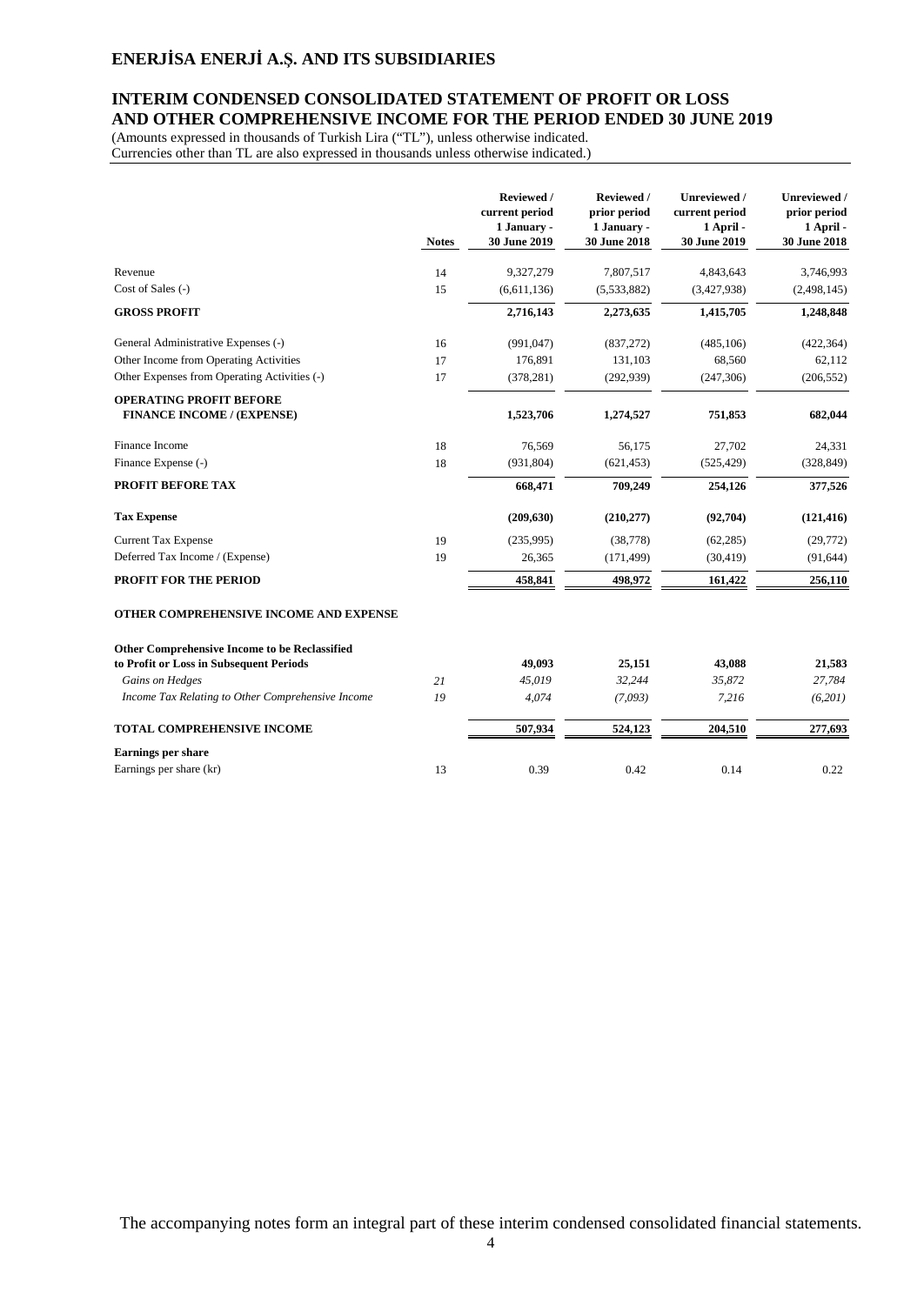### **INTERIM CONDENSED CONSOLIDATED STATEMENT OF CHANGES IN EQUITY FOR THE PERIOD ENDED 30 JUNE 2019**

(Amounts expressed in thousands of Turkish Lira ("TL"), unless otherwise indicated. Currencies other than TL are also expressed in thousands unless otherwise indicated.)

|                                                                    |                      |                                              |                                                |                                                                                  | <b>Accumulated</b><br>Other<br>Comprehensive<br><b>Expenses</b><br>not to be<br><b>Reclassified to</b><br>Profit or Loss in<br>Subsequent<br><b>Periods</b> | Accumulated<br>Other<br>Comprehensive<br><b>Income</b><br>to be<br><b>Reclassified to</b><br>Profit or Loss in<br><b>Subsequent</b><br><b>Periods</b> |                                                   |                          |                                                   |
|--------------------------------------------------------------------|----------------------|----------------------------------------------|------------------------------------------------|----------------------------------------------------------------------------------|-------------------------------------------------------------------------------------------------------------------------------------------------------------|-------------------------------------------------------------------------------------------------------------------------------------------------------|---------------------------------------------------|--------------------------|---------------------------------------------------|
|                                                                    | <b>Share Capital</b> | <b>Adjustment to</b><br><b>Share Capital</b> | <b>Restricted</b><br>Profit<br><b>Reserves</b> | Other<br>Funds                                                                   | <b>Accumulated</b><br>Loss on<br>Remeasurement<br>of Defined<br><b>Benefit Plans</b>                                                                        | Hedge<br><b>Reserves</b>                                                                                                                              | <b>Retained</b><br><b>Earnings</b>                | Profit for<br>the Period | <b>Total Equity</b>                               |
| Balance as at 1 January 2018 (*)                                   | 1,181,069            | 2,836,364                                    | 185,265                                        | 4,340                                                                            | (5,241)                                                                                                                                                     | ٠                                                                                                                                                     | 690,597                                           | 988,009                  | 5,880,403                                         |
| Transfers (**)<br>Dividend<br>Total comprehensive income           | $\sim$               | (51,609)                                     | 36,855                                         | $\overline{\phantom{a}}$<br>$\overline{\phantom{a}}$                             | $\overline{\phantom{a}}$                                                                                                                                    | $\overline{\phantom{a}}$<br>$\overline{\phantom{a}}$<br>25,151                                                                                        | 1,002,763<br>(354, 321)                           | (988,009)<br>498,972     | (354, 321)<br>524,123                             |
| Balance as at 30 June 2018                                         | 1,181,069            | 2,784,755                                    | 222,120                                        | 4,340                                                                            | (5,241)                                                                                                                                                     | 25,151                                                                                                                                                | 1,339,039                                         | 498,972                  | 6,050,205                                         |
| <b>Balance as at 1 January 2019</b>                                | 1,181,069            | 2,784,755                                    | 216,612                                        | 4,340                                                                            | (3, 464)                                                                                                                                                    | 23,359                                                                                                                                                | 1,344,547                                         | 747,697                  | 6,298,915                                         |
| Transfers $(**)$<br>Dividend $(***)$<br>Total comprehensive income | $\sim$               | (158, 223)                                   | 34,933                                         | $\overline{\phantom{a}}$<br>$\overline{\phantom{a}}$<br>$\overline{\phantom{a}}$ | $\overline{\phantom{a}}$                                                                                                                                    | $\overline{\phantom{a}}$<br>$\overline{\phantom{a}}$<br>49,093                                                                                        | 870,987<br>(472, 427)<br>$\overline{\phantom{a}}$ | (747, 697)<br>458,841    | $\overline{\phantom{a}}$<br>(472, 427)<br>507,934 |
| Balance as at 30 June 2019                                         | 1,181,069            | 2,626,532                                    | 251,545                                        | 4,340                                                                            | (3,464)                                                                                                                                                     | 72,452                                                                                                                                                | 1,743,107                                         | 458,841                  | 6,334,422                                         |

(\*) With the decision of the Board of Directors dated 20 April 2017, Enerjisa Enerji A.Ş. merged with Enerjisa Elektrik Dağıtım A.Ş. ("EEDAŞ") and the subsidiaries of EEDAŞ together with all their assets and liabilities with the takeover method. In addition, on 25 August 2017, the Group's electricity generation and wholesale business areas were separated and structured under another company. As a result of these transactions, necessary corrections are made in the registered share capital and the statutory capital after merger and split has been reached. Adjustment to share capital represents the portion of registered share capital which has been treated as a capital reserve in the statutory books after the merger and split process due to local regulations (Note 1). Such amount has been classified as adjustment to share capital to comply with the International Financial Reporting Standards ("IFRS") requirements.

(\*\*) In the statutory financial statements prepared in accordance with the tax procedure law, the loss for previous years amounting to TL 158,223 has been netted off with adjustments to share capital (30 June 2018: TL 51,609).

(\*\*\*) During the Ordinary General Assembly held on 28 March 2019, it has been resolved to distribute the dividend at the amount of TL 472,427 derived from the Group's distributable earnings at 2018 and distribute the cash dividend beginning from 2 April 2019. Dividends were paid out in cash in April 2019. Dividend paid by the Group per share with a TL 1 (full digit) nominal value is gross TL 0.40 (full digit).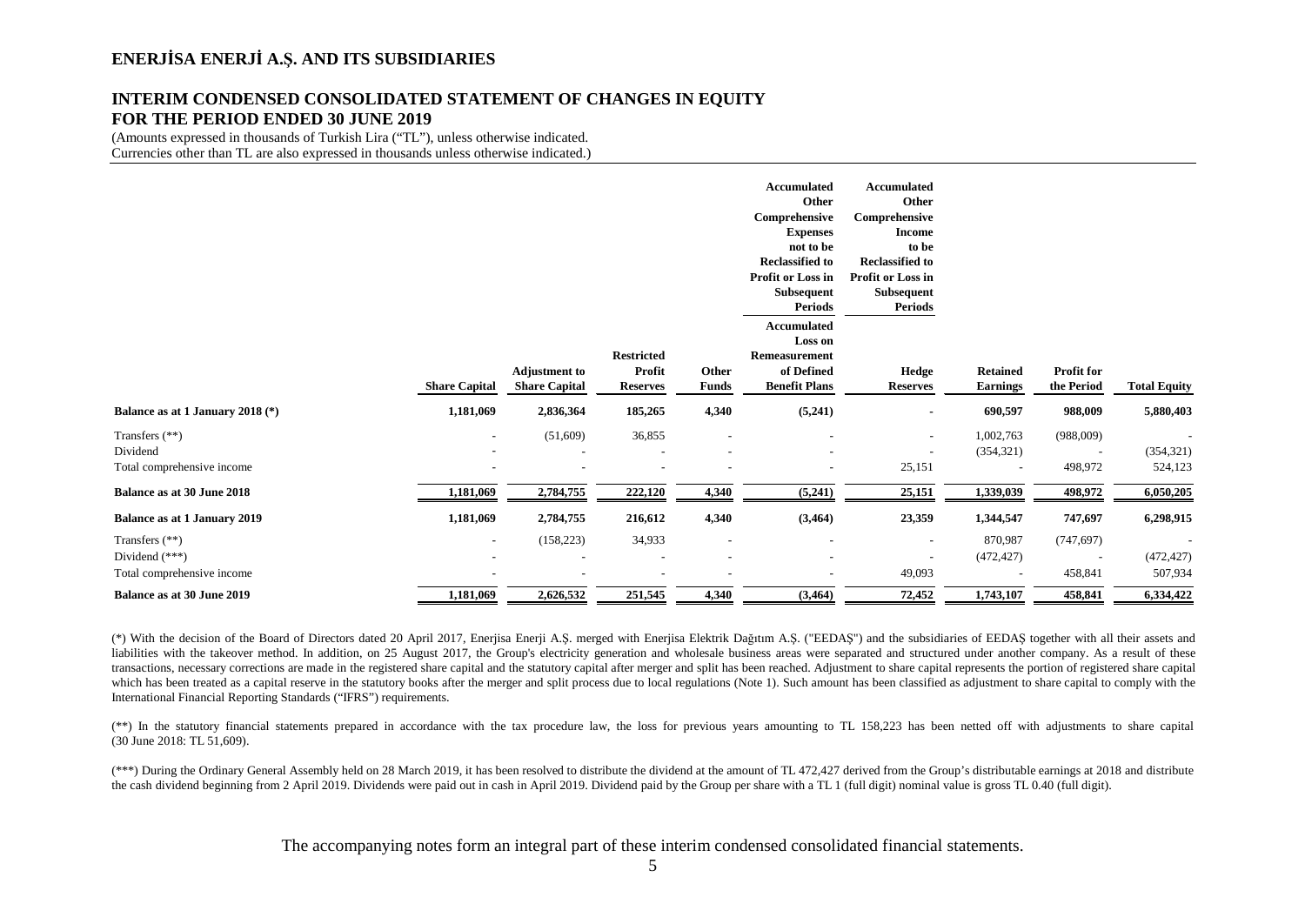### **INTERIM CONDENSED CONSOLIDATED STATEMENT OF CASH FLOWS FOR THE PERIOD ENDED 30 JUNE 2019**

(Amounts expressed in thousands of Turkish Lira ("TL"), unless otherwise indicated. Currencies other than TL are also expressed in thousands unless otherwise indicated.)

|                                                                                     |              | <b>Reviewed</b> /<br>current period | <b>Reviewed</b> /<br>prior period |
|-------------------------------------------------------------------------------------|--------------|-------------------------------------|-----------------------------------|
|                                                                                     |              | 1 January -                         | 1 January -                       |
|                                                                                     | <b>Notes</b> | <b>30 June 2019</b>                 | 30 June 2018                      |
| <b>Cash Flows from Operating Activities</b>                                         |              | 1,548,824                           | 559,279                           |
| Profit for the period                                                               |              | 458,841                             | 498,972                           |
| Profit for the period                                                               |              | 458,841                             | 498,972                           |
| Adjustments to reconcile net profit for the period                                  |              | 698,764                             | 578,716                           |
| Adjustments related to the depreciation and amortization                            | 9, 10, 11    | 180,670                             | 123,501                           |
| Adjustments related to the depreciation of right of use assets                      | 9            | 33,702                              |                                   |
| Adjustments related to the depreciation of property, plant and equipment            | 10           | 32,676                              | 12,126                            |
| Adjustments related to the amortization of intangible assets                        | 11           | 114,292                             | 111,375                           |
| Adjustments related to impairment loss                                              |              | 372,490                             | 157,578                           |
| Adjustments related to doubtful provision expenses                                  | 6,8          | 372,490                             | 157,578                           |
| Adjustments related to provisions                                                   |              | 29,488                              | 141,328                           |
| Adjustments related to provisions for employee benefits                             |              | 26,918                              | 18,945                            |
| Adjustments related to legal case provisions                                        |              | 2,570                               | 15,087                            |
| Adjustments related to Competition Authority administrative fine provision          | 12           |                                     | 107,296                           |
| Adjustments related to interest (income) and expenses, net                          |              | 826,079                             | 545,528                           |
| Adjustments related to interest income                                              | 18           | (76, 569)                           | (56, 175)                         |
| Adjustments related to interest expense                                             |              | 902,648                             | 601,703                           |
| Adjustments related to unrealized foreign exchange loss                             |              | 30,539                              | 107,689                           |
| Adjustments related to tax expense                                                  | 19           | 209,630                             | 210,277                           |
| Adjustments related to change in fair value losses / (gains)                        |              | 4,225                               | (78,982)                          |
| Other adjustments to reconcile profit / (loss)                                      | 23           | (954, 357)                          | (628, 203)                        |
| Adjustments related to interest (income) / expense based on revenue cap regulation  | 17           | (5, 532)                            | (15,650)                          |
| Adjustments related to financial income from service concession arrangements        | 14           | (972, 425)                          | (674, 257)                        |
| Adjustments related to revaluation differences arising from deposits and guarantees | 17           | 23,600                              | 61,704                            |
| Changes in operating assets and liabilities                                         |              | (257, 954)                          | (1,264,585)                       |
| Adjustments related to (increase) / decrease in trade receivables                   |              | 103,081                             | (794, 507)                        |
| Adjustments related to (increase) / decrease in inventories                         |              | 878                                 | (75, 371)                         |
| Adjustments related to (increase) / decrease in other receivables and assets        |              | 368,653                             | (368, 615)                        |
| Adjustments related to increase / (decrease) in trade payables                      |              | (600, 457)                          | 8,600                             |
| Adjustments related to increase / (decrease) in other payables and expense accruals |              | (130, 109)                          | (34,692)                          |
| Cash generated from operating activities                                            |              | 899,651                             | (186, 897)                        |
| Payments related with provisions for employee benefits                              |              | (31, 872)                           | (28, 687)                         |
| Payments related with Competition Authority administrative fine                     | 12           | (107, 296)                          |                                   |
| Tax payments                                                                        | 19           | (224, 764)                          | (6,208)                           |
| Payments related to doubtful provision expenses                                     | 6            | 93,594                              | 65,458                            |
| Other cash in-flows                                                                 | 23           | 919,511                             | 715,613                           |
| Capital expenditures reimbursements related to service concession arrangements      | 8            | 528,764                             | 399,152                           |
| WACC reimbursements related to service concession arrangements                      | 8            | 390,747                             | 316,461                           |
| <b>Cash Flows from Investing Activities</b>                                         |              | (854,764)                           | (832, 195)                        |
| Cash used for purchase of tangible and intangible assets                            |              | (182, 395)                          | (28,092)                          |
| Interest received                                                                   |              | 91,968                              | 54,394                            |
| Other cash out-flows                                                                | 23           | (764, 337)                          | (858, 497)                        |
| Capital expenditures related to service concession arrangements                     |              | (764, 337)                          | (858, 497)                        |
| <b>Cash Flows from Financing Activities</b>                                         |              | 241,297                             | 215,420                           |
| Cash in-flows from borrowings                                                       |              | 6,288,952                           | 19,697,216                        |
| Cash out-flows for borrowings                                                       |              | (4,779,584)                         | (18,677,703)                      |
| Repayment of of lease liabilities                                                   |              | (42,968)                            |                                   |
| Interest paid                                                                       |              | (752, 676)                          | (449, 772)                        |
| Dividend paid                                                                       |              | (472, 427)                          | (354, 321)                        |
| Increase / (decrease) in cash and cash equivalents                                  |              | 935,357                             | (57, 496)                         |
| Cash and cash equivalents at the beginning of the period                            | 23           | 562,352                             | 172,750                           |
| Cash and cash equivalents at the end of the period                                  | 23           | 1,497,709                           | 115,254                           |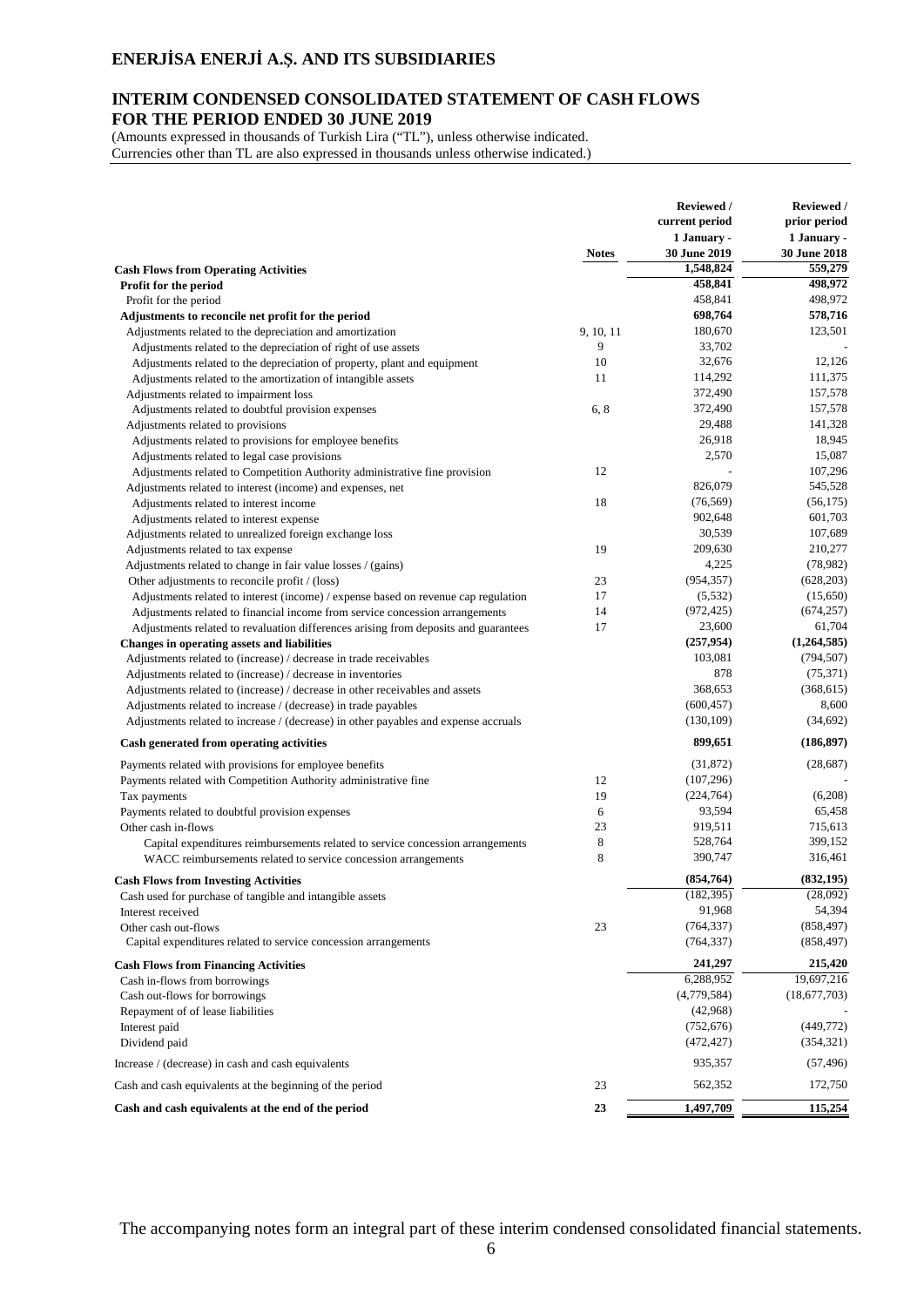### **NOTES TO THE INTERIM CONDENSED CONSOLIDATED FINANCIAL STATEMENTS FOR THE PERIOD ENDED 30 JUNE 2019**

(Amounts expressed in thousands of Turkish Lira ("TL"), unless otherwise indicated. Currencies other than TL are also expressed in thousands unless otherwise indicated.)

#### **NOTE 1 - ORGANIZATION AND NATURE OF OPERATIONS OF THE GROUP**

Enerjisa Enerji A.Ş. (the "Company") and its subsidiaries will be referred as the "Group" for consolidated financial statements. The Company is established on 26 December 2011 as a joint venture between Hacı Ömer Sabancı Holding A.Ş. ("Sabancı") and Verbund International GmbH ("Verbund International"). On 4 December 2012, Verbund and DD Turkey Holdings S.A.R.L., E.ON SE ("E.ON") entered into a Share Purchase Agreement for the sales and transfer of all Verbund shares in the Company to E.ON and the transfer is finalized on 24 April 2013.

The Company is registered to the Capital Markets Board ("CMB") and its shares are publicly traded in Borsa Istanbul A.Ş. ("BIST") with ticker "ENJSA.E" since 8 February 2018. The Company is registered in Turkey and the address of the headquarters is as follows:

Barbaros Mahallesi, Begonya Sokak, Nida Kule Ataşehir Batı Sit. No: 1/1, Ataşehir / İstanbul, Turkey.

The Company served as the parent company for generation, trading, sale, distribution and retail service of electricity business lines until 25 August 2017. On 28 April 2017 as the first stage of the reorganization, the Company merged with Enerjisa Elektrik Dağıtım A.Ş. ("EEDAŞ") by taking over its all assets and liabilities along with its subsidiaries (distribution and retail service companies). On 25 August 2017 as the second stage of the reorganization, the Company transferred three subsidiaries (electricity generation, wholesale trading and natural gas trading) by spin-off method with the carrying amounts to a newly established company called Enerjisa Üretim Santralleri A.Ş. ("EÜSAŞ"). On 25 September 2017, the Company has sold its subsidiary which operates in solar energy generation to the generation company that is owned by EÜSAŞ. As a result of these transactions, the Company's main activities under the new structure are customer-focused electricity distribution and retail service.

Subsidiaries consolidated in the interim condensed consolidated financial statements as of 30 June 2019 and their activities are as follows:

| Başkent Elektrik Dağıtım A.Ş. ("BAŞKENT EDAŞ")            | Distribution of electricity                                   |
|-----------------------------------------------------------|---------------------------------------------------------------|
| İstanbul Anadolu Yakası Elektrik Dağıtım A.Ş. ("AYEDAŞ")  | Distribution of electricity                                   |
| Toroslar Elektrik Dağıtım A.Ş. ("TOROSLAR EDAŞ")          | Distribution of electricity                                   |
| Enerjisa Başkent Elektrik Perakende Satış A.Ş. ("EPS")    | Retail service of electricity                                 |
| Enerjisa İstanbul Anadolu Yakası Elektrik Perakende       |                                                               |
| Satış A.Ş. ("AEPSAŞ")                                     | Retail service of electricity                                 |
| Enerjisa Toroslar Elektrik Perakende Satış A.Ş.           |                                                               |
| ("TOROSLAR EPSAS")                                        | Retail service of electricity                                 |
| Enerjisa Müşteri Çözümleri A.Ş.                           | Customer solutions and                                        |
|                                                           | distributed generation services                               |
| E-şarj Elektrikli Araçlar Şarj Sistemleri A.Ş. ("E-şarj") | Electric vehicles and charging<br>stations equipment services |

The Group's operations are carried out only in Turkey.

The Group has 9,958 employees as of 30 June 2019 (31 December 2018: 9,734 employees).

The interim condensed consolidated financial statements were authorized for issue by the Board of Directors of the Company on 6 August 2019. The General Assembly and certain regulatory bodies have the power to amend the consolidated financial statements after the issue.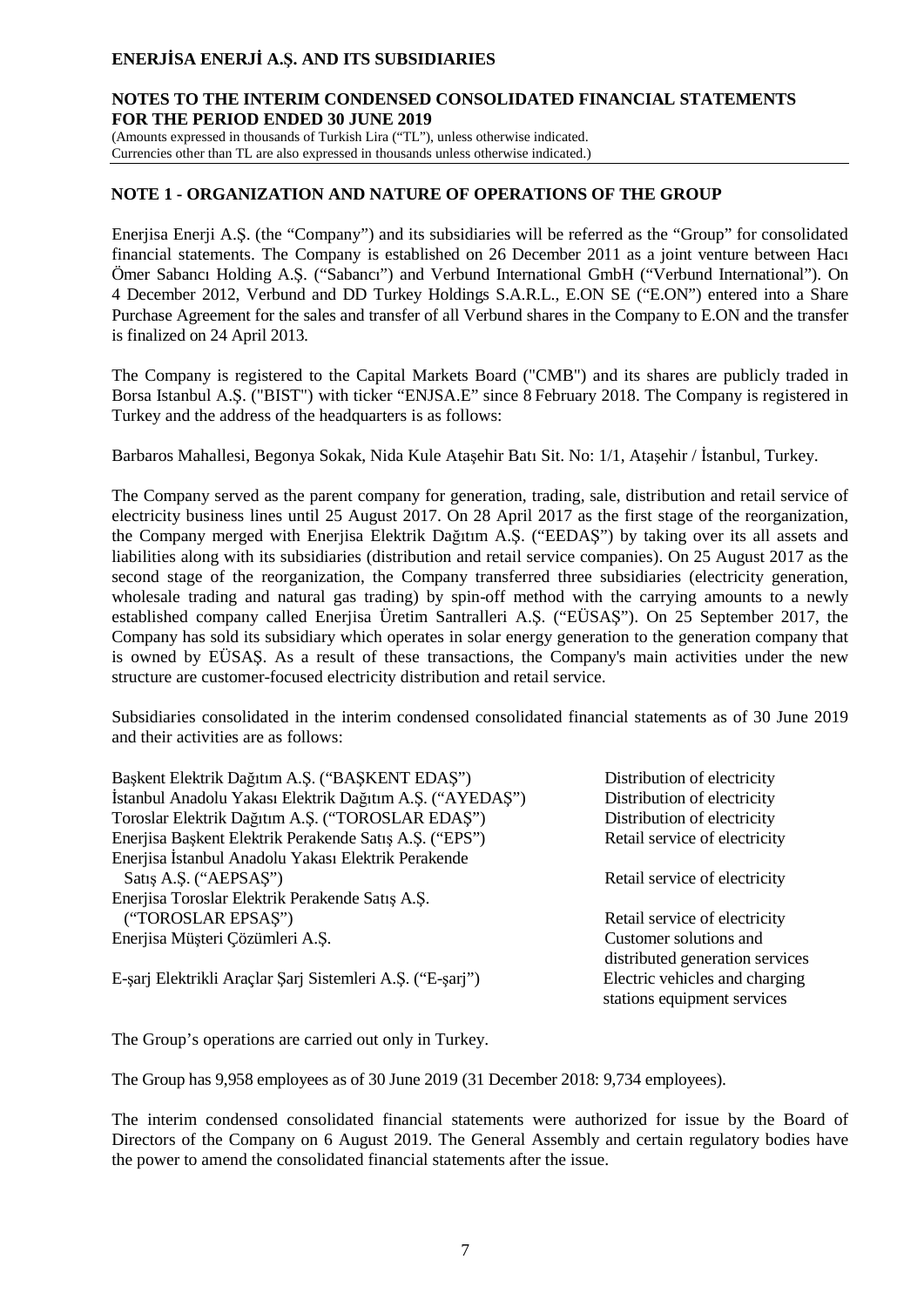### **NOTES TO THE INTERIM CONDENSED CONSOLIDATED FINANCIAL STATEMENTS FOR THE PERIOD ENDED 30 JUNE 2019**

(Amounts expressed in thousands of Turkish Lira ("TL"), unless otherwise indicated. Currencies other than TL are also expressed in thousands unless otherwise indicated.)

### **NOTE 1 - ORGANIZATION AND NATURE OF OPERATIONS OF THE GROUP (Continued)**

### **BAŞKENT EDAŞ and EPS**

BAŞKENT EDAŞ has been acquired by EEDAŞ as of 28 January 2009 by privatization bid for the consideration of USD 1,225 million. BAŞKENT EDAŞ currently operates in province including Ankara, Kırıkkale, Kastamonu, Zonguldak, Bartın, Çankırı and Karabük and holds the licence that gives the right for distribution of electricity in these provinces for 30 years starting from the date of Transfer of Operation Rights ("TOR") agreement signed with Türkiye Elektrik Dağıtım A.Ş. ("TEDAŞ") on 31 March 2006.

As of 1 January 2013, BAŞKENT EDAŞ is obliged to carry out the distribution and the retail sales activities under separate legal entities in accordance with Electricity Market Law. On 12 September 2012, EPS was established with the same shareholder structure and as of 31 December 2012, BAŞKENT EDAŞ has transferred some of its assets and liabilities to EPS, due to the fact that, legal unbundling and the unbundling related transactions have been registered as of 31 December 2012. Starting from 1 January 2013, BAŞKENT EDAŞ has undertaken only the distribution activities. In addition, with the new regulation applied by Energy Market Regulatory Authority ("EMRA"), BAŞKENT EDAŞ started retail sales only for illumination customers starting from 1 April 2013.

### **AYEDAŞ and AEPSAŞ**

AYEDAŞ has been acquired by EEDAŞ as of 31 July 2013 by privatization bid for the consideration of USD 1,227 million. AYEDAŞ currently operates in Anatolian Side of İstanbul and holds the license that gives the right for distribution of electricity in this province until 31 December 2042 starting from the date of TOR agreement signed with TEDAŞ on 24 July 2006.

As of 1 January 2013, AYEDAŞ is obliged to carry out the distribution and the retail sales activities under separate legal entities in accordance with Electricity Market Law. On 13 December 2012, AEPSAŞ was established with the same shareholder structure and as of 31 December 2012, AYEDAŞ has transferred some of its assets and liabilities to AEPSAŞ due to the legal unbundling. The aforementioned unbundling transactions have been registered as of 31 December 2012 and AEPSAŞ started retail sales operations on 1 January 2013 according to the Retail Sales License obtained due to unbundling. Starting from 1 January 2013, AYEDAŞ has undertaken only distribution activities. In addition, with the new regulation applied by EMRA, AYEDAŞ started retail sales only for illumination customers starting from 1 April 2013.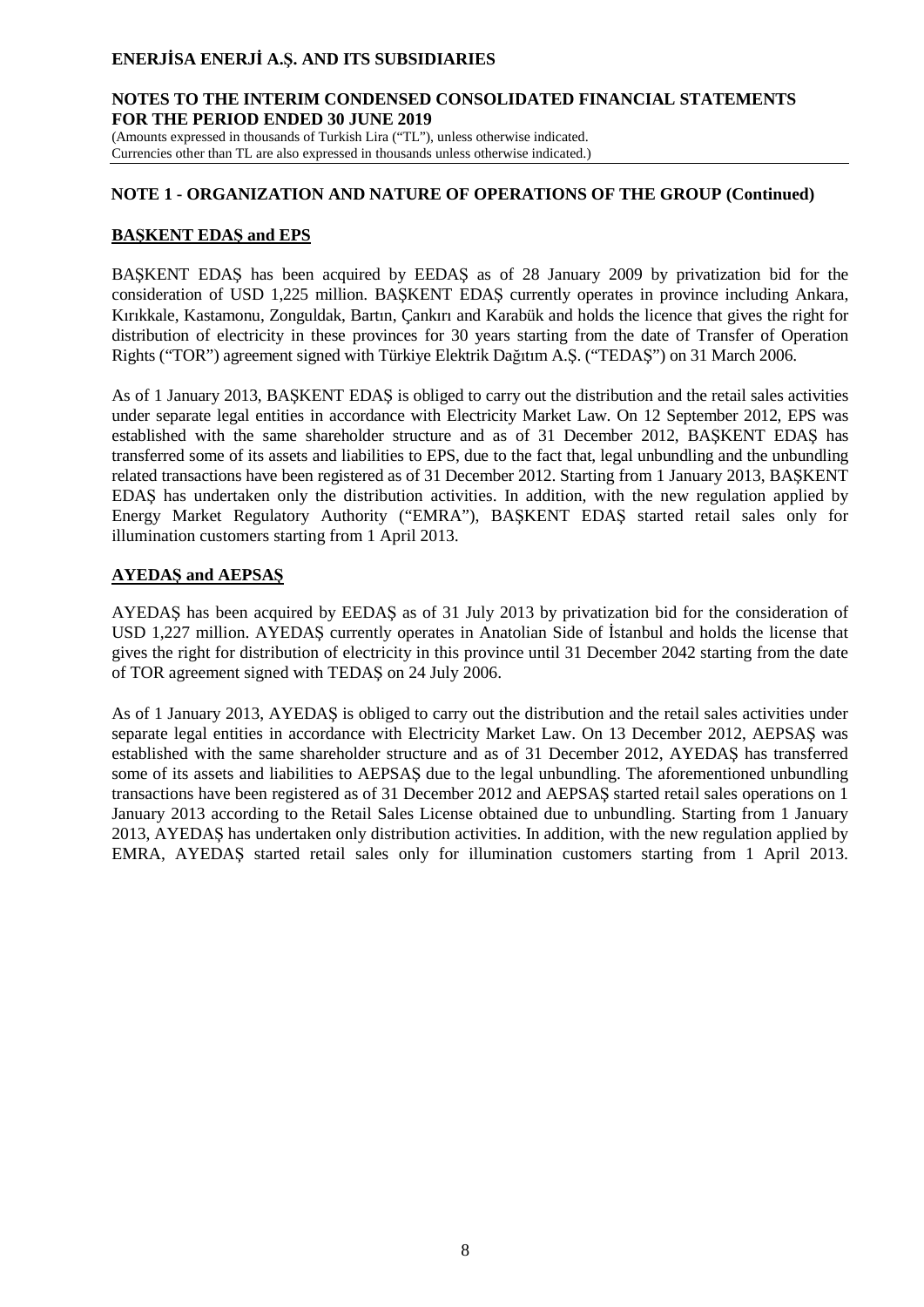### **NOTES TO THE INTERIM CONDENSED CONSOLIDATED FINANCIAL STATEMENTS FOR THE PERIOD ENDED 30 JUNE 2019**

(Amounts expressed in thousands of Turkish Lira ("TL"), unless otherwise indicated. Currencies other than TL are also expressed in thousands unless otherwise indicated.)

### **NOTE 1 - ORGANIZATION AND NATURE OF OPERATIONS OF THE GROUP (Continued)**

### **TOROSLAR EDAŞ and TOROSLAR EPSAŞ**

TOROSLAR EDAŞ has been acquired by EEDAŞ as of 30 September 2013 by privatization bid for the consideration of USD 1,725 million. TOROSLAR EDAŞ currently operates in Adana, Gaziantep, Hatay, Kilis, Mersin and Osmaniye and holds the license that gives the right for distribution of electricity in these provinces until 31 December 2042 starting from the date of TOR agreement signed with TEDAŞ on 24 July 2006.

As of 1 January 2013, TOROSLAR EDAŞ is obliged to carry out the distribution and the retail sales activities under separate legal entities in accordance with Electricity Market Law. On 13 December 2012, TOROSLAR EPSAŞ was established with the same shareholder structure and as of 31 December 2012, TOROSLAR EDAŞ has transferred some of its assets and liabilities to TOROSLAR EPSAŞ due to the legal unbundling. The aforementioned unbundling transactions have been registered as of 31 December 2012 and TOROSLAR EPSAŞ started retail sales operations on 1 January 2013 according to the Retail Sales License obtained due to unbundling. Starting from 1 January 2013, TOROSLAR EDAŞ has undertaken only distribution activities. In addition, with the new regulation applied by EMRA, TOROSLAR EDAŞ started retail sales only for illumination customers starting from 1 April 2013.

In 2006, EMRA has set a unique pricing mechanism for all of the electricity distribution companies in Turkey which will be effective for the period between 1 January 2006 and 31 December 2012 which is called the "transition period". In accordance with this pricing mechanism, distribution companies in Turkey have already determined their regional tariffs for the period between 1 January 2006 and 31 December 2010 and by using these regional tariffs, EMRA has already determined the national tariffs for the same period. In December 2010, EMRA has announced a new tariff for the period between 1 January 2011 and 31 December 2015; and also in December 2015, EMRA has announced a new tariff for the period between 2016 and 2020.

### **Enerjisa Müşteri Çözümleri A.Ş.**

Enerjisa Müşteri Çözümleri A.Ş. was established on 29 December 2017, in order to conduct activities in customer solutions and distributed generation.

# **E-şarj**

Enerjisa Müşteri Çözümleri A.Ş., acquired 80% of the shares of E-şarj with an amount of TL 4,000 on 26 April 2018. E-şarj is mainly involved in the operation of charging network for electric vehicles and supply of charging stations equipment.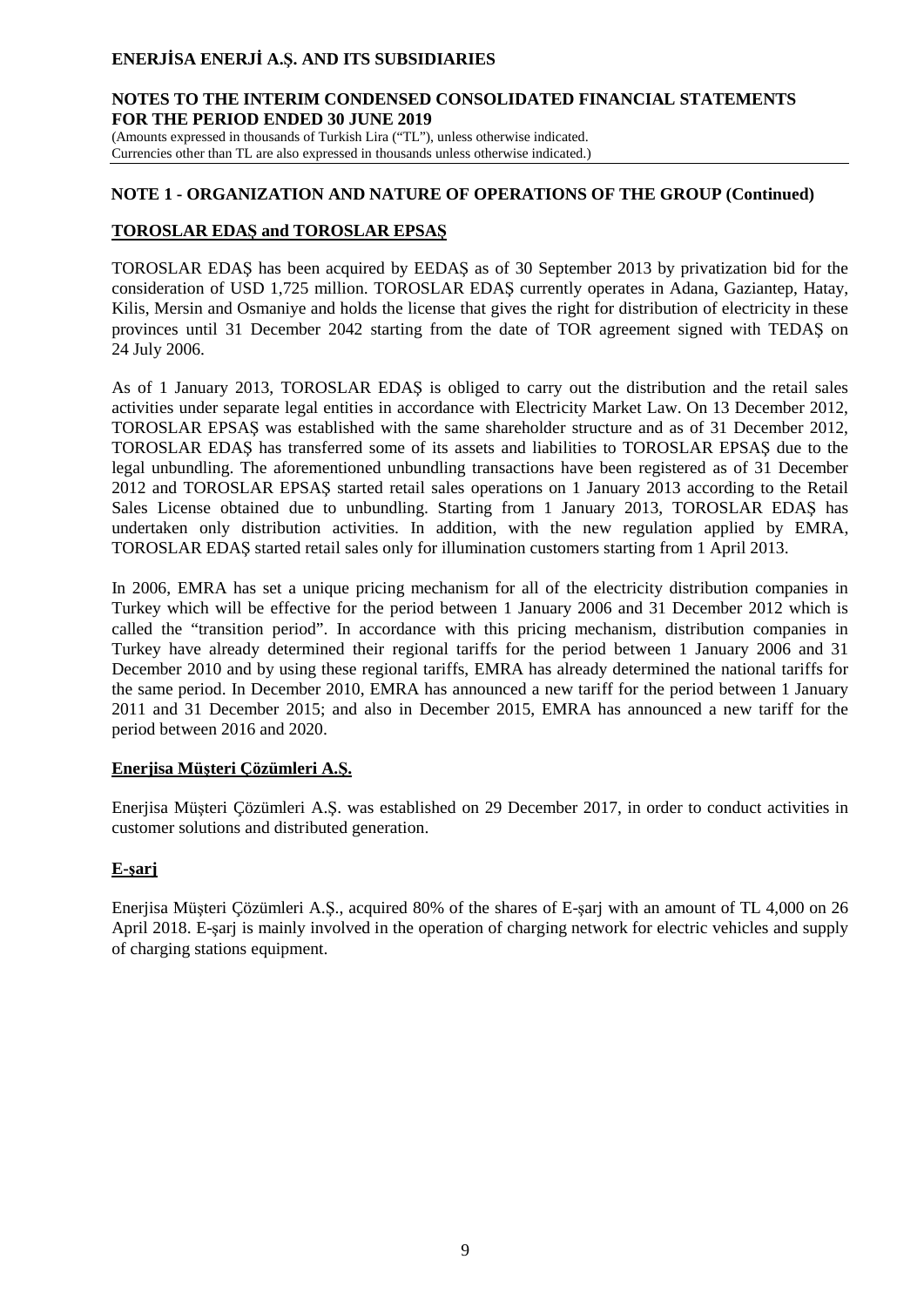### **NOTES TO THE INTERIM CONDENSED CONSOLIDATED FINANCIAL STATEMENTS FOR THE PERIOD ENDED 30 JUNE 2019**

(Amounts expressed in thousands of Turkish Lira ("TL"), unless otherwise indicated. Currencies other than TL are also expressed in thousands unless otherwise indicated.)

### **NOTE 2 - BASIS OF PRESENTATION OF CONSOLIDATED FINANCIAL STATEMENTS**

### **2.1 Basis of Presentation**

The accompanying interim condensed consolidated financial statements have been prepared on the historical cost basis, except for the revaluation of certain assets and liabilities being carried by their fair values.

In order to determine the historical cost, the fair values paid for assets are considered.

### **2.2 Statement of Compliance**

The interim condensed consolidated financial statements have been prepared in accordance with International Financial Reporting Standards ("IFRS") issued by International Accounting Standards Board ("IASB"). Interim financial statements do not include all the information and disclosures required to be included in the annual financial statements. In addition, significant accounting policies and significant accounting estimates and assumptions used in the preparation of the interim condensed consolidated financial statements for the period ended 30 June 2019 are consistent with consolidated financial statements as at 31 December 2018 except the ones disclosed in Note 2.5. Therefore, the interim condensed consolidated financial statements should be read and evaluated together with the annual financial statements prepared by the Group as of 31 December 2018.

### **2.3 Functional and Presentation of Currency**

The individual financial statements of each Group entity are prepared in the currency of the primary economic environment in which the entity operates (its functional currency). For the purpose of the consolidated financial statements, the results and financial position of each entity are expressed in Turkish Liras ("TL"), which is the functional currency of the Group, and the presentation currency for the consolidated financial statements.

In preparing the financial statements of the individual entities, transactions in foreign currencies (currencies other than TL) are recorded at the rates of exchange prevailing on the dates of the transactions. At each reporting date, monetary items denominated in foreign currencies are retranslated at the rates prevailing on the reporting date. Non-monetary items carried at fair value that are denominated in foreign currencies are retranslated at the rates prevailing on the date when the fair value was determined. Nonmonetary items that are measured in terms of historical cost in a foreign currency are not retranslated. Gains and losses arising on settlement and translation of foreign currency items are included in the interim condensed consolidated statement of comprehensive income.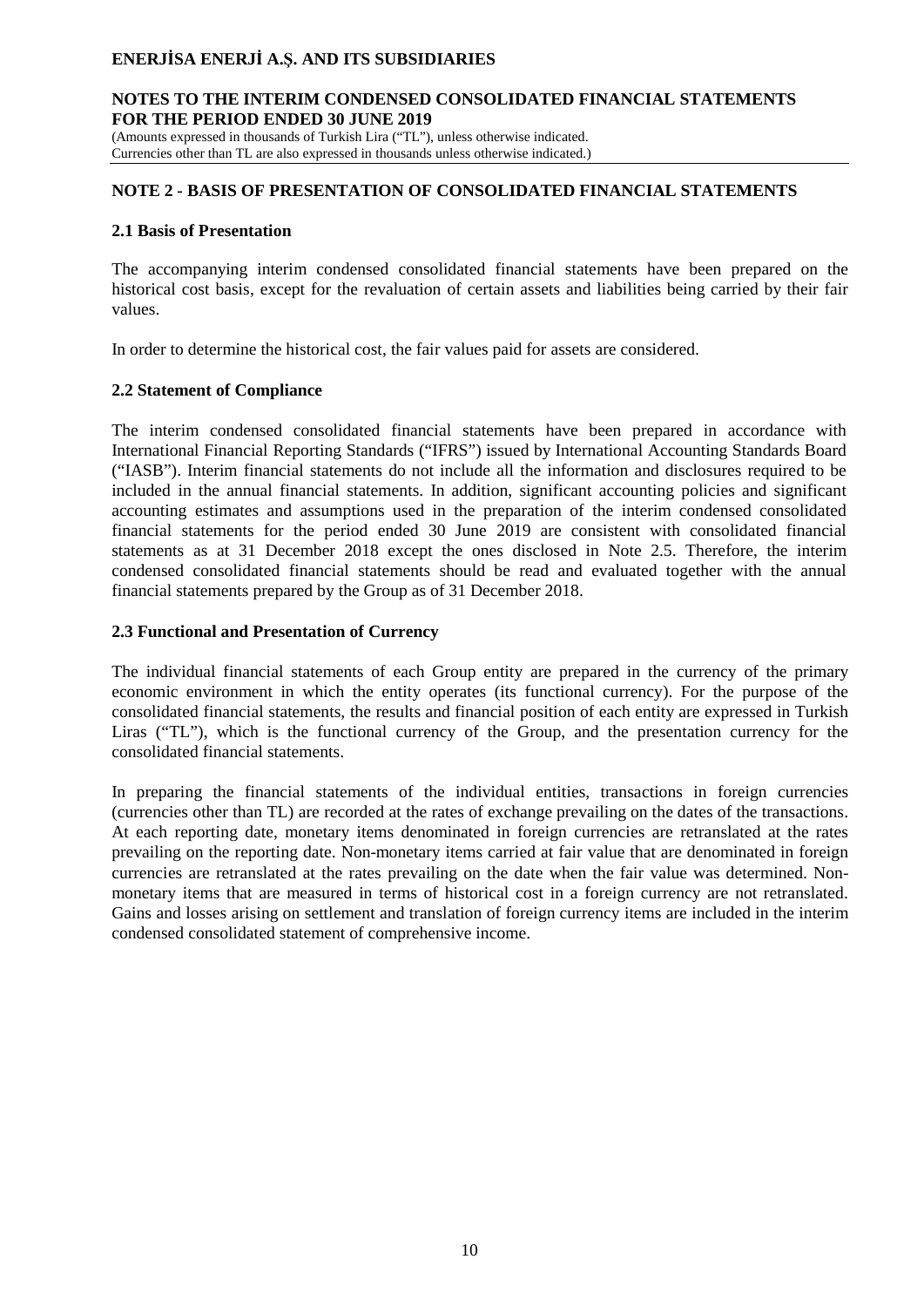### **NOTES TO THE INTERIM CONDENSED CONSOLIDATED FINANCIAL STATEMENTS FOR THE PERIOD ENDED 30 JUNE 2019**

(Amounts expressed in thousands of Turkish Lira ("TL"), unless otherwise indicated. Currencies other than TL are also expressed in thousands unless otherwise indicated.)

### **NOTE 2 - BASIS OF PRESENTATION OF CONSOLIDATED FINANCIAL STATEMENTS (Continued)**

#### **2.4 Comparative Information and Reclassification of Prior Period Consolidated Financial Statements**

In order to allow for the determination of the financial situation and performance trends, the Group's interim condensed consolidated financial statements have been presented comparatively with the prior period.

If the presentation or classification of the current period financial statements is changed, in order to maintain consistency, comparative information are also adjusted or reclassified in line with the related changes. The nature, amount and reasons for each nettings and reclassifications are described below:

|                                     | <b>Notes</b> | <b>Previously</b><br><b>Reported</b><br>31 December 2018 | <b>Impact of</b><br>nettings and<br>reclassifications | <b>Restated</b><br>31 December 2018 |
|-------------------------------------|--------------|----------------------------------------------------------|-------------------------------------------------------|-------------------------------------|
| <b>Short Term Other Receivables</b> | a            | 990,680                                                  | (532, 231)                                            | 458,449                             |
| Short Term Deferred Income          | a            | 606,983                                                  | (532, 231)                                            | 74,752                              |
| Property, Plant and Equipment       | b            | 365,027                                                  | (6,246)                                               | 358,781                             |
| Intangible Assets                   | b            | 6,738,949                                                | 6,246                                                 | 6,745,195                           |
|                                     |              | <b>Previously</b>                                        |                                                       |                                     |
|                                     |              | <b>Reported</b>                                          |                                                       | <b>Restated</b>                     |
|                                     |              | 1 January -                                              | <b>Impact of</b>                                      | 1 January -                         |
|                                     | <b>Notes</b> | <b>30 June 2018</b>                                      | nettings                                              | 30 June 2018                        |
| Revenue                             | $\mathbf c$  | 7,827,028                                                | (19.511)                                              | 7,807,517                           |
| Cost of sales $(-)$                 | $\mathbf c$  | (5,553,393)                                              | 19,511                                                | (5,533,882)                         |

a) The Group has retrospectively offsetted the short term income accruals and short term deferred income by TL 532,231 as at 31 December 2018.

b) The Group has retrospectively reclassified TL 6,246 of property, plant and equipment as intangible assets as at 31 December 2018.

c) The Group has retrospectively netted off the other regions' pass-through distribution related revenue and distribution related costs amounting to TL 19,511 with the amendments of IFRS 15.

### **2.5 Changes in Accounting Policies**

The significant changes that were made on accounting policies applied retrospectively and the financial statements of preceding period are restated.

The Group has applied IFRS 16 Leases standard for the first time on 1 January 2019 by using the simplified modified retrospective approach. The Group has recognized right of use assets for the contracts previously identified as operational leases under IAS 17 on an amount equal to the all lease obligations which has been prepaid or accrued as of 1 January 2019 in the consolidated financial statements. The impact of IFRS 16 on the Group's financial statements as of 30 June 2019 is disclosed in Note 2.11.

No other changes have been applied to the accounting policies of the Group in the current period.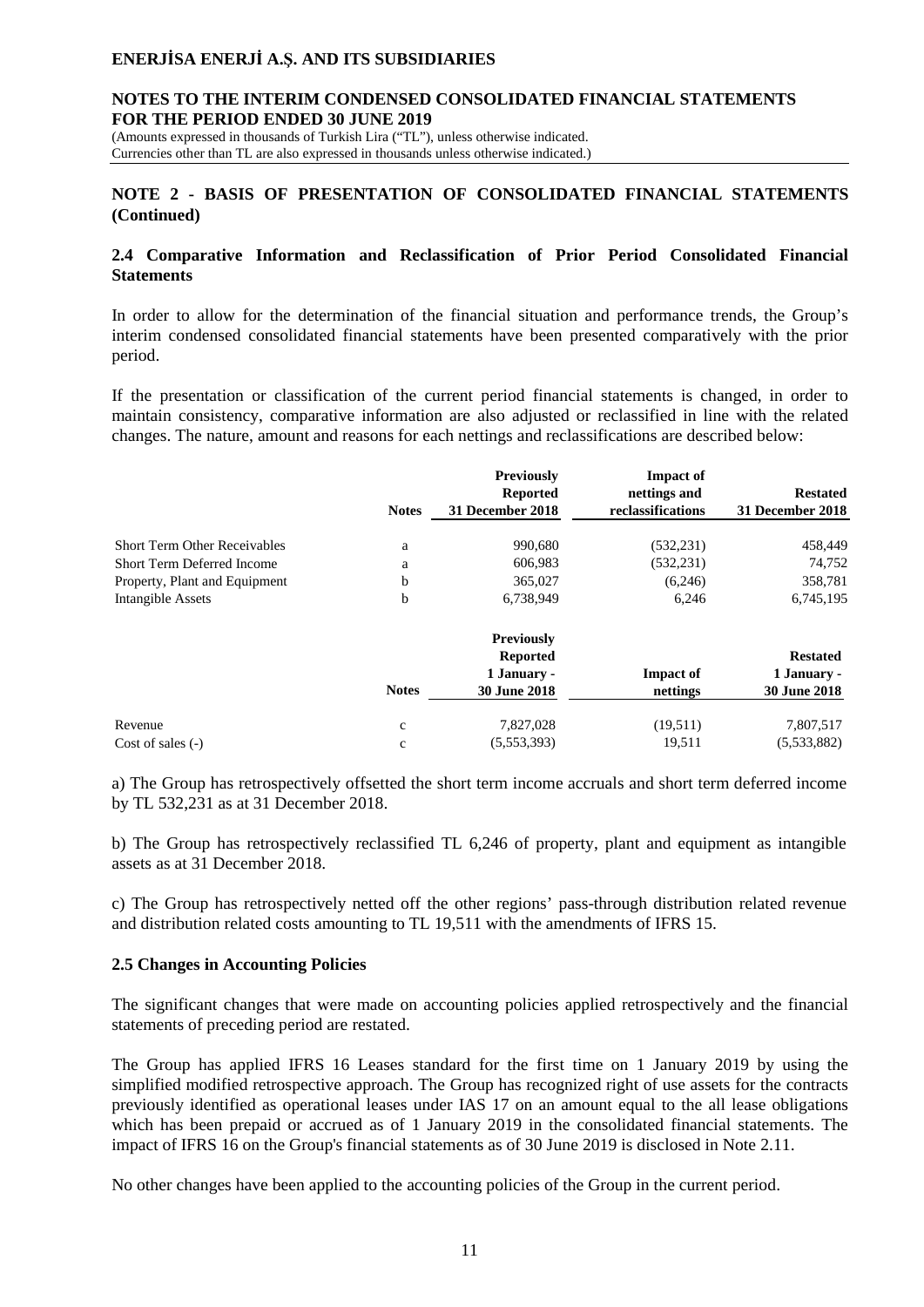### **NOTES TO THE INTERIM CONDENSED CONSOLIDATED FINANCIAL STATEMENTS FOR THE PERIOD ENDED 30 JUNE 2019**

(Amounts expressed in thousands of Turkish Lira ("TL"), unless otherwise indicated. Currencies other than TL are also expressed in thousands unless otherwise indicated.)

### **NOTE 2 - BASIS OF PRESENTATION OF CONSOLIDATED FINANCIAL STATEMENTS (Continued)**

#### **2.6 Changes and Misstatements in Accounting Estimates**

If changes in accounting estimates are related to only one period, the changes are applied prospectively in the current period in which changes are made. If changes in accounting estimates are related to future periods, the changes are applied prospectively both in the current period in which changes are made and also in future periods. No changes have been applied to the accounting estimates of the Group in the current period.

The accounting misstatements which are identified are applied retrospectively and consolidated financial statements of preceding period are restated.

### **2.7 Going Concern**

The Group has prepared its consolidated financial statements in accordance with going concern principle.

#### **2.8 Seasonality of the Group's operations**

The results of Group's operations do not show a significant change by season.

#### **2.9 Basis of Consolidation**

The details of the Company's subsidiaries at 30 June 2019 and 31 December 2018 are as follows:

|                                                                   | Place of<br>incorporation<br>and operation | Proportion of ownership interest and voting<br>power held by the Group $(\% )$ |                  | <b>Principal activity</b>                                        |
|-------------------------------------------------------------------|--------------------------------------------|--------------------------------------------------------------------------------|------------------|------------------------------------------------------------------|
|                                                                   |                                            | <b>30 June 2019</b>                                                            | 31 December 2018 |                                                                  |
| Başkent Elektrik Dağıtım A.Ş.                                     | Ankara                                     | 100                                                                            | 100              | Electricity distribution<br>services                             |
| Enerjisa Başkent Elektrik Perakende Satış A.Ş.                    | Ankara                                     | 100                                                                            | 100              | Electricity retail<br>services                                   |
| İstanbul Anadolu Yakası Elektrik Dağıtım A.Ş.                     | <i>Istanbul</i>                            | 100                                                                            | 100              | Electricity distribution<br>services                             |
| Enerjisa İstanbul Anadolu Yakası Elektrik<br>Perakende Satış A.Ş. | <i>Istanbul</i>                            | 100                                                                            | 100              | Electricity retail<br>services                                   |
| Toroslar Elektrik Dağıtım A.Ş.                                    | Adana                                      | 100                                                                            | 100              | Electricity distribution<br>services                             |
| Enerjisa Toroslar Elektrik Perakende Satış A.Ş.                   | Adana                                      | 100                                                                            | 100              | Electricity retail<br>services                                   |
| Enerjisa Müşteri Çözümleri A.Ş.                                   | <i>Istanbul</i>                            | 100                                                                            | 100              | Customer solutions and<br>distributed generation<br>services     |
| E-şarj Elektrikli Araçlar Şarj Sistemleri A.Ş.                    | <i>Istanbul</i>                            | 80                                                                             | 80               | Electric vehicles and<br>charging stations<br>equipment services |

The consolidated financial statements incorporate the financial statements of the Company and entities controlled by the Company and its subsidiaries. Control is achieved when the Company:

- has power over the investee;
- is exposed, or has rights, to variable returns from its involvement with the investee; and
- has the ability to use its power to affect its returns.

The Company reassesses whether or not it controls an investee if facts and circumstances indicate that there are changes to one or more of the three elements of control listed above.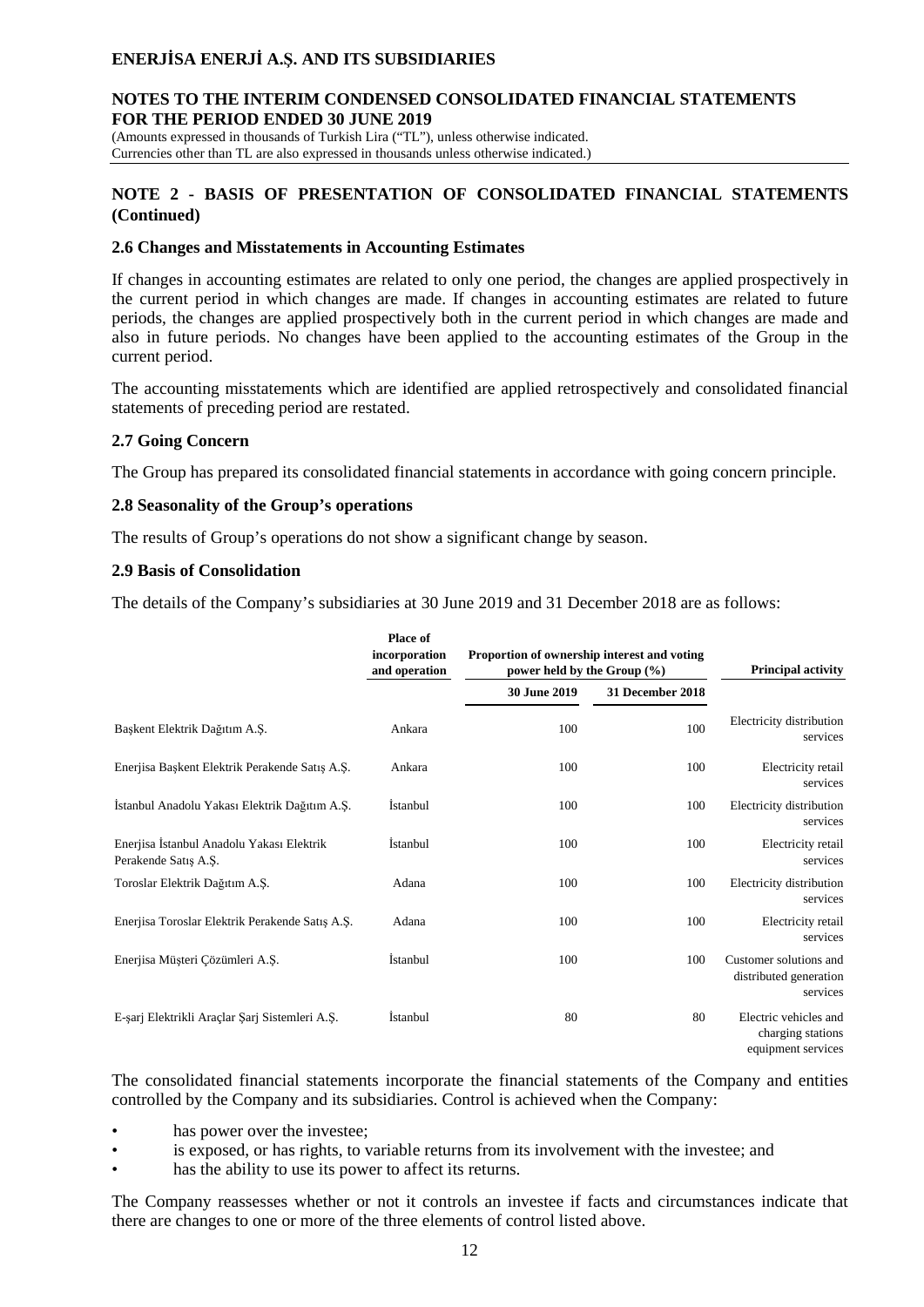#### **NOTES TO THE INTERIM CONDENSED CONSOLIDATED FINANCIAL STATEMENTS FOR THE PERIOD ENDED 30 JUNE 2019**

(Amounts expressed in thousands of Turkish Lira ("TL"), unless otherwise indicated. Currencies other than TL are also expressed in thousands unless otherwise indicated.)

### **NOTE 2 - BASIS OF PRESENTATION OF CONSOLIDATED FINANCIAL STATEMENTS (Continued)**

#### **2.9 Basis of Consolidation (Continued)**

When the Company has less than a majority of the voting rights of an investee, it has power over the investee when the voting rights are sufficient to give it the practical ability to direct the relevant activities of the investee unilaterally. The Company considers all relevant facts and circumstances in assessing whether or not the Company's voting rights in an investee are sufficient to give it power, including:

- The size of the Company's holding of voting rights relative to the size and dispersion of holdings of the other vote holders;
- Potential voting rights held by the Company, other vote holders or other parties;
- Rights arising from other contractual arrangements; and
- Any additional facts and circumstances that indicate that the Company has, or does not have, the current ability to direct the relevant activities at the time that decisions need to be made, including voting patterns at previous shareholders' meetings.

Consolidation of a subsidiary begins when the Company obtains control over the subsidiary and ceases when the Company loses control of the subsidiary. Specifically, income and expenses of a subsidiary acquired or disposed of during the year are included in the interim condensed consolidated statement of profit or loss and other comprehensive income from the date the Company gains control until the date when the Company ceases to control the subsidiary.

Profit or loss and each component of other comprehensive income are attributed to the owners of the Company and to the non-controlling interests. Total comprehensive income of subsidiaries is attributed to the owners of the Company and to the non-controlling interests even if this results in the non-controlling interests having a deficit balance.

When necessary, adjustments are made to the financial statements of subsidiaries to bring their accounting policies into line with the Group's accounting policies.

All intragroup assets and liabilities, equity, income, expenses and cash flows relating to transactions between members of the Group are eliminated in full on consolidation.

In business combinations involving entities under common control, assets and liabilities subject to a business combination are recognized at their carrying amounts in the consolidated financial statements. In addition, statements of income are consolidated from the beginning of the financial year in which the business combination takes place. Similarly, comparative consolidated financial statements are restated retrospectively for comparison purposes. As a result of these transactions, neither goodwill nor negative goodwill are recognized.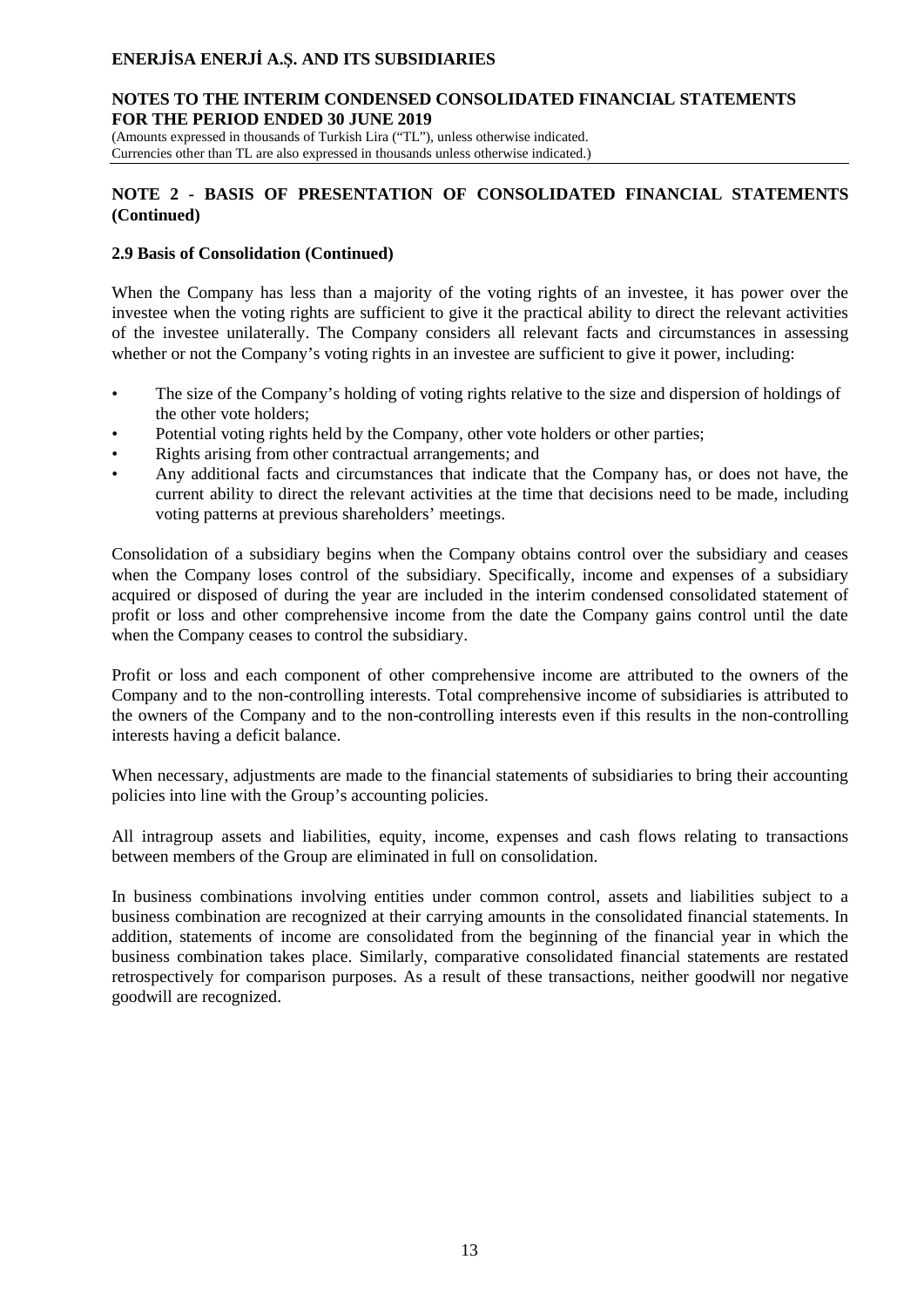#### **NOTES TO THE INTERIM CONDENSED CONSOLIDATED FINANCIAL STATEMENTS FOR THE PERIOD ENDED 30 JUNE 2019**

(Amounts expressed in thousands of Turkish Lira ("TL"), unless otherwise indicated. Currencies other than TL are also expressed in thousands unless otherwise indicated.)

### **NOTE 2 - BASIS OF PRESENTATION OF CONSOLIDATED FINANCIAL STATEMENTS (Continued)**

### **2.10 New and Revised International Financial Reporting Standards**

### **The new standards, amendments and interpretations**

The accounting policies adopted in preparation of the interim condensed consolidated financial statements as at 30 June 2019 are consistent with those of the previous financial year, except for the adoption of new and amended IFRS and IFRIC interpretations effective as of 1 January 2019. The effects of these standards and interpretations on the Group's financial position and performance have been disclosed in the related paragraphs.

### **i) The new standards, amendments and interpretations which are effective as at 1 January 2019 are as follows:**

- IFRS 16 Leases (\*)
- Amendments to IAS 28 "Investments in Associates and Joint Ventures" (Amendments)
- IFRIC 23 Uncertainty over Income Tax Treatments
- Annual Improvements 2015–2017 Cycle
- [Plan Amendment, Curtailment or Settlement"](https://www.iasplus.com/en/news/2018/02/ias-19) (Amendments to IAS 19)
- Prepayment Features with Negative Compensation (Amendments to IFRS 9)

(\*) The Group adopted IFRS 16 by using the exemptions applicable for the transition of the standard as at 1 January 2019 for the first time. The impact of the standard on financial statements of the Group is disclosed in Note 2.11.

The other amendments are not applicable for the Group and did not have an impact on the financial position or performance of the Group.

# **ii) Standards issued but not yet effective and not early adopted**

Standards, interpretations and amendments to existing standards that are issued but not yet effective up to the date of issuance of the interim consolidated financial statements are as follows. The Group will make the necessary changes if not indicated otherwise, which will be affecting the consolidated financial statements and disclosures, when the new standards and interpretations become effective.

- IFRS 10 and IAS 28: Sale or Contribution of Assets between an Investor and its Associate or Joint Venture (Amendments)
- IFRS 17 The new Standard for insurance contracts
- Definition of a Business (Amendments to IFRS 3)
- Definition of Material (Amendments to IAS 1 and IAS 8)

The Group is in the process of assessing the impact of the amendments on financial position or performance of the Group.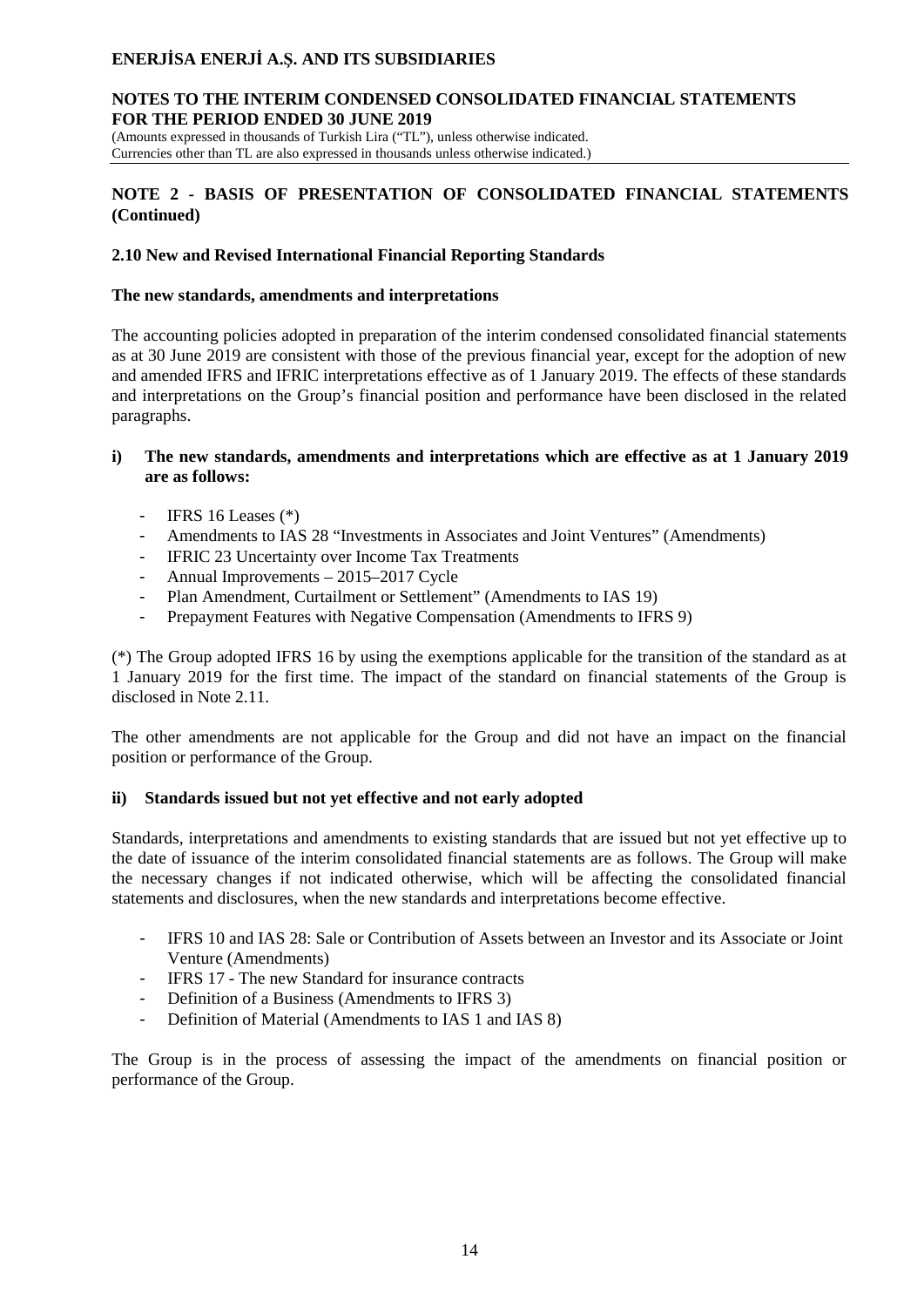#### **NOTES TO THE INTERIM CONDENSED CONSOLIDATED FINANCIAL STATEMENTS FOR THE PERIOD ENDED 30 JUNE 2019**

(Amounts expressed in thousands of Turkish Lira ("TL"), unless otherwise indicated. Currencies other than TL are also expressed in thousands unless otherwise indicated.)

### **NOTE 2 - BASIS OF PRESENTATION OF CONSOLIDATED FINANCIAL STATEMENTS (Continued)**

#### **2.11 Amendments to Accounting Standards and Effects on Consolidated Financial Tables**

The Group applied IFRS 16 by using the simplified modified retrospective approach and the new accounting policies related to the adoption of IFRS 16 are disclosed below.

#### **Right-of-use assets**

Regarding to the contracts signed before IFRS 16's initial application date which is 1 January 2019 and for the financial lease contracts in progress as of 1 January 2019, the Group recognises the right-of-use assets by accepting the commencement date of the leases as 1 January 2019 since the Group choosed the simplified modified retrospective approach among IFRS 16 rulings.

The Group recognises right-of-use assets at the commencement date of the lease for the contracts signed after 1 January 2019 (i.e., the date the underlying asset is available for use). Right-of-use assets are measured at cost, less any accumulated depreciation and impairment losses, and adjusted for any remeasurement of lease liabilities.

The cost of right-of-use assets includes:

- (a) The amount of lease liabilities recognised,
- (b) Lease payments made at or before the commencement date less any lease incentives received and
- (c) Initial direct costs incurred.

Unless the Group is reasonably certain to obtain ownership of the leased asset at the end of the lease term, the recognised right-of-use assets are depreciated on a straight-line basis over the shorter of its estimated useful life and the lease term.

Right-of-use assets consist of buildings and vehicles and also are subject to impairment.

### **Lease Liabilities**

At the commencement date of the lease, the Group recognises lease liabilities measured at the present value of lease payments to be made over the lease term.

Lease payments which are included in the calculation of lease liability at the commencement date of the lease, are consisted of payments which will be made for right of use of the underlying asset through the lease term and the payments which have not been made at the commencement date are listed below:

- (a) Fixed payments (including in-substance fixed payments) less any lease incentives receivable,
- (b) Variable lease payments that depend on an index or a rate,
- (c) Amounts expected to be paid under residual value guarantees,
- (d) The exercise price of a purchase option reasonably certain to be exercised by the the Group and
- (e) Payments of penalties for terminating a lease, if the lease term reflects the Group exercising the option to terminate.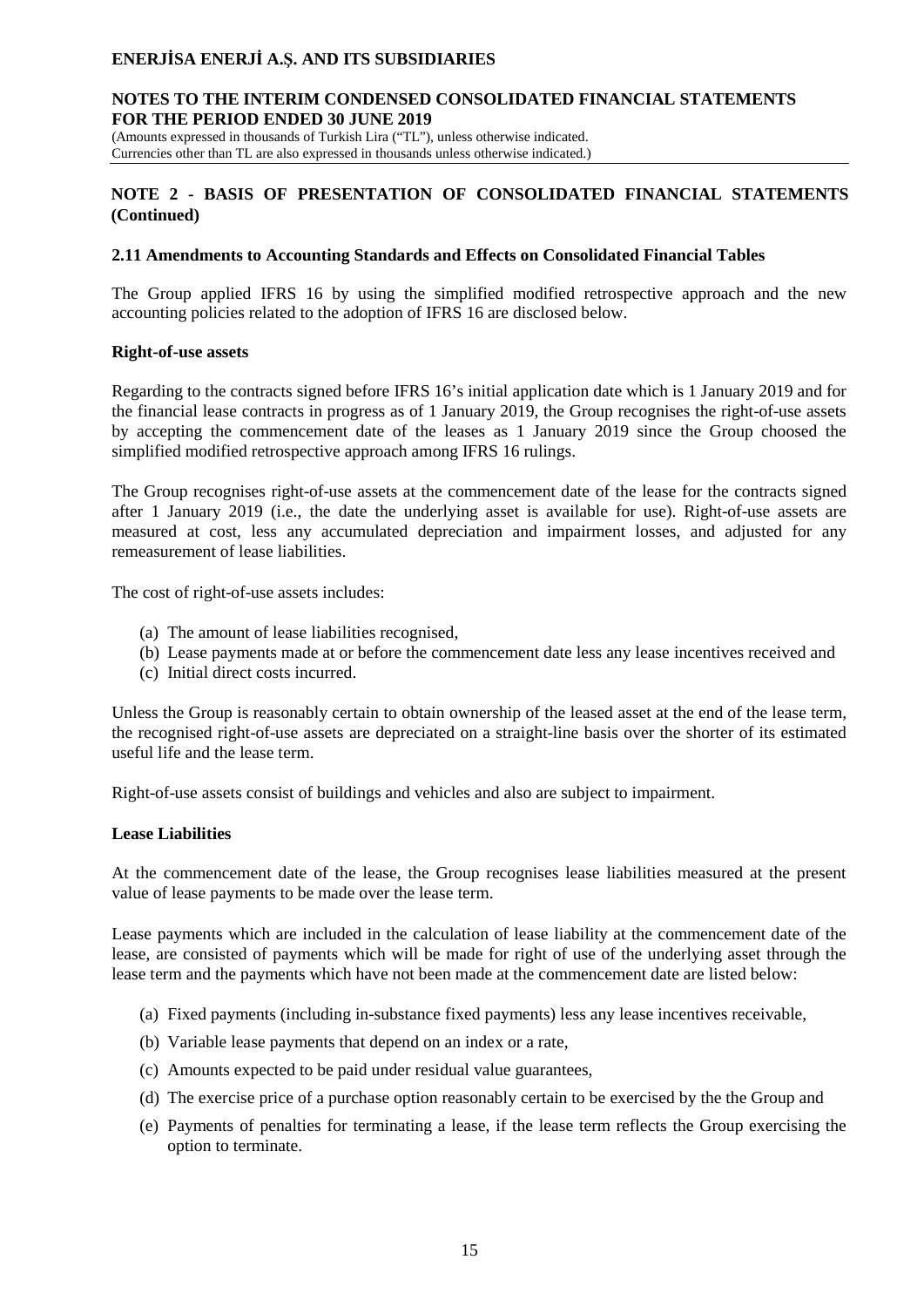#### **NOTES TO THE INTERIM CONDENSED CONSOLIDATED FINANCIAL STATEMENTS FOR THE PERIOD ENDED 30 JUNE 2019**

(Amounts expressed in thousands of Turkish Lira ("TL"), unless otherwise indicated. Currencies other than TL are also expressed in thousands unless otherwise indicated.)

### **NOTE 2 - BASIS OF PRESENTATION OF CONSOLIDATED FINANCIAL STATEMENTS (Continued)**

#### **2.11 Amendments to Accounting Standards and Effects on Consolidated Financial Tables (Continued)**

#### **Lease Liabilities (Continued)**

The variable lease payments that do not depend on an index or a rate are recognised as expense in the period on which the event or condition that triggers the payment occurs.

In calculating the present value of lease payments, the Group uses the incremental borrowing rate at the lease commencement date if the interest rate implicit in the lease is not readily determinable. The Group has used 25% interest rate for TL contracts and 5% interest rate for foreign currency contracts.

After the commencement date Group measures the lease obligation as follows:

- (a) The amount of lease liabilities is increased to reflect the accretion of interest and
- (b) The amount of lease liabilities is reduced for the lease payments made.

In addition, the carrying amount of lease liabilities is remeasured if there is a modification, a change in the lease term, a change in the in-substance fixed lease payments or a change in the assessment to purchase the underlying asset.

There is not any change in the Group's accounting policies in the current period from those mentioned above.

The impacts of the IFRS 16 applications on condensed consolidated statement of financial position and statement of profit or loss, respectively as at and for the period ended 30 June 2019 are disclosed below.

#### **(i) Consolidated Statement of Financial Position**

| <b>ASSETS</b>                                     | 30 June 2019<br>(Pre-impacts) | <b>IFRS 16 Impacts</b> | 30 June 2019<br>(Post impacts) |
|---------------------------------------------------|-------------------------------|------------------------|--------------------------------|
| <b>Non-Current Assets</b>                         | 16,977,576                    | 169,844                | 17,147,420                     |
| <b>Right of Use Assets</b>                        |                               | 166,909                | 166,909                        |
| Deferred Tax Assets                               | 23,430                        | 2,935                  | 26,365                         |
| <b>TOTAL ASSETS</b>                               | 23,603,486                    | 169,844                | 23,773,330                     |
| <b>LIABILITIES</b>                                |                               |                        |                                |
| <b>Current Liabilities</b>                        | 10,092,952                    | 58,327                 | 10,151,279                     |
| Short Term Portion of Long Term Lease Liabilities | 2,363,863                     | 58,327                 | 2,422,190                      |
| <b>Non-Current Liabilities</b>                    | 7,165,705                     | 121,924                | 7,287,629                      |
| Long Term Lease Liabilites                        | 3,552,761                     | 121,924                | 3,674,685                      |
| <b>Equity</b>                                     | 6,344,829                     | (10, 407)              | 6,334,422                      |
| Profit / (Loss) for the Period                    | 469,248                       | (10, 407)              | 458,841                        |
| <b>TOTAL LIABILITIES AND EQUITY</b>               | 23,603,486                    | 169,844                | 23,773,330                     |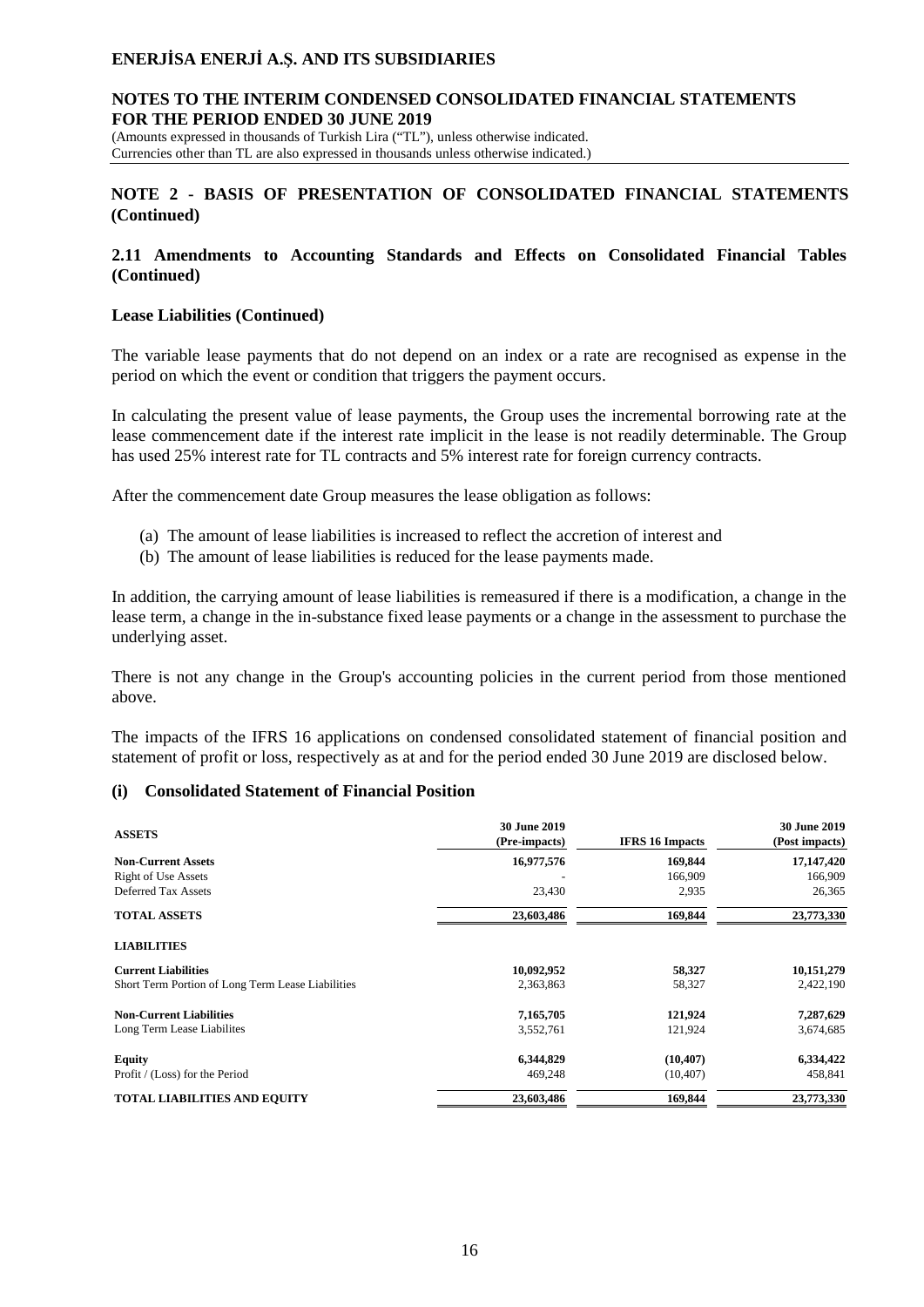### **NOTES TO THE INTERIM CONDENSED CONSOLIDATED FINANCIAL STATEMENTS FOR THE PERIOD ENDED 30 JUNE 2019**

(Amounts expressed in thousands of Turkish Lira ("TL"), unless otherwise indicated. Currencies other than TL are also expressed in thousands unless otherwise indicated.)

### **NOTE 2 - BASIS OF PRESENTATION OF CONSOLIDATED FINANCIAL STATEMENTS (Continued)**

### **2.11 Amendments to Accounting Standards and Effects on Consolidated Financial Tables (Continued)**

### **(ii) Consolidated Statement of Profit or Loss**

|                                                                     | <b>30 June 2019</b><br>(Pre-impacts) | <b>IFRS 16 Impacts</b> | <b>30 June 2019</b><br>(Post impacts) |
|---------------------------------------------------------------------|--------------------------------------|------------------------|---------------------------------------|
| General Administrative Expenses (-)                                 | (1,002,659)                          | 11,612                 | (991, 047)                            |
| <b>OPERATING PROFIT BEFORE FINANCE</b><br><b>INCOME</b> / (EXPENSE) | 1,512,094                            | 11,612                 | 1,523,706                             |
| Finance Expense (-)                                                 | (906, 850)                           | (24, 954)              | (931, 804)                            |
| <b>PROFIT / (LOSS) BEFORE TAX</b>                                   | 681,813                              | (13, 342)              | 668,471                               |
| Tax (Expense) / Income                                              | (212, 565)                           | 2,935                  | (209, 630)                            |
| Deferred Tax Income                                                 | 23,430                               | 2,935                  | 26,365                                |
| <b>PROFIT / (LOSS) FOR THE PERIOD</b>                               | 469,248                              | (10, 407)              | 458,841                               |
| TOTAL COMPREHENSIVE INCOME / (EXPENSE)                              | 518.341                              | (10, 407)              | 507,934                               |
| Earnings per share (kr)                                             | 0.40                                 |                        | 0.39                                  |

As of 30 June 2019, with the adoption of IFRS 16, the rent expenses of the Group have decreased by TL 45,314, depreciation and finance expenses have increased by TL 33,702 and TL 24,954 respectively; deferred tax income has increased by TL 2,935.

### **NOTE 3 - SHARES IN OTHER PARTIES**

#### **Subsidiaries**

|                                 |                                                                       |                                                | Proportion of ownership (%) |                  |  |
|---------------------------------|-----------------------------------------------------------------------|------------------------------------------------|-----------------------------|------------------|--|
| <b>Name of Subsidiary</b>       | <b>Principal activity</b>                                             | <b>Place of incorporation</b><br>and operation | <b>30 June 2019</b>         | 31 December 2018 |  |
| <b>BASKENT EDAS</b>             | <b>Electricity Distribution Services</b>                              | Ankara                                         | 100                         | 100              |  |
| <b>EPS</b>                      | <b>Electricity Retail Services</b>                                    | Ankara                                         | 100                         | 100              |  |
| <b>AYEDAS</b>                   | <b>Electricity Distribution Services</b>                              | Istanbul                                       | 100                         | 100              |  |
| <b>AEPSAS</b>                   | <b>Electricity Retail Services</b>                                    | <i>Istanbul</i>                                | 100                         | 100              |  |
| <b>TOROSLAR EDAS</b>            | <b>Electricity Distribution Services</b>                              | Adana                                          | 100                         | 100              |  |
| <b>TOROSLAR EPSAS</b>           | <b>Electricity Retail Services</b><br>Customer Solutions and          | Adana                                          | 100                         | 100              |  |
| Enerjisa Müsteri Cözümleri A.S. | Distributed Generation Services<br><b>Charging Stations Equipment</b> | <i>Istanbul</i>                                | 100                         | 100              |  |
| E-sarj                          | Services                                                              | <i>Istanbul</i>                                | 80                          | 80               |  |

|                                                               |                                                | Number of subsidiaries<br>owned by the Group |                  |  |
|---------------------------------------------------------------|------------------------------------------------|----------------------------------------------|------------------|--|
| <b>Principal Activity</b>                                     | <b>Place of incorporation</b><br>and operation | <b>30 June 2019</b>                          | 31 December 2018 |  |
| <b>Electricity Distribution Services</b>                      | Ankara, Istanbul, Adana                        |                                              | 3                |  |
| <b>Electricity Retail Services</b>                            | Ankara, İstanbul, Adana                        |                                              | $\mathcal{F}$    |  |
| <b>Customer Solutions and Distributed Generation Services</b> | <i>Istanbul</i>                                |                                              |                  |  |
| Electric Vehicles and Charging Stations Equipment Services    | <i>Istanbul</i>                                |                                              |                  |  |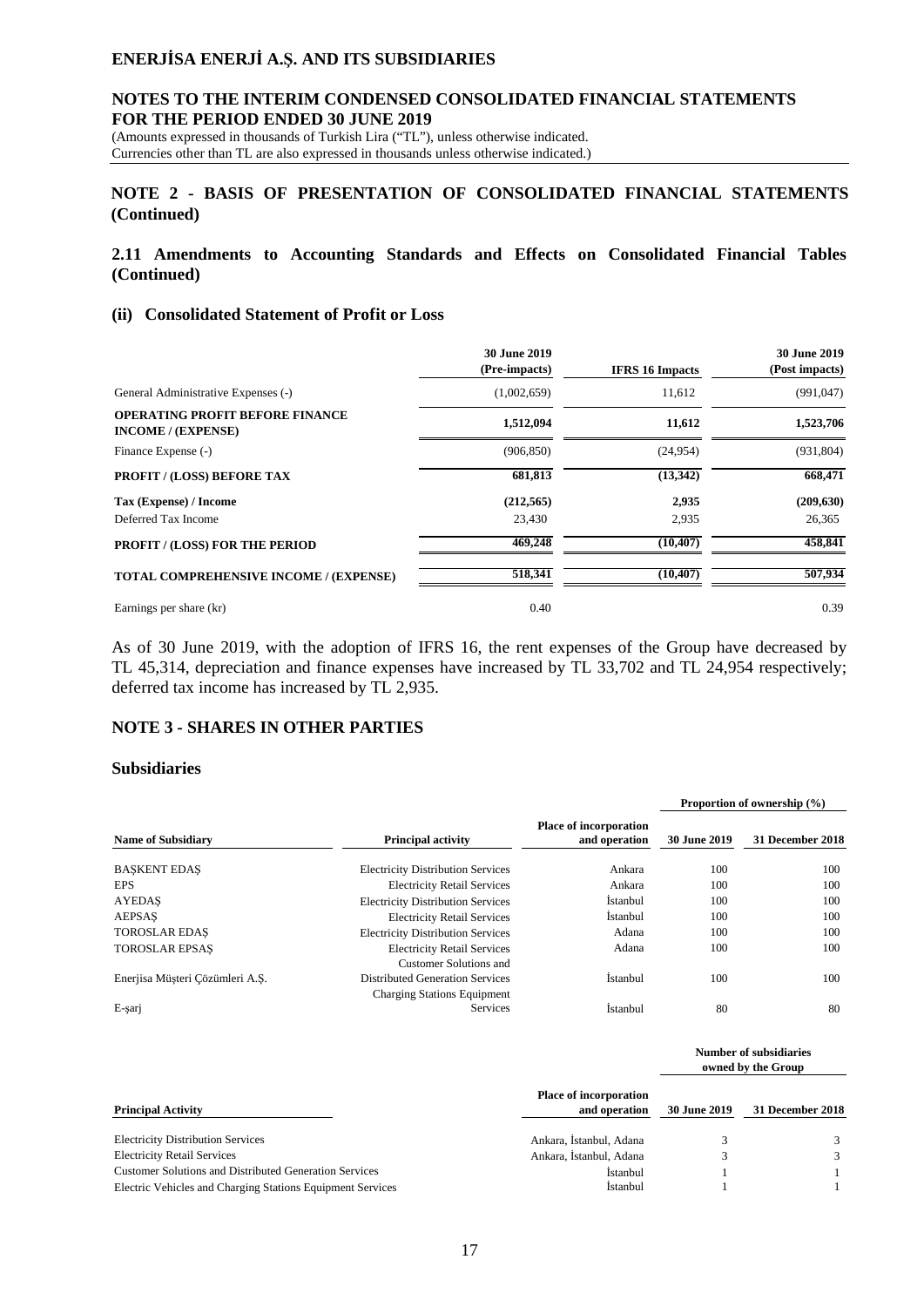#### **NOTES TO THE INTERIM CONDENSED CONSOLIDATED FINANCIAL STATEMENTS FOR THE PERIOD ENDED 30 JUNE 2019**

(Amounts expressed in thousands of Turkish Lira ("TL"), unless otherwise indicated. Currencies other than TL are also expressed in thousands unless otherwise indicated.)

### **NOTE 4 - SEGMENT REPORTING**

The business activities of the Group are managed and organized according to the services provided in the electricity market. The Group has two main operating segments; electricity distribution and retail. The principal activity of distribution segment is the transmission of electricity over lines to the end users through distribution networks, by also providing infrastructure investments due to the regulated tariffs announced by EMRA; whereas the retail segment conduct retail sales of electricity to the customers. Enerjisa Müşteri Çözümleri A.Ş.'s and E-şarj Elektrikli Araçlar Şarj Sistemleri A.Ş.'s activities are also disclosed under Retail segment. The Group performs segment reporting according to IFRS 8 in order to provide unbiased and transparent information to the investor. The Group management follows the performance of the business segments with operating profit and net profit for the period, as well as financial and non-financial indicators. In addition to the requirements for segment reporting, Group management have included this information in their reporting footnotes, considering that some financial statement readers may use this information in their analyzes.

| <b>1 January - 30 June 2019</b>                          | <b>Distribution</b> | <b>Retail</b> | Unallocated (*) | <b>Eliminations</b> | <b>Total</b> |
|----------------------------------------------------------|---------------------|---------------|-----------------|---------------------|--------------|
| Revenue                                                  | 3,306,821           | 6,017,317     | 16,371          | (13,230)            | 9,327,279    |
| Cost of sales $(-)$                                      | (985, 493)          | (5,625,643)   |                 |                     | (6,611,136)  |
| Gross profit / (loss)                                    | 2,321,328           | 391,674       | 16,371          | (13,230)            | 2,716,143    |
| General administrative expenses (-)                      | (710, 853)          | (164, 775)    | (131, 188)      | 15,769              | (991, 047)   |
| Other income / (expense) from operating activities - net | (222,966)           | 19,324        | 4,791           | (2,539)             | (201, 390)   |
| <b>Operating profit</b> / (loss)                         | 1,387,509           | 246,223       | (110, 026)      |                     | 1,523,706    |
| Financial income                                         | 1,853               | 266,495       | 248,721         | (440,500)           | 76,569       |
| Financial expense (-)                                    | (806, 292)          | (13,068)      | (552, 944)      | 440,500             | (931, 804)   |
| Profit / (loss) before taxation on income                | 583,070             | 499,650       | (414,249)       | $\blacksquare$      | 668,471      |
| Current tax expense (-)                                  | (37, 534)           | (198, 461)    |                 |                     | (235,995)    |
| Deferred tax income / (expense)                          | (84,276)            | 90,994        | 19,647          |                     | 26,365       |
| Net profit / (loss) for the period                       | 461,260             | 392,183       | (394, 602)      |                     | 458,841      |

The following table contains information on the Group's sales and profit from its operations for the three and six months periods ended 30 June 2019 and 30 June 2018.

(\*) TL 103,474 out of TL 180,670 of depreciation and amortization expenses represents amortization expenses of intangible assets (Note 11), which is presented as unallocated under operating expenses. The majority of financial expenses under unallocated part mainly represent costs of loans utilized for the acquisitions of distribution and retail business. The Group management follows the performances of the operating segments excluding acquisitions related loans, therefore the amounts have not been distributed to the segments.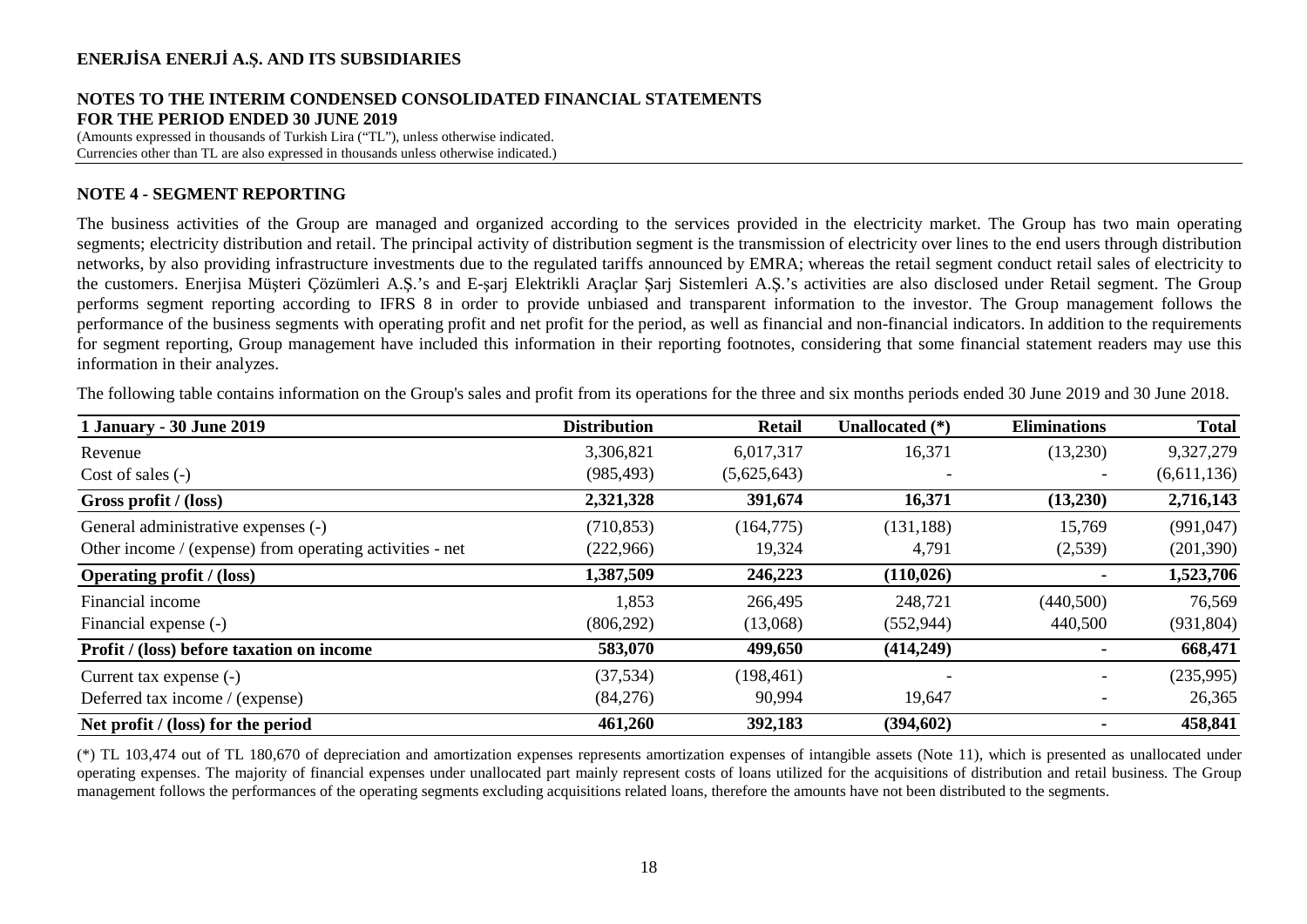# **NOTES TO THE INTERIM CONDENSED CONSOLIDATED FINANCIAL STATEMENTS FOR THE PERIOD ENDED 30 JUNE 2019**

(Amounts expressed in thousands of Turkish Lira ("TL"), unless otherwise indicated. Currencies other than TL are also expressed in thousands unless otherwise indicated.)

## **NOTE 4- SEGMENT REPORTING (Continued)**

| 1 January - 30 June 2018                                 | <b>Distribution</b> | <b>Retail</b> | Unallocated (*) | Eliminations $(**)$      | <b>Total</b> |
|----------------------------------------------------------|---------------------|---------------|-----------------|--------------------------|--------------|
| Revenue                                                  | 2,772,123           | 5,034,520     | 13,006          | (12, 132)                | 7,807,517    |
| Cost of sales $(-)$                                      | (806, 614)          | (4,727,268)   |                 |                          | (5,533,882)  |
| Gross profit / (loss)                                    | 1,965,509           | 307,252       | 13,006          | (12, 132)                | 2,273,635    |
| General administrative expenses (-)                      | (581,916)           | (136, 170)    | (132,740)       | 13,554                   | (837,272)    |
| Other income / (expense) from operating activities - net | (29,623)            | (131, 149)    | 358             | (1,422)                  | (161, 836)   |
| <b>Operating profit</b> / (loss)                         | 1,353,970           | 39,933        | (119,376)       |                          | 1,274,527    |
| Financial income                                         | 2,261               | 150,829       | 97,054          | (193,969)                | 56,175       |
| Financial expense (-)                                    | (493, 336)          | (2,702)       | (319, 384)      | 193,969                  | (621, 453)   |
| Profit / (loss) before taxation on income                | 862,895             | 188,060       | (341,706)       | $\blacksquare$           | 709,249      |
| Current tax expense (-)                                  | (18, 812)           | (19,966)      |                 | $\overline{\phantom{a}}$ | (38, 778)    |
| Deferred tax income / (expense)                          | (159, 484)          | (32,710)      | 20,695          | $\overline{\phantom{a}}$ | (171, 499)   |
| Net profit / (loss) for the period                       | 684,599             | 135,384       | (321, 011)      |                          | 498,972      |

(\*) TL 103,474 out of TL 123,501 of depreciation and amortization expenses, represents amortization expenses of intangible assets (Note 11), which is presented as unallocated under operating expenses. The majority of financial expenses under unallocated part mainly represent costs of loans utilized for the acquisitions of distribution and retail business. The Group management follows the performances of the operating segments excluding acquisitions related loans, therefore the amounts have not been distributed to the segments.

(\*\*) The Group netted of pass-through distribution related revenue and distribution related costs amounting to TL 1,893,435 within the Retail segment after the amendments of IFRS 15, which has been previously eliminated in consolidated level.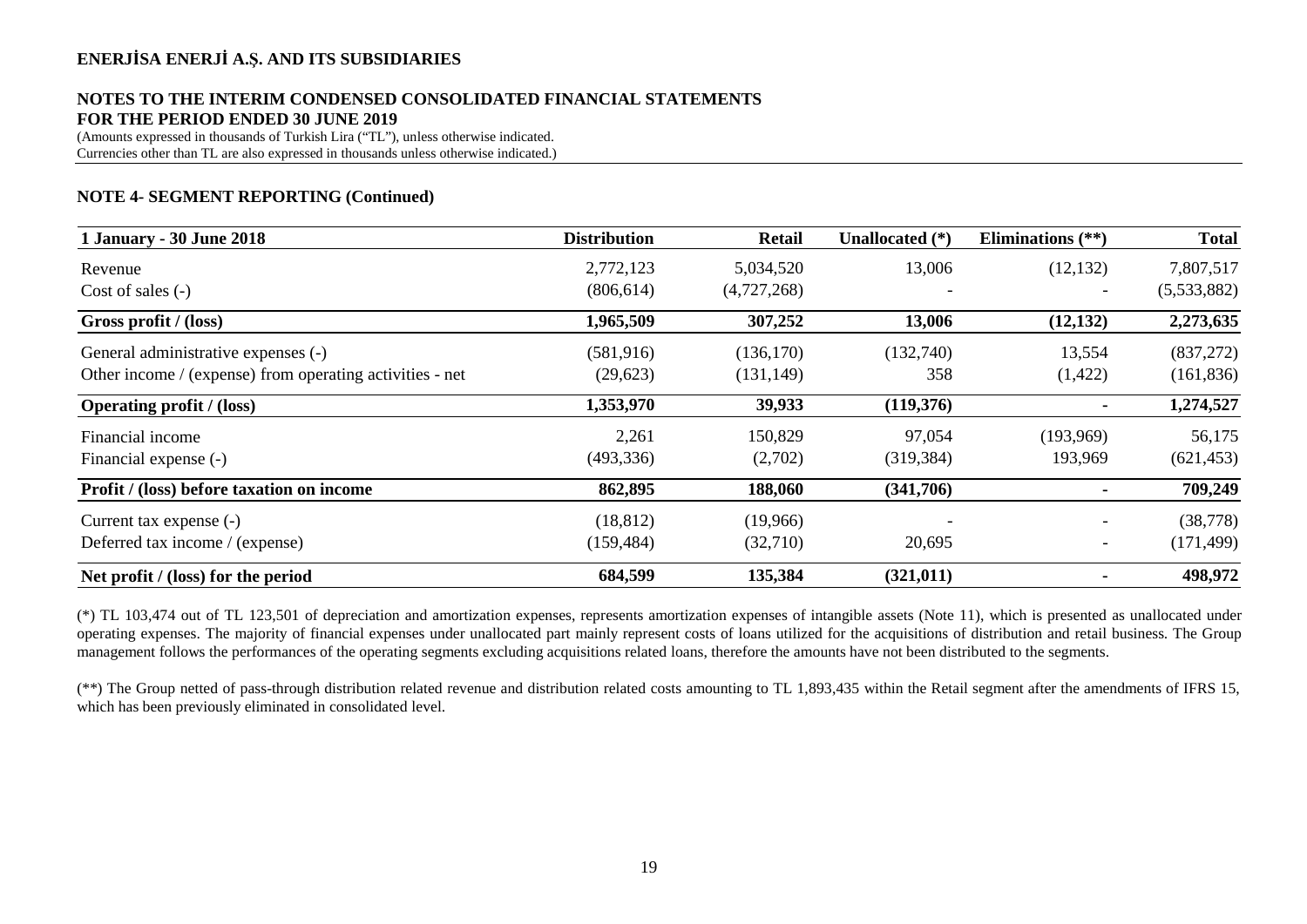## **NOTES TO THE INTERIM CONDENSED CONSOLIDATED FINANCIAL STATEMENTS FOR THE PERIOD ENDED 30 JUNE 2019**

(Amounts expressed in thousands of Turkish Lira ("TL"), unless otherwise indicated. Currencies other than TL are also expressed in thousands unless otherwise indicated.)

### **NOTE 4- SEGMENT REPORTING (Continued)**

| 1 April - 30 June 2019                                   | <b>Distribution</b> | <b>Retail</b> | Unallocated (*) | <b>Eliminations</b> | <b>Total</b> |
|----------------------------------------------------------|---------------------|---------------|-----------------|---------------------|--------------|
| Revenue                                                  | 1,618,024           | 3,222,478     | 8,856           | (5,715)             | 4,843,643    |
| Cost of sales $(-)$                                      | (410,064)           | (3,017,874)   |                 |                     | (3,427,938)  |
| Gross profit / (loss)                                    | 1,207,960           | 204,604       | 8,856           | (5,715)             | 1,415,705    |
| General administrative expenses (-)                      | (348, 868)          | (79, 592)     | (63, 662)       | 7,016               | (485,106)    |
| Other income / (expense) from operating activities - net | (158, 197)          | (18,668)      | (580)           | (1,301)             | (178, 746)   |
| <b>Operating profit / (loss)</b>                         | 700,895             | 106,344       | (55,386)        |                     | 751,853      |
| Financial income                                         | 1,509               | 141,126       | 143,165         | (258,098)           | 27,702       |
| Financial expense (-)                                    | (454, 236)          | (6,363)       | (322, 928)      | 258,098             | (525, 429)   |
| Profit / (loss) before taxation on income                | 248,168             | 241,107       | (235, 149)      | ۰                   | 254,126      |
| Current tax expense (-)                                  | (26, 118)           | (36, 167)     |                 |                     | (62, 285)    |
| Deferred tax income / (expense)                          | (25, 468)           | (15,356)      | 10,405          |                     | (30, 419)    |
| Net profit / (loss) for the period                       | 196,582             | 189,584       | (224,744)       |                     | 161,422      |

(\*) TL 52,023 out of TL 96,817 of depreciation and amortization expenses, represents amortization expenses of intangible assets, which is presented as unallocated under operating expenses. The majority of financial expenses under unallocated part mainly represent costs of loans utilized for the acquisitions of distribution and retail business. The Group management follows the performances of the operating segments excluding acquisitions related loans, therefore the amounts have not been distributed to the segments.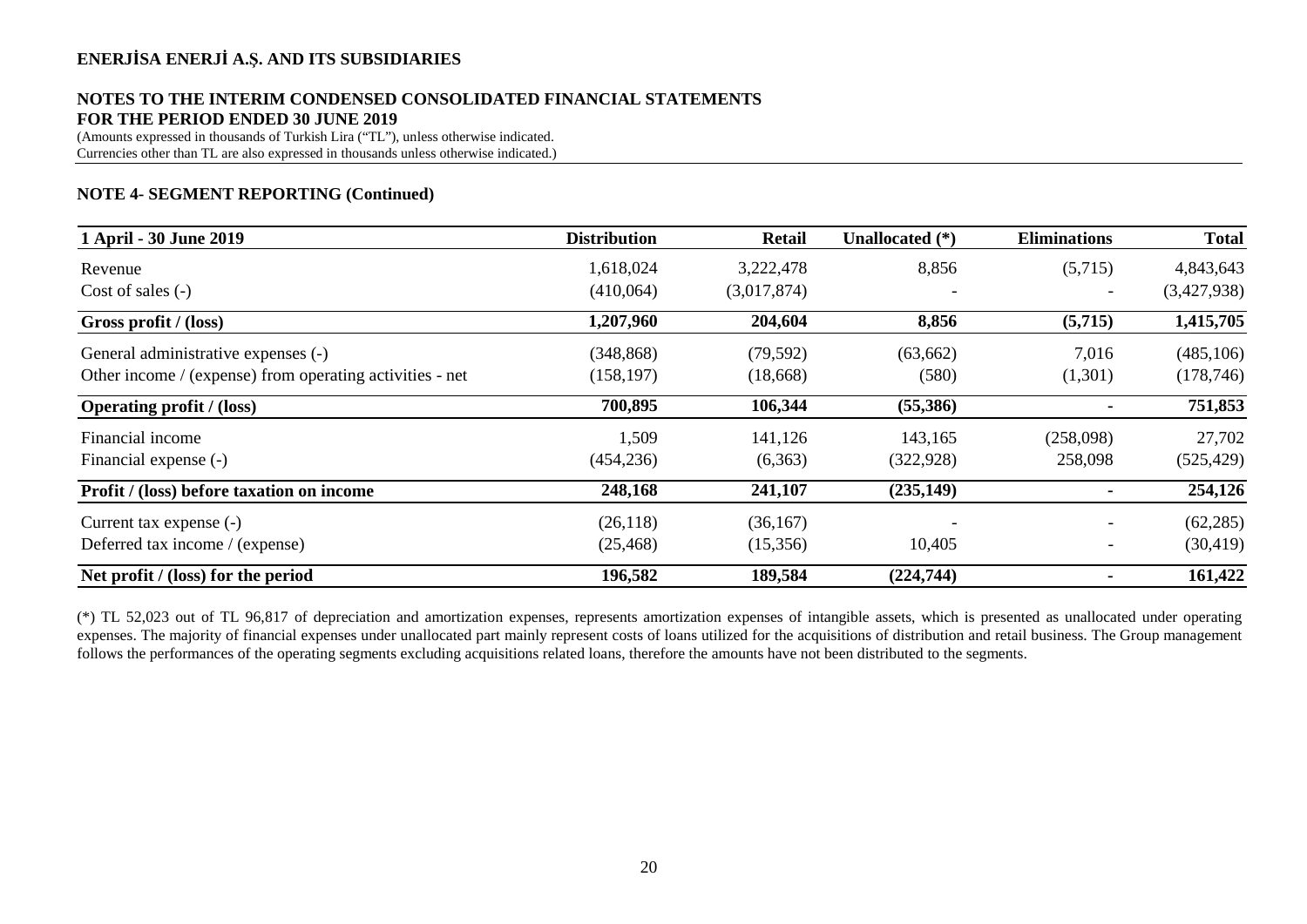## **NOTES TO THE INTERIM CONDENSED CONSOLIDATED FINANCIAL STATEMENTS FOR THE PERIOD ENDED 30 JUNE 2019**

(Amounts expressed in thousands of Turkish Lira ("TL"), unless otherwise indicated. Currencies other than TL are also expressed in thousands unless otherwise indicated.)

### **NOTE 4- SEGMENT REPORTING (Continued)**

| 1 April - 30 June 2018                                   | <b>Distribution</b> | <b>Retail</b> | Unallocated (*) | Eliminations $(**)$      | <b>Total</b> |
|----------------------------------------------------------|---------------------|---------------|-----------------|--------------------------|--------------|
| Revenue                                                  | 1,489,243           | 2,257,573     | 7,056           | (6,879)                  | 3,746,993    |
| Cost of sales $(-)$                                      | (383, 378)          | (2,114,767)   |                 |                          | (2,498,145)  |
| Gross profit / (loss)                                    | 1,105,865           | 142,806       | 7,056           | (6,879)                  | 1,248,848    |
| General administrative expenses (-)                      | (298, 367)          | (66, 499)     | (65,072)        | 7,574                    | (422, 364)   |
| Other income / (expense) from operating activities - net | (24, 558)           | (119,626)     | 439             | (695)                    | (144, 440)   |
| <b>Operating profit</b> / (loss)                         | 782,940             | (43,319)      | (57, 577)       |                          | 682,044      |
| Financial income                                         | 985                 | 85,874        | 46,128          | (108, 656)               | 24,331       |
| Financial expense (-)                                    | (276, 825)          | (1,483)       | (159, 197)      | 108,656                  | (328, 849)   |
| Profit / (loss) before taxation on income                | 507,100             | 41,072        | (170, 646)      | ۰                        | 377,526      |
| Current tax expense (-)                                  | (11,502)            | (18,270)      |                 | $\overline{\phantom{a}}$ | (29,772)     |
| Deferred tax income / (expense)                          | (96,997)            | (5,052)       | 10,405          | $\overline{\phantom{a}}$ | (91, 644)    |
| Net profit / (loss) for the period                       | 398,601             | 17,750        | (160, 241)      |                          | 256,110      |

(\*) TL 52,023 out of TL 62,067 of depreciation and amortization expenses, represents amortization expenses of intangible assets, which is presented as unallocated under operating expenses. The majority of financial expenses under unallocated part mainly represent costs of loans utilized for the acquisitions of distribution and retail business. The Group management follows the performances of the operating segments excluding acquisitions related loans, therefore the amounts have not been distributed to the segments.

(\*\*) The Group netted of pass-through distribution related revenue and distribution related costs amounting to TL 907,626 within the Retail segment after the amendments of IFRS 15, which has been previously eliminated in consolidated level.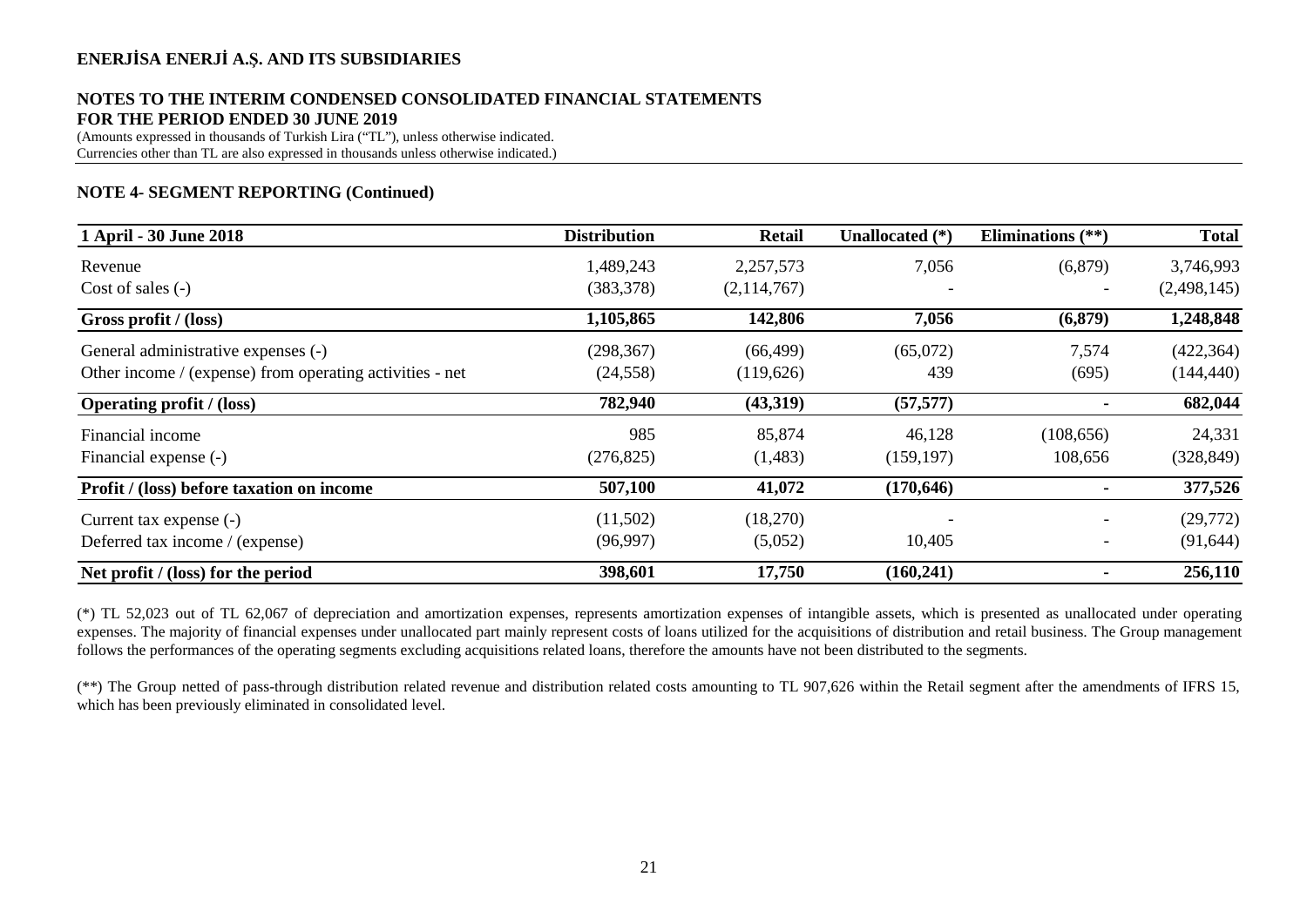# **NOTES TO THE INTERIM CONDENSED CONSOLIDATED FINANCIAL STATEMENTS FOR THE PERIOD ENDED 30 JUNE 2019**

(Amounts expressed in thousands of Turkish Lira ("TL"), unless otherwise indicated. Currencies other than TL are also expressed in thousands unless otherwise indicated.)

### **NOTE 4- SEGMENT REPORTING (Continued)**

The information below includes information about the Group's financial status of its business segments related to the period ended 30 June 2019 and 31 December 2018.

| As at 30 June 2019             | <b>Distribution</b> | <b>Retail</b> | Unallocated (*) | <b>Eliminations</b> | <b>Total</b> |
|--------------------------------|---------------------|---------------|-----------------|---------------------|--------------|
| <b>Segment assets</b>          |                     |               |                 |                     |              |
| Cash and cash equivalents      | 284,604             | 136,888       | 1,143,057       |                     | 1,564,549    |
| Trade receivables              | 1,380,618           | 2,133,139     | 5,553           | (581, 491)          | 2,937,819    |
| Inventories                    | 145,148             | 1,927         |                 |                     | 147,075      |
| Derivative instruments         | 363,677             |               | 3,431           |                     | 367,108      |
| Financial assets               | 9,641,029           |               | (562)           |                     | 9,640,467    |
| Right of use assets            | 115,386             | 45,930        | 5,593           |                     | 166,909      |
| Property, plant and equipment  | 425,644             | 62,236        | 2,721           | (7,000)             | 483,601      |
| Intangible assets              | 363                 | 39,214        | 6,593,667       |                     | 6,633,244    |
| Deferred tax assets            |                     | 26,365        |                 |                     | 26,365       |
| Other receivables and assets   | 1,508,632           | 2,140,896     | 2,857,393       | (4,700,728)         | 1,806,193    |
| <b>Total assets</b>            | 13,865,101          | 4,586,595     | 10,610,853      | (5,289,219)         | 23,773,330   |
| <b>Segment liabilities</b>     |                     |               |                 |                     |              |
| <b>Financial liabilities</b>   | 6,181,605           | 49,101        | 5,473,099       | (594, 178)          | 11,109,627   |
| Other financial liabilities    | 373,830             |               |                 |                     | 373,830      |
| Trade payables                 | 682,419             | 1,768,713     | 2,780           | (581, 491)          | 1,872,421    |
| Derivative instruments         | 13,469              | 2,199         |                 |                     | 15,668       |
| Deferred tax liabilities       | 449,522             |               | 922,340         |                     | 1,371,862    |
| Other payables and liabilities | 2,856,896           | 2,077,886     | 1,867,268       | (4,106,550)         | 2,695,500    |
| <b>Total liabilities</b>       | 10,557,741          | 3,897,899     | 8,265,487       | (5, 282, 219)       | 17,438,908   |

(\*) The majority of intangible assets under unallocated part represents customer contracts, transfer of operating rights and goodwill (Note 11). The majority of bank borrowings under unallocated part represent loans utilized for the acquisitions of distribution and retail business. The related amounts were not distributed to the segments since the Group management follows the performances of the operating segments excluding this related assets and liabilities.

(\*) As at 30 June 2019, the Group has recorded an impairment provision of TL 562 for its financial assets in accordance with IFRS 9 Financial Instruments.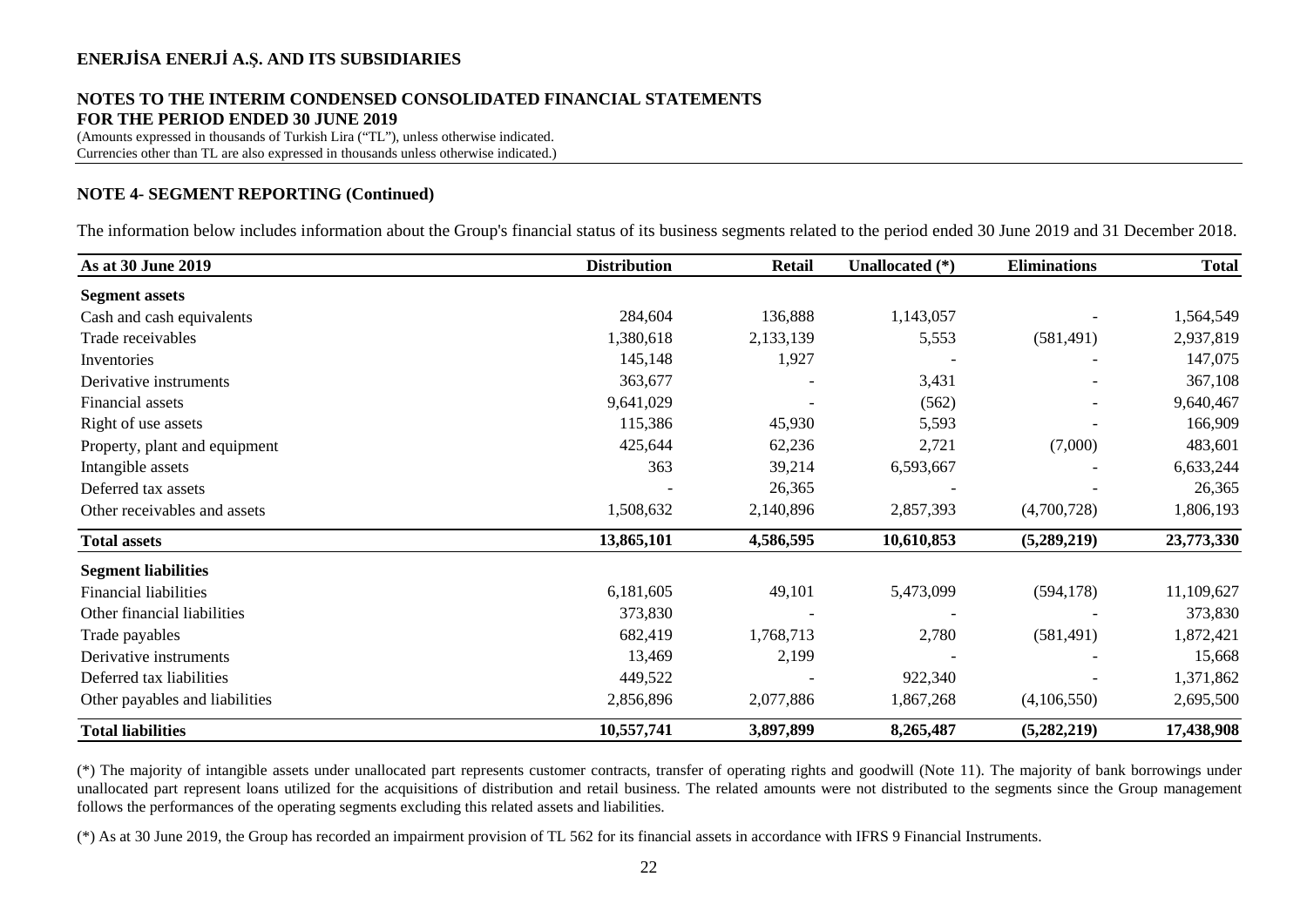# **NOTES TO THE INTERIM CONDENSED CONSOLIDATED FINANCIAL STATEMENTS FOR THE PERIOD ENDED 30 JUNE 2019**

(Amounts expressed in thousands of Turkish Lira ("TL"), unless otherwise indicated. Currencies other than TL are also expressed in thousands unless otherwise indicated.)

### **NOTE 4- SEGMENT REPORTING (Continued)**

| As at 31 December 2018         | <b>Distribution</b> | <b>Retail</b> | Unallocated (*) | <b>Eliminations</b> | <b>Total</b> |
|--------------------------------|---------------------|---------------|-----------------|---------------------|--------------|
| <b>Segment assets</b>          |                     |               |                 |                     |              |
| Cash and cash equivalents      | 261,559             | 300,696       | 97              |                     | 562,352      |
| Trade receivables              | 1,289,687           | 2,539,979     | 36,637          | (353, 914)          | 3,512,389    |
| Inventories                    | 145,851             | 2,105         |                 |                     | 147,956      |
| Derivative instruments         | 313,028             |               |                 |                     | 313,028      |
| Financial assets               | 9,299,871           |               | (5,236)         |                     | 9,294,635    |
| Property, plant and equipment  | 306,241             | 57,008        | 2,532           | (7,000)             | 358,781      |
| Intangible assets              | 709                 | 47,307        | 6,697,179       |                     | 6,745,195    |
| Deferred tax assets            |                     | 2,847         |                 |                     | 2,847        |
| Other receivables and assets   | 1,373,926           | 1,197,935     | 1,902,406       | (2,818,640)         | 1,655,627    |
| <b>Total assets</b>            | 12,990,872          | 4,147,877     | 8,633,615       | (3,179,554)         | 22,592,810   |
| <b>Segment liabilities</b>     |                     |               |                 |                     |              |
| <b>Financial liabilities</b>   | 5,502,238           |               | 4,081,190       | (384, 572)          | 9,198,856    |
| Other financial liabilities    | 366,022             |               |                 |                     | 366,022      |
| Trade payables                 | 1,566,252           | 1,255,813     | 12,766          | (353, 914)          | 2,480,917    |
| Derivative instruments         | 8,732               | 2,572         |                 |                     | 11,304       |
| Deferred tax liabilities       | 369,342             | 67,475        | 941,966         |                     | 1,378,783    |
| Other payables and liabilities | 2,197,434           | 2,155,726     | 938,921         | (2,434,068)         | 2,858,013    |
| <b>Total liabilities</b>       | 10,010,020          | 3,481,586     | 5,974,843       | (3, 172, 554)       | 16,293,895   |

(\*) The majority of intangible assets under unallocated part represents customer contracts, transfer of operating rights and goodwill (Note 11). The majority of bank borrowings under unallocated part represent loans utilized for the acquisitions of distribution and retail business. The related amounts were not distributed to the segments since the Group management follows the performances of the operating segments excluding this related assets and liabilities.

(\*) As at 31 December 2018, the Group has recorded an impairment provision of TL 5,236 for its financial assets in accordance with IFRS 9 Financial Instruments.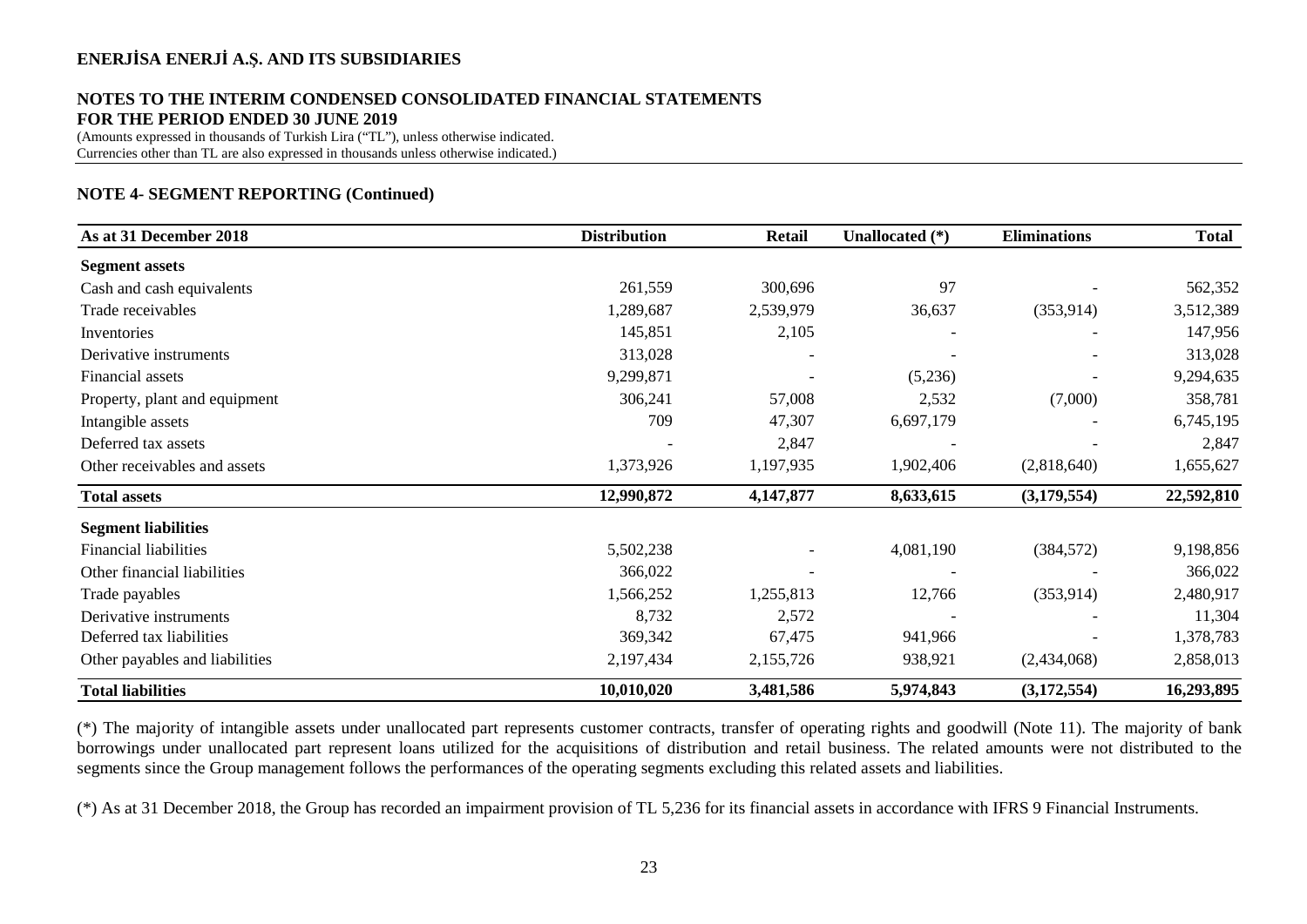# **NOTES TO THE INTERIM CONDENSED CONSOLIDATED FINANCIAL STATEMENTS FOR THE PERIOD ENDED 30 JUNE 2019**

(Amounts expressed in thousands of Turkish Lira ("TL"), unless otherwise indicated. Currencies other than TL are also expressed in thousands unless otherwise indicated.)

# **NOTE 4- SEGMENT REPORTING (Continued)**

| 1 January - 30 June 2019                                  | <b>Distribution</b> | Retail      | <b>Unallocated</b> | <b>Eliminations</b> | <b>Total</b> |
|-----------------------------------------------------------|---------------------|-------------|--------------------|---------------------|--------------|
| <b>Cash Flows from Operating Activities</b>               | 630,097             | 898,063     | 20,664             |                     | 1,548,824    |
| Profit for the period                                     | 461,260             | 392,183     | (394, 602)         |                     | 458,841      |
| Adjustments to reconcile net profit for the period        | 401,228             | (63, 551)   | 361,087            |                     | 698,764      |
| Changes in operating assets and liabilities               | (1,214,719)         | 842,638     | 114,127            |                     | (257, 954)   |
| Cash generated from operating activities                  | (352, 231)          | 1,171,270   | 80,612             |                     | 899,651      |
| Tax payments                                              | (11,068)            | (213,588)   | (108)              |                     | (224, 764)   |
| Other cash inflows / (outflows)                           | 993,396             | (59,619)    | (59, 840)          |                     | 873,937      |
| <b>Cash Flows from Investing Activities</b>               | (910, 416)          | 256,504     | 249,223            | (450, 075)          | (854, 764)   |
| Cash used for purchase of property, plant and equipment   |                     |             |                    |                     |              |
| and intangible assets                                     | (146,079)           | (27, 243)   | (9,073)            |                     | (182, 395)   |
| Interest received                                         |                     | 283,747     | 258,296            | (450,075)           | 91,968       |
| Other cash out-flows $(*)$                                | (764, 337)          |             |                    |                     | (764, 337)   |
| <b>Cash Flows from Financing Activities</b>               | 297,130             | (1,318,375) | 812,467            | 450,075             | 241,297      |
| Increase in cash and cash equivalents                     | 16,811              | (163,808)   | 1,082,354          |                     | 935,357      |
| Cash and cash equivalents at the beginning of the period  | 261,559             | 300,696     | 97                 |                     | 562,352      |
| Cash and cash equivalents at the end of the period $(**)$ | 278,370             | 136,888     | 1,082,451          |                     | 1,497,709    |

(\*) Other cash out-flows include capital expenditures related to service concession arrangements.

(\*\*) Cash and cash equivalents at the end of the period differs from the statement of financial position due to foreign exchange differences (Note 23).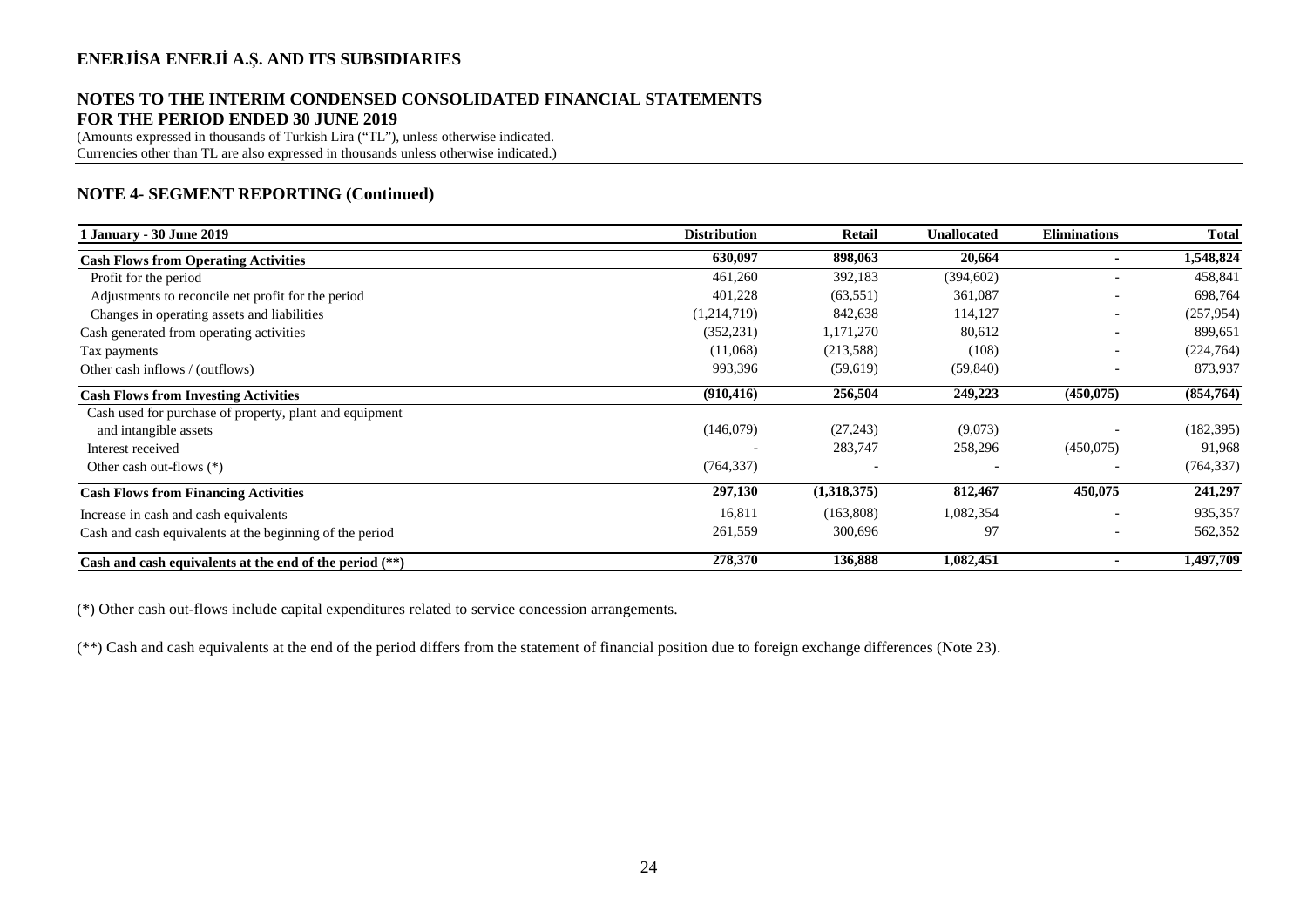### **NOTES TO THE INTERIM CONDENSED CONSOLIDATED FINANCIAL STATEMENTS FOR THE PERIOD ENDED 30 JUNE 2019**

(Amounts expressed in thousands of Turkish Lira ("TL"), unless otherwise indicated. Currencies other than TL are also expressed in thousands unless otherwise indicated.)

# **NOTE 4- SEGMENT REPORTING (Continued)**

| <b>January - 30 June 2018</b>                              | <b>Distribution</b> | <b>Retail</b> | <b>Unallocated</b> | <b>Eliminations</b>      | Total       |
|------------------------------------------------------------|---------------------|---------------|--------------------|--------------------------|-------------|
| <b>Cash Flows from Operating Activities</b>                | 811,378             | (175, 614)    | (76, 485)          | $\blacksquare$           | 559,279     |
| Profit for the period                                      | 684,599             | 135,384       | (321, 011)         |                          | 498,972     |
| Adjustments to reconcile net profit for the period         | 148,620             | 105,385       | 324,711            |                          | 578,716     |
| Changes in operating assets and liabilities                | (761, 976)          | (421,200)     | (81,409)           | $\overline{\phantom{a}}$ | (1,264,585) |
| Cash generated from operating activities                   | 71,243              | (180, 431)    | (77,709)           | $\overline{\phantom{0}}$ | (186, 897)  |
| Tax payments                                               | (59)                | (7,518)       | 1,369              | $\overline{\phantom{0}}$ | (6,208)     |
| Other cash inflows / (outflows)                            | 740,194             | 12,335        | (145)              | $\overline{\phantom{a}}$ | 752,384     |
| <b>Cash Flows from Investing Activities</b>                | (1,685,776)         | 111,115       | 947,007            | (204, 541)               | (832, 195)  |
| Restructring effects of companies under common control (*) | (827, 279)          |               | 827,279            |                          |             |
| Cash used for purchase of property, plant and equipment    |                     |               |                    |                          |             |
| and intangible assets                                      |                     | (27,700)      | (392)              |                          | (28,092)    |
| Interest received                                          |                     | 138,815       | 120,120            | (204, 541)               | 54,394      |
| Other cash out-flows (**)                                  | (858, 497)          |               |                    |                          | (858, 497)  |
| <b>Cash Flows from Financing Activities</b>                | 917,677             | (27, 417)     | (879, 381)         | 204,541                  | 215,420     |
| Increase in cash and cash equivalents                      | 43,279              | (91, 916)     | (8,859)            |                          | (57, 496)   |
| Cash and cash equivalents at the beginning of the period   | 16,948              | 144,250       | 11,552             |                          | 172,750     |
| Cash and cash equivalents at the end of the period         | 60,227              | 52,334        | 2,693              | $\blacksquare$           | 115,254     |

(\*) As of 31 December 2017 work force operating for distribution services, previously as a separate business line under Enerjisa Enerji A.Ş. has been transferred to distribution companies.

(\*\*) Other cash out-flows include capital expenditures related to service concession arrangements.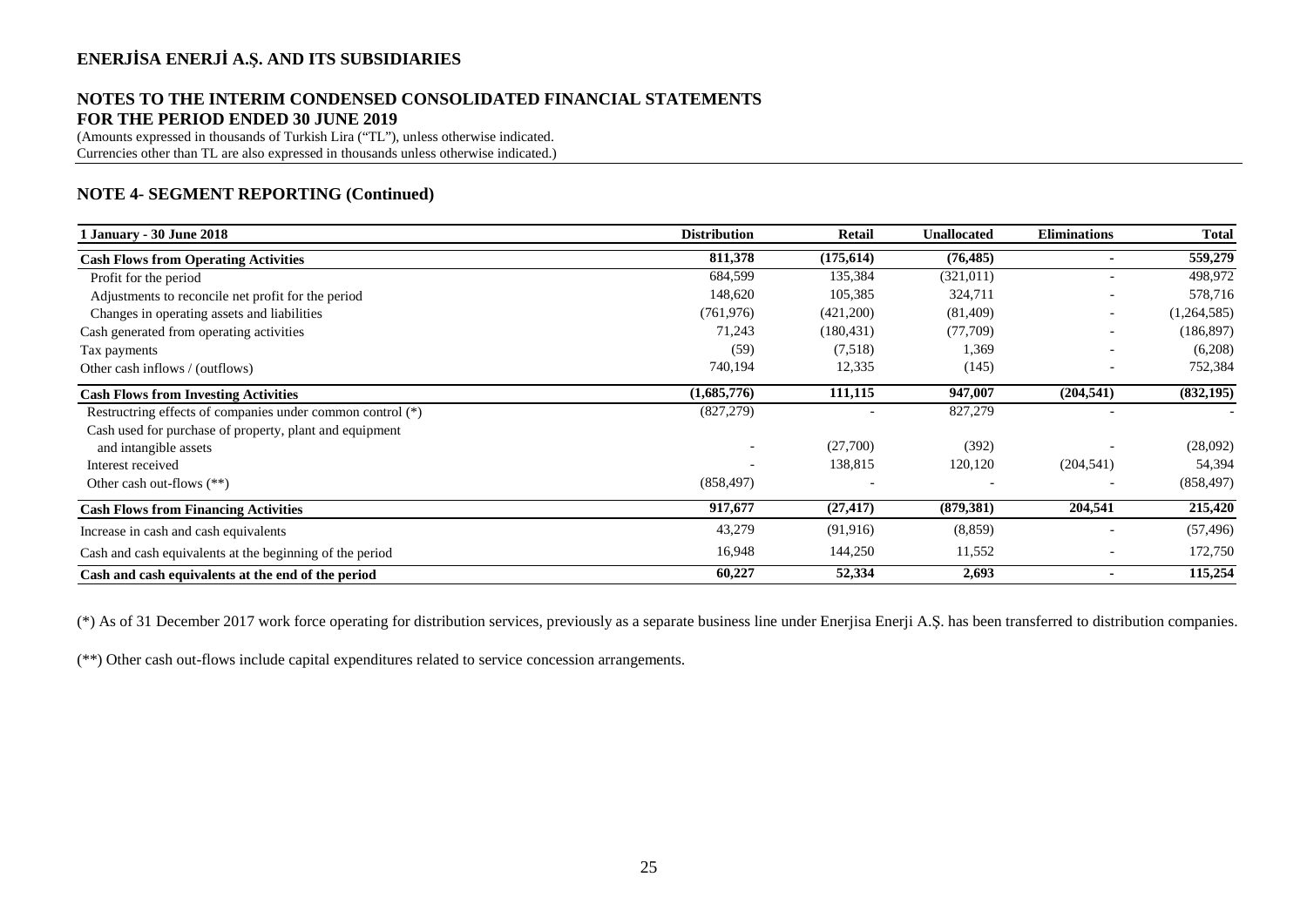#### **NOTES TO THE INTERIM CONDENSED CONSOLIDATED FINANCIAL STATEMENTS FOR THE PERIOD ENDED 30 JUNE 2019**

(Amounts expressed in thousands of Turkish Lira ("TL"), unless otherwise indicated.

Currencies other than TL are also expressed in thousands unless otherwise indicated.)

### **NOTE 5 - RELATED PARTY TRANSACTIONS**

The ultimate parents and controlling parties of the Group are Sabancı (incorporated in Turkey) and E.ON (incorporated in Germany). Transactions between the Company and its subsidiaries have been eliminated on consolidation and are not disclosed in this note.

Transactions with related parties are classified according to the following groups and include all related party disclosures:

- (1) Sabancı Holding and E.ON group companies
- (2) Shareholder

Details of transactions between the Group and other related parties are disclosed below:

|                                                 | 30 June | 31 December |
|-------------------------------------------------|---------|-------------|
| Related Party Bank Balances - Akbank T.A.Ş. (1) | 2019    | 2018        |
| Demand deposits                                 | 32,400  | 42,061      |
| Time deposits                                   | 287,084 | 289,212     |
|                                                 | 319,484 | 331,273     |

|                                      |                      |                   | 30 June 2019           |                            |
|--------------------------------------|----------------------|-------------------|------------------------|----------------------------|
| Loans provided by<br>related parties | Original<br>currency | Maturity          | Current<br>liabilities | Non-current<br>liabilities |
| Akbank T.A.Ş. (1)                    | <b>TL</b>            | 1 July 2019       | 9,800                  |                            |
| Akbank T.A.Ş. (1)                    | TL                   | 29 July 2019      | 314,676                |                            |
| Akbank T.A.Ş. (1)                    | TL                   | 29 July 2019      | 314,672                |                            |
| Akbank T.A.Ş. (1)                    | <b>USD</b>           | 5 August 2019     | 351,850                |                            |
| Akbank T.A.S. (1)                    | TL                   | 5 August 2019     | 238,388                |                            |
| Akbank T.A.S. (1)                    | <b>TL</b>            | 9 September 2019  | 201,990                |                            |
| Akbank T.A.Ş. (1)                    | TL                   | 9 September 2019  | 211,900                |                            |
| Akbank T.A.S. (1)                    | TL                   | 27 September 2019 | 378,242                |                            |
| Akbank T.A.Ş. (1)                    | <b>USD</b>           | 27 September 2019 | 561,117                |                            |
| Akbank T.A.Ş. (1)                    | TL                   | 9 January 2020    | 511,486                |                            |
| Akbank T.A.Ş. (1)                    | <b>USD</b>           | 30 April 2020     | 32,967                 |                            |
| Akbank T.A.Ş. (1)                    | TL                   | 2 June 2020       | 151,674                |                            |
| Akbank T.A.Ş. (1)                    | TL                   | 2 June 2020       | 303,749                |                            |
| Akbank T.A.Ş. (1)                    | TL                   | 30 September 2020 | 10,799                 | 303,000                    |
| Akbank T.A.Ş. (1)                    | TL                   | 8 February 2021   | 9,609                  | 100,000                    |
| Akbank T.A.Ş. (1)                    | TL                   | 8 February 2021   | 4,864                  | 50,000                     |
| Akbank T.A.Ş. (1)                    | TL                   | 11 March 2022     | 29,253                 | 450,000                    |
|                                      |                      |                   | 3,637,036              | 903,000                    |

As of 30 June 2019, the interest rates of TL loans utilized from related parties are in the range of 13.51% - 24.15% (31 December 2018: 13.51% - 34.44%). As of 30 June 2019, the interest rate of USD loans utilized from related parties is in the range of 4.88% - 6.27% (31 December 2018: 4.88%).

As of 30 June 2019 and 31 December 2018, the Group has not given any collateral for the loans.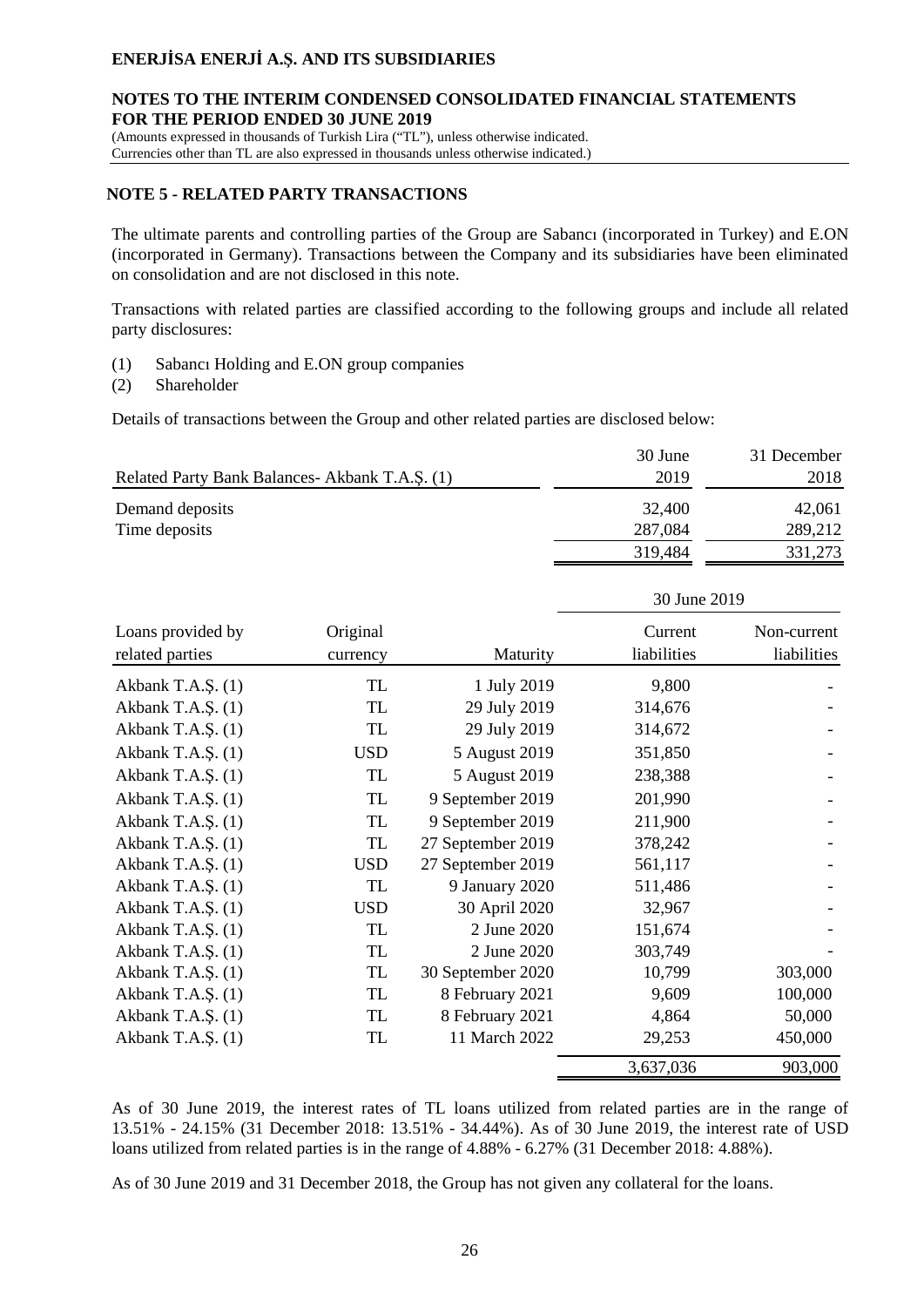### **NOTES TO THE INTERIM CONDENSED CONSOLIDATED FINANCIAL STATEMENTS FOR THE PERIOD ENDED 30 JUNE 2019**

(Amounts expressed in thousands of Turkish Lira ("TL"), unless otherwise indicated. Currencies other than TL are also expressed in thousands unless otherwise indicated.)

### **NOTE 5 - RELATED PARTY TRANSACTIONS (Continued)**

|                                      |                      |                   | 31 December 2018       |                            |
|--------------------------------------|----------------------|-------------------|------------------------|----------------------------|
| Loans provided by<br>related parties | Original<br>currency | Maturity          | Current<br>liabilities | Non-current<br>liabilities |
|                                      |                      |                   |                        |                            |
| Akbank T.A.S. $(1)$                  | TL                   | 2 January 2019    | 11,625                 |                            |
| Akbank T.A.S. (1)                    | TL                   | 2 January 2019    | 2,606                  |                            |
| Akbank T.A.S. (1)                    | TL                   | 29 July 2019      | 315,135                |                            |
| Akbank T.A.S. $(1)$                  | <b>USD</b>           | 5 August 2019     | 348,574                |                            |
| Akbank T.A.S. (1)                    | TL                   | 9 September 2019  | 201,650                |                            |
| Akbank T.A.S. (1)                    | <b>USD</b>           | 27 September 2019 | 529,030                |                            |
| Akbank T.A.Ş. (1)                    | TL                   | 25 October 2019   | 106,080                |                            |
| Akbank T.A.Ş. (1)                    | TL                   | 25 October 2019   | 53,253                 |                            |
| Akbank T.A.S. (1)                    | TL                   | 9 January 2020    | 32,032                 | 480,000                    |
| Akbank T.A.S. $(1)$                  | TL                   | 2 June 2020       | 3,882                  | 300,000                    |
| Akbank T.A.Ş. (1)                    | TL                   | 2 June 2020       | 1,691                  | 150,000                    |
| Akbank T.A.S. $(1)$                  | TL                   | 30 September 2020 | 10,570                 | 303,000                    |
| Akbank T.A.Ş. (1)                    | TL                   | 5 November 2020   | 15,810                 | 300,000                    |
| Akbank T.A.Ş. (1)                    | TL                   | 20 May 2021       | 5,485                  | 150,000                    |
|                                      |                      |                   | 1,637,423              | 1,683,000                  |

# Related party derivative instruments – Akbank T.A.Ş. (1)

|                     |                        |                        | 30 June 2019           |         |             |
|---------------------|------------------------|------------------------|------------------------|---------|-------------|
|                     | <b>Contract Amount</b> | <b>Contract Amount</b> | Contract Amount        |         |             |
|                     | (USD)                  | (EUR)                  | (TL)                   | Assets  | Liabilities |
| Forward exchanges   | 14,021                 | 222,500                | 1,538,223              | 3,431   | (9,010)     |
| Cross currency swap | 169,595                |                        | 976,036                | 354,107 |             |
|                     | 183,616                | 222,500                | 2,514,259              | 357,538 | (9,010)     |
|                     |                        |                        | 31 December 2018       |         |             |
|                     | <b>Contract Amount</b> | <b>Contract Amount</b> | <b>Contract Amount</b> |         |             |
|                     | (USD)                  | (EUR)                  | (TL)                   | Assets  | Liabilities |
| Forward exchanges   | 16,993                 | 51,105                 | 397,459                |         | (9,379)     |
| Cross currency swap | 174,595                |                        | 918,527                | 312,996 |             |
|                     | 191.588                | 51.105                 | 1,315,986              | 312.996 | (9,379)     |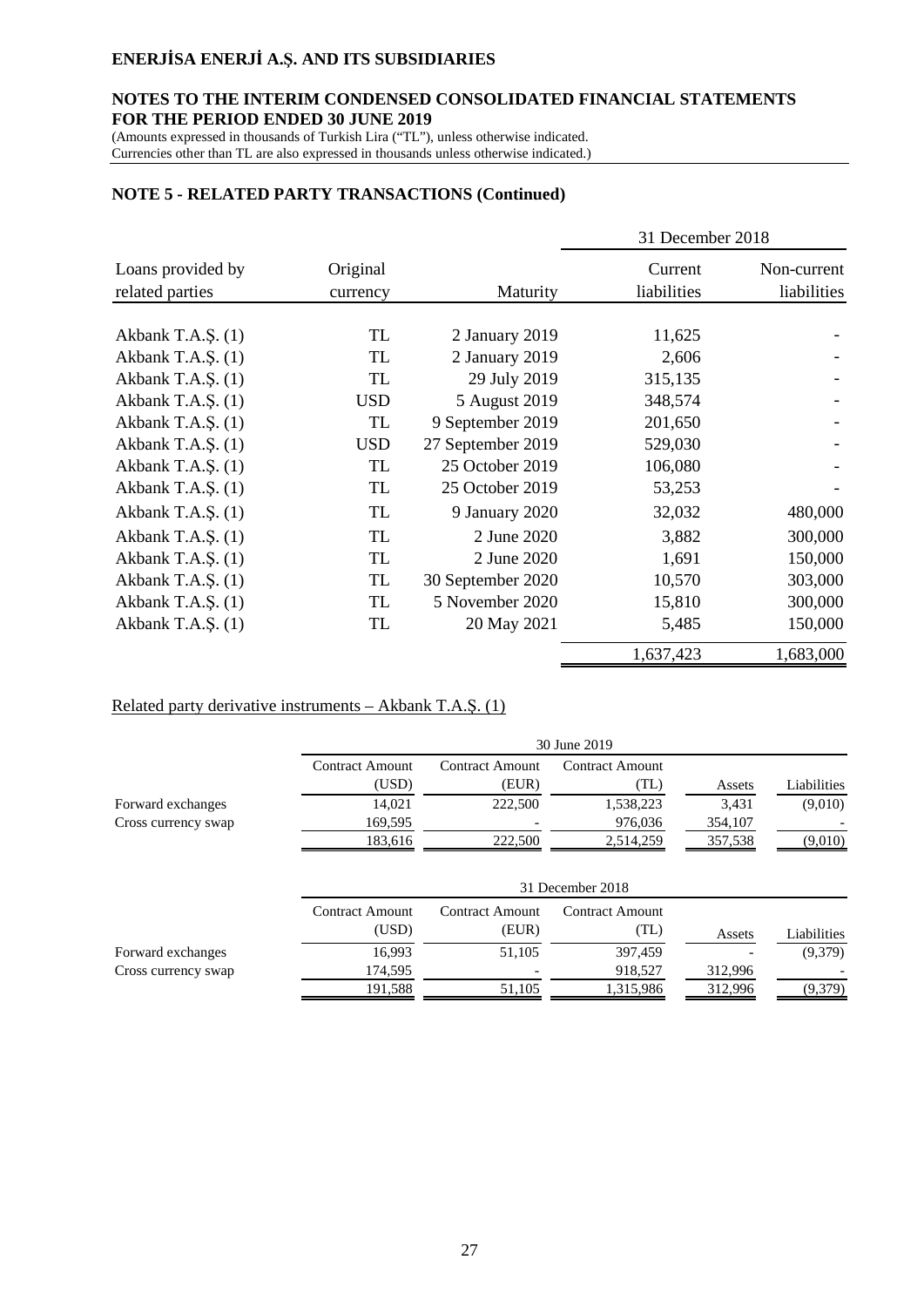### **NOTES TO THE INTERIM CONDENSED CONSOLIDATED FINANCIAL STATEMENTS FOR THE PERIOD ENDED 30 JUNE 2019**

(Amounts expressed in thousands of Turkish Lira ("TL"), unless otherwise indicated. Currencies other than TL are also expressed in thousands unless otherwise indicated.)

#### **NOTE 5 - RELATED PARTY TRANSACTIONS (Continued)**

|                                                             | 30 June 2019 |          |
|-------------------------------------------------------------|--------------|----------|
|                                                             | Receivables  | Payables |
|                                                             | Current      | Current  |
| <b>Balances with Related Parties</b>                        | Trade        | Trade    |
| Akbank T.A.Ş. (1)                                           | 5,203        |          |
| Akçansa Çimento Sanayi ve Ticaret A.Ş. (1)                  | 2            |          |
| Aksigorta A.Ş. (1)                                          | 5            |          |
| Avivasa Emeklilik ve Hayat A.Ş. (1)                         | 65           |          |
| Brisa Bridgestone Sabancı Lastik San. ve Tic. A.Ş. (1)      | 26           | 182      |
| Carrefoursa A.S. (1)                                        | 13,254       |          |
| Çimsa Çimento Sanayi A.Ş. (1)                               | 292          | 10       |
| Enerjisa Üretim Santralleri A.Ş. (1)                        | 825          | 147,415  |
| Hacı Ömer Sabancı Holding A.Ş. (2) (**)                     | 769          |          |
| Philip Morris Sabancı Pazarlama Satış A.Ş. (1)              | 72           |          |
| Philip Morris Sabancı Sigara ve Tütün San. ve Tic. A.Ş. (1) | 17           |          |
| Sabancı Dijital Teknolojileri A.Ş. ("Sabancı DX") (1) (*)   |              | 1,187    |
| Teknosa İç ve Dış Ticaret A.Ş. (1)                          | 640          |          |
| Tursa Sabancı Turizm ve Yatırım İşletmeleri A.Ş. (1)        | 534          |          |
|                                                             | 21,704       | 148,794  |

|                                                           | 31 December 2018 |          |  |
|-----------------------------------------------------------|------------------|----------|--|
|                                                           | Receivables      | Payables |  |
|                                                           | Current          | Current  |  |
| <b>Balances with Related Parties</b>                      | Trade            | Trade    |  |
| Akbank T.A.Ş. (1)                                         | 876              |          |  |
| Akçansa Çimento Sanayi ve Ticaret A.Ş. (1)                | 67,751           |          |  |
| Aksigorta A.Ş. (1)                                        | 2                |          |  |
| Avivasa Emeklilik ve Hayat A.Ş. (1)                       | 101              |          |  |
| Brisa Bridgestone Sabancı Lastik San. ve Tic. A.Ş. (1)    |                  | 594      |  |
| Carrefoursa A.Ş. (1)                                      | 2,710            |          |  |
| Çimsa Çimento Sanayi A.Ş. (1)                             | 57,567           | 10       |  |
| Enerjisa Üretim Santralleri A.Ş. (1)                      | 424              | 92,803   |  |
| Hacı Ömer Sabancı Holding A.Ş. $(2)$ (**)                 | 306              |          |  |
| Philip Morris Sabancı Pazarlama Satış A.Ş. (1)            | 98               |          |  |
| Sabancı Dijital Teknolojileri A.Ş. ("Sabancı DX") (1) (*) |                  | 807      |  |
| Teknosa İç ve Dış Ticaret A.Ş. (1)                        | 245              | 3        |  |
| Temsa Global San. ve Tic. A.Ş. (1)                        | 572              |          |  |
| Tursa Sabancı Turizm ve Yatırım İşletmeleri A.Ş. (1)      | 180              |          |  |
|                                                           | 130,832          | 94,217   |  |

(\*) Includes IT consulting and software fees that are billed to the Group companies by Sabancı DX one of the Group companies.

(\*\*) Includes electricity sales to Sabancı.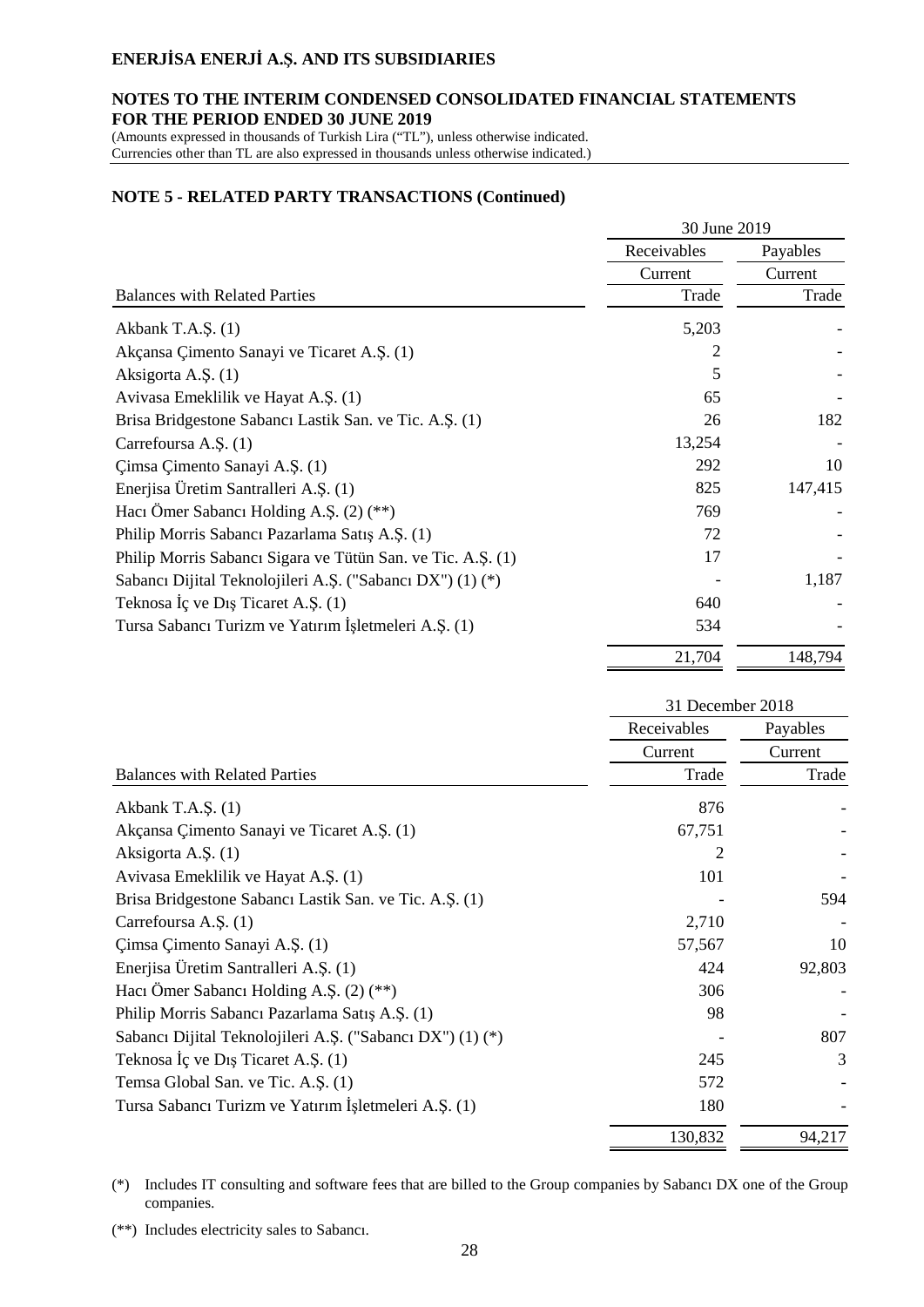### **NOTES TO THE INTERIM CONDENSED CONSOLIDATED FINANCIAL STATEMENTS FOR THE PERIOD ENDED 30 JUNE 2019**

(Amounts expressed in thousands of Turkish Lira ("TL"), unless otherwise indicated. Currencies other than TL are also expressed in thousands unless otherwise indicated.)

### **NOTE 5 - RELATED PARTY TRANSACTIONS (Continued)**

#### **Key management compensation**

Key management includes Chairman and members of the Board of Directors, General Manager, Heads of Units and Directors. The compensation paid or payable to key management for employee services is shown below:

|                                                             | 1 January -<br>30 June 2019 | 1 January -<br>30 June 2018 |
|-------------------------------------------------------------|-----------------------------|-----------------------------|
| Short-term employee benefits<br>Long-term employee benefits | 17,016<br>359               | 12,880<br>511               |
|                                                             | 17.375                      | 13,391                      |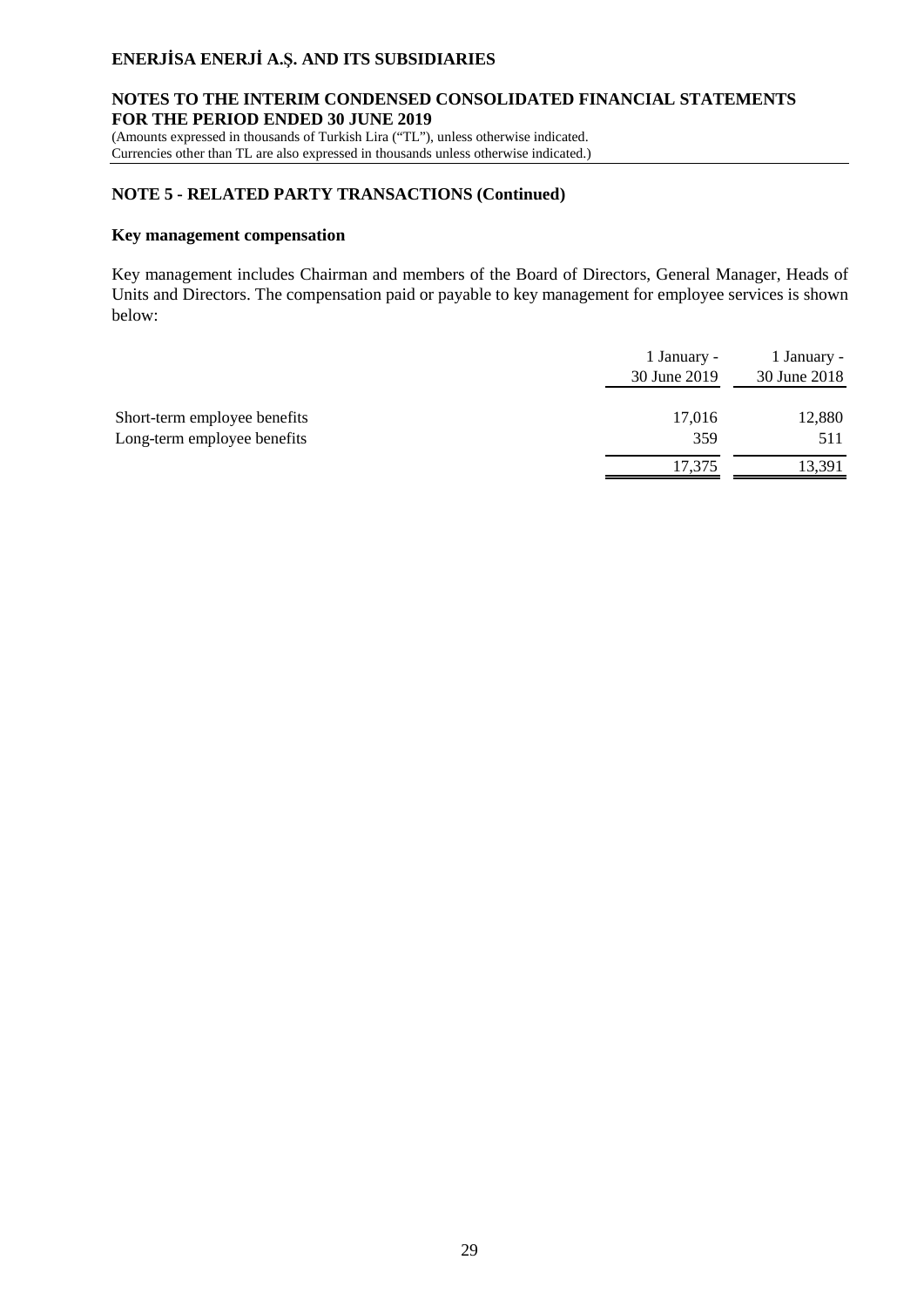## **NOTES TO THE INTERIM CONDENSED CONSOLIDATED FINANCIAL STATEMENTS FOR THE PERIOD ENDED 30 JUNE 2019**

(Amounts expressed in thousands of Turkish Lira ("TL"), unless otherwise indicated. Currencies other than TL are also expressed in thousands unless otherwise indicated.)

### **NOTE 5 - RELATED PARTY TRANSACTIONS (Continued)**

|                                                             |                      |                          | 1 January - 30 June 2019 |                     |                                       |                 |
|-------------------------------------------------------------|----------------------|--------------------------|--------------------------|---------------------|---------------------------------------|-----------------|
| <b>Transactions with Related Parties</b>                    | Electricity<br>sales | Electricity<br>purchases | Interest<br>income       | Interest<br>expense | General<br>administrative<br>expenses | Other<br>income |
| Akbank T.A.Ş. (1)                                           | 14,011               |                          | 9,245                    | 318,795             |                                       |                 |
| Akçansa Çimento Sanayi ve Ticaret A.Ş. (1)                  | 23,195               |                          |                          |                     |                                       |                 |
| Aksigorta A.Ş. (1)                                          | 25                   | $\overline{\phantom{a}}$ | $\overline{\phantom{a}}$ |                     |                                       |                 |
| Avivasa Emeklilik ve Hayat A.Ş. (1)                         | 459                  |                          |                          |                     |                                       |                 |
| Brisa Bridgestone Sabancı Lastik San. ve Tic. A.Ş. (1)      | 21,230               |                          |                          |                     | 1,084                                 |                 |
| Carrefoursa A.Ş. (1)                                        | 38,338               |                          |                          |                     |                                       |                 |
| Çimsa Çimento Sanayi A.Ş. (1)                               | 17,043               |                          | $\sim$                   |                     |                                       |                 |
| Enerjisa Üretim Santralleri A.Ş. (1)                        | 147                  | 172,838                  |                          |                     | 111                                   | 1,341           |
| Hacı Ömer Sabancı Holding A.Ş. (2) (**)                     | 2,951                | $\overline{\phantom{a}}$ |                          |                     |                                       |                 |
| Philip Morris Sabancı Pazarlama Satış A.Ş. (1)              | 336                  |                          |                          |                     |                                       |                 |
| Philip Morris Sabancı Sigara ve Tütün San. ve Tic. A.Ş. (1) | 79                   |                          |                          |                     |                                       |                 |
| Sabancı Dijital Teknolojileri A.Ş. ("Sabancı DX") (1) (*)   |                      | $\overline{\phantom{a}}$ | $\overline{\phantom{a}}$ |                     | 5,033                                 |                 |
| Teknosa İç ve Dış Ticaret A.Ş. (1)                          | 2,099                |                          |                          |                     |                                       |                 |
| Tursa Sabancı Turizm ve Yatırım İşletmeleri A.Ş. (1)        | 999                  | ۰                        | $\overline{\phantom{a}}$ |                     |                                       |                 |
| Other                                                       | 207                  |                          |                          |                     |                                       |                 |
|                                                             | 121,120              | 172,838                  | 9,245                    | 318,795             | 6,228                                 | 1,341           |

(\*) Includes IT consulting and software fees that are billed to the group companies by Sabancı DX one of the group companies.

(\*\*) Includes electricity sales to Sabancı.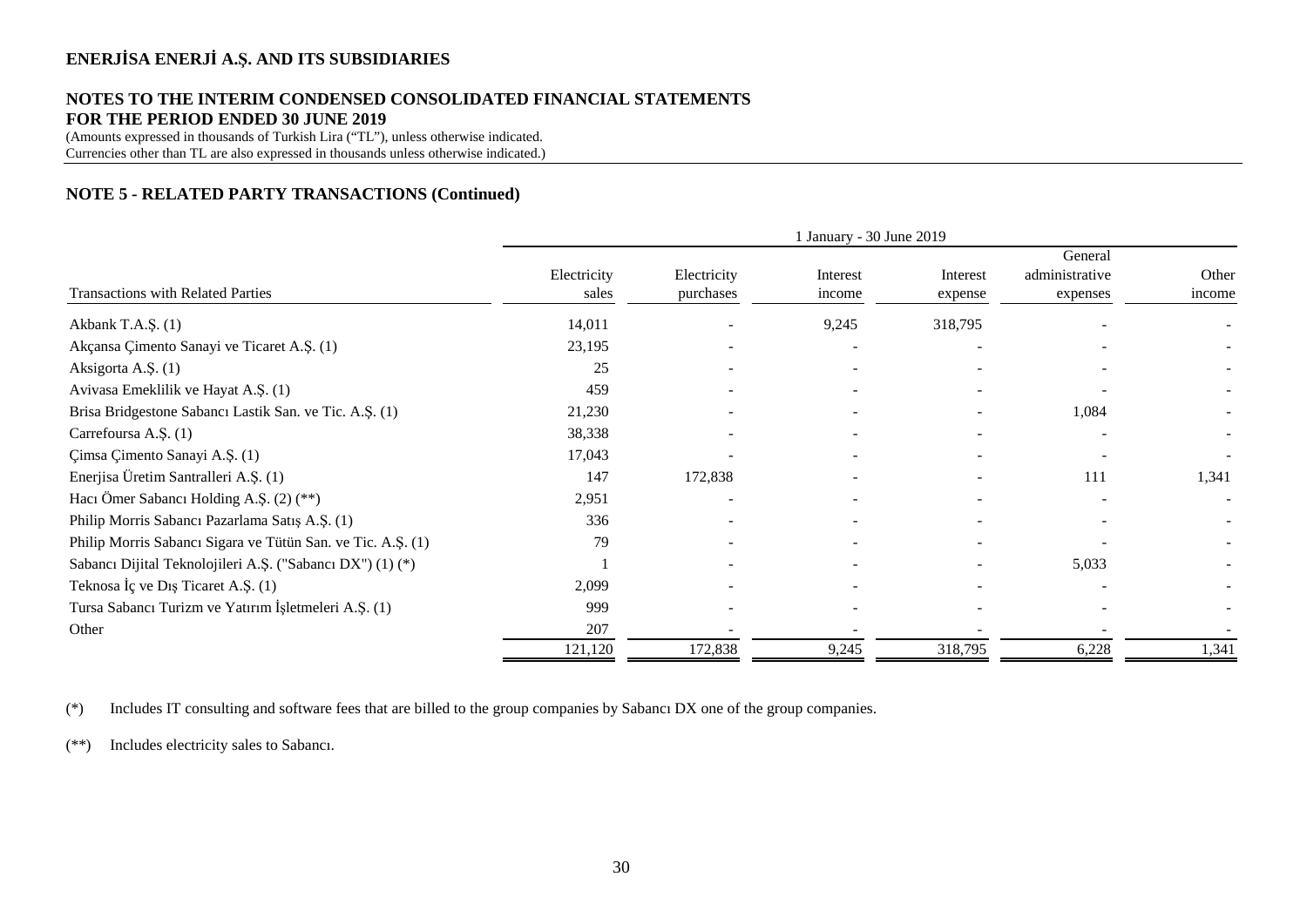### **NOTES TO THE INTERIM CONDENSED CONSOLIDATED FINANCIAL STATEMENTS FOR THE PERIOD ENDED 30 JUNE 2019**

(Amounts expressed in thousands of Turkish Lira ("TL"), unless otherwise indicated. Currencies other than TL are also expressed in thousands unless otherwise indicated.)

### **NOTE 5 - RELATED PARTY TRANSACTIONS (Continued)**

|                                                             | 1 January - 30 June 2018 |                          |                          |                          |                                       |                 |
|-------------------------------------------------------------|--------------------------|--------------------------|--------------------------|--------------------------|---------------------------------------|-----------------|
| Transactions with Related Parties                           | Electricity<br>sales     | Electricity<br>purchases | Interest<br>income       | Interest<br>expense      | General<br>administrative<br>expenses | Other<br>income |
| Akbank T.A.Ş. (1)                                           | 3,125                    |                          | 589                      | 187,656                  |                                       |                 |
| Akçansa Çimento Sanayi ve Ticaret A.Ş. (1)                  | 50,896                   |                          | $\overline{\phantom{a}}$ | $\overline{\phantom{a}}$ |                                       |                 |
| Aksigorta A.Ş. (1)                                          | 14                       | $\overline{\phantom{a}}$ | $\overline{\phantom{a}}$ | $\overline{\phantom{a}}$ | $\overline{\phantom{a}}$              |                 |
| Avivasa Emeklilik ve Hayat A.Ş. (1)                         | 298                      |                          | $\overline{\phantom{a}}$ |                          |                                       |                 |
| Brisa Bridgestone Sabancı Lastik San. ve Tic. A.Ş. (1)      |                          |                          |                          |                          | 673                                   |                 |
| Carrefoursa A.S. (1)                                        | 30,920                   |                          |                          |                          | 6                                     |                 |
| Çimsa Çimento Sanayi A.Ş. (1)                               | 49,994                   |                          |                          |                          |                                       |                 |
| Enerjisa Üretim Santralleri A.Ş. (1)                        | 171                      | 224,405                  |                          |                          | 318                                   | 1,273           |
| Hacı Ömer Sabancı Holding A.Ş. (2) (**)                     | 2,011                    |                          |                          |                          | 785                                   |                 |
| Philip Morris Sabancı Pazarlama Satış A.Ş. (1)              | 238                      |                          |                          |                          |                                       |                 |
| Philip Morris Sabancı Sigara ve Tütün San. ve Tic. A.Ş. (1) | 51                       |                          | $\overline{\phantom{a}}$ | $\sim$                   |                                       |                 |
| Sabancı Dijital Teknolojileri A.Ş. ("Sabancı DX") (1) (*)   | $\overline{a}$           | $\overline{\phantom{a}}$ | $\overline{\phantom{a}}$ |                          | 4,723                                 |                 |
| Teknosa İç ve Dış Ticaret A.Ş. (1)                          | 1,051                    |                          |                          |                          |                                       |                 |
| Temsa Global San. ve Tic. A.Ş. (1)                          | 1,661                    |                          | $\overline{\phantom{a}}$ |                          |                                       |                 |
| Other                                                       | 88                       |                          |                          |                          |                                       |                 |
|                                                             | 140,519                  | 224,405                  | 589                      | 187,656                  | 6,506                                 | 1,273           |

(\*) Includes IT consulting and software fees that are billed to the group companies by Sabancı DX one of the group companies.

(\*\*) Includes electricity sales to and rent expenses from Sabancı.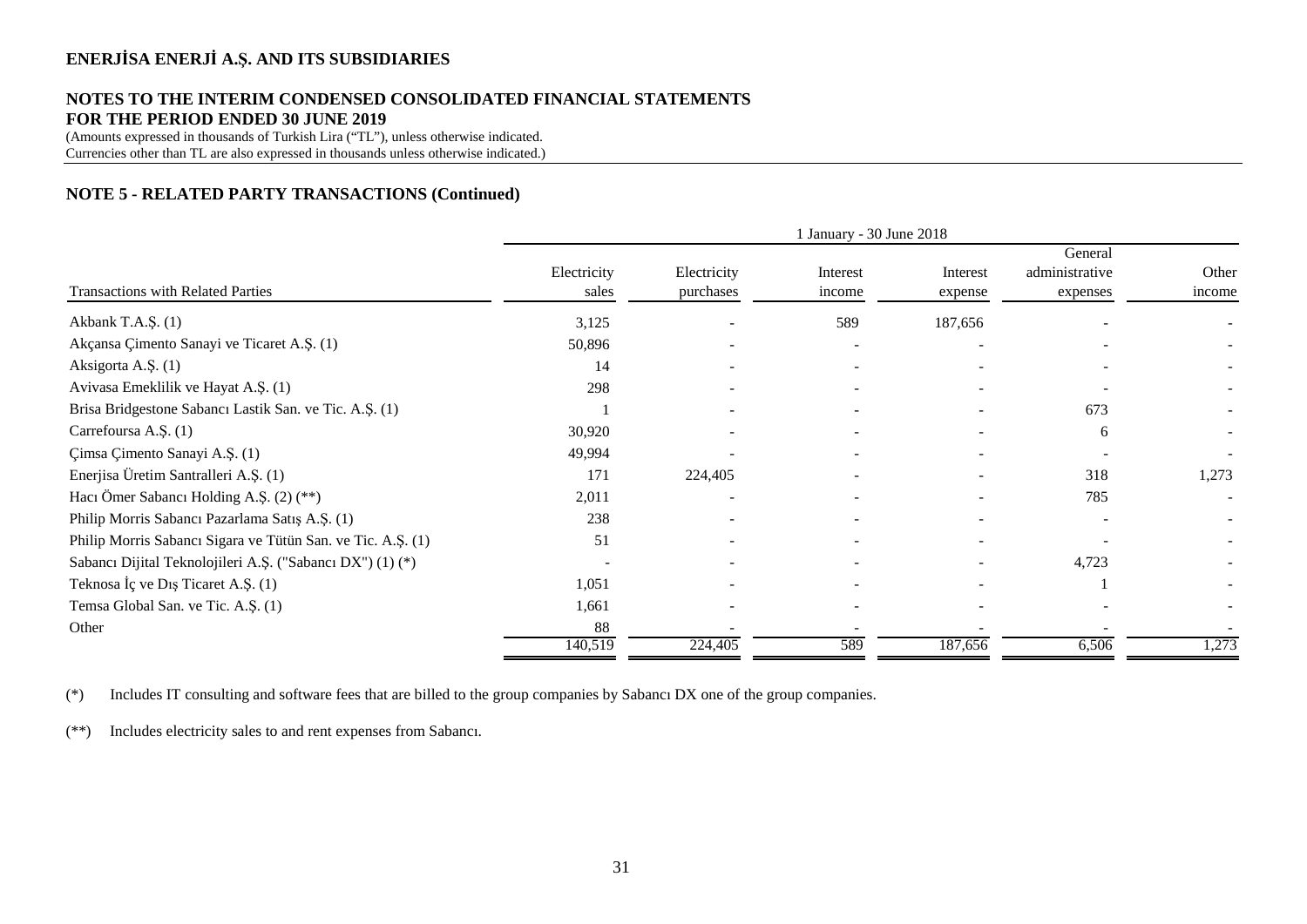#### **NOTES TO THE INTERIM CONDENSED CONSOLIDATED FINANCIAL STATEMENTS FOR THE PERIOD ENDED 30 JUNE 2019**

(Amounts expressed in thousands of Turkish Lira ("TL"), unless otherwise indicated. Currencies other than TL are also expressed in thousands unless otherwise indicated.)

#### **NOTE 6 - TRADE RECEIVABLES AND PAYABLES**

#### **6.1 Trade Receivables:**

|                                        | 30 June     | 31 December |
|----------------------------------------|-------------|-------------|
| Current Trade Receivables              | 2019        | 2018        |
| Trade receivables                      | 4,904,932   | 5,086,804   |
| Due from related parties (Note 5)      | 21.704      | 130,832     |
| Allowance for doubtful receivables (-) | (1,988,817) | (1,705,247) |
|                                        | 2,937,819   | 3,512,389   |

As of 30 June 2019, trade receivables amounting to TL 2,155,200 (31 December 2018: TL 1,866,858) were neither past due nor impaired. Interest is charged at 2% (31 December 2018: 2%) per month on the overdue receivable balances.

As of 30 June 2019, trade receivables amounting TL 782,619 (31 December 2018: TL 1,645,531) were past due but not impaired. The aging analysis of trade receivables past due but not impaired as of 30 June 2019 and 31 December 2018 is as follows:

|                  | 30 June<br>2019 | 31 December<br>2018 |
|------------------|-----------------|---------------------|
| Up to $1$ months | 368,509         | 373,724             |
| 1 to 3 months    | 268,048         | 232,242             |
| Over 3 months    | 146,062         | 1,039,565           |
|                  | 782,619         | 1,645,531           |

In accordance with the requirements of IFRS 9 introducing a new impairment model based on expected credit losses, the Group has modified impairment calculation method for trade receivables. The Group recognizes the impairment of trade receivables, weighting the lifetime expected credit losses by default (Probability of Default) for all trade receivables on each customer basis and including non-overdue receivables.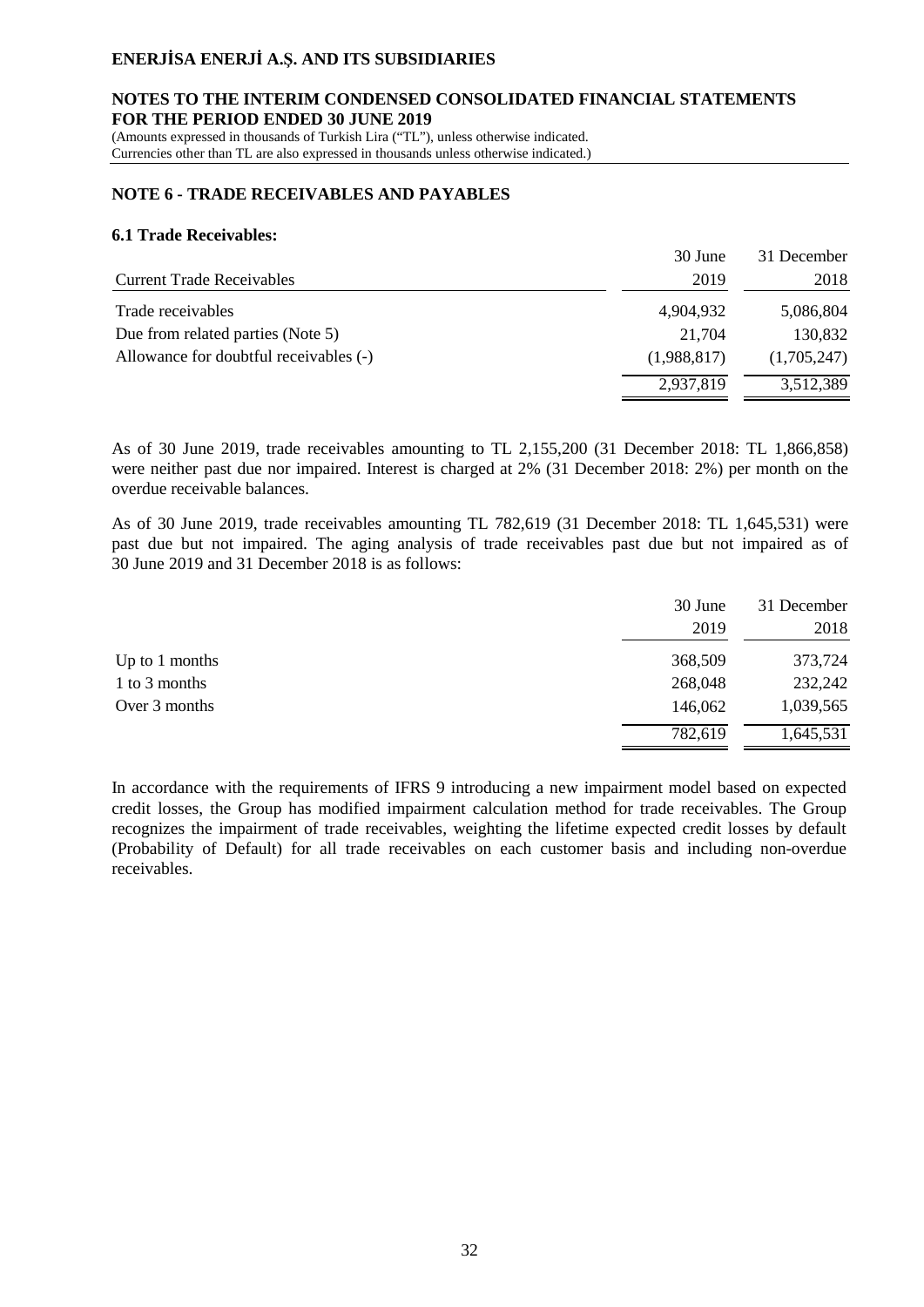### **NOTES TO THE INTERIM CONDENSED CONSOLIDATED FINANCIAL STATEMENTS FOR THE PERIOD ENDED 30 JUNE 2019**

(Amounts expressed in thousands of Turkish Lira ("TL"), unless otherwise indicated. Currencies other than TL are also expressed in thousands unless otherwise indicated.)

### **NOTE 6 - TRADE RECEIVABLES AND PAYABLES (Continued)**

### **6.1 Trade Receivables (Continued):**

Movement of allowance for the doubtful trade receivables is as follows:

|                                     | 1 January -  | 1 January -  |
|-------------------------------------|--------------|--------------|
|                                     | 30 June 2019 | 30 June 2018 |
|                                     |              |              |
| Opening balance                     | (1,705,247)  | (1,275,873)  |
| Charge for the period               | (377, 164)   | (157,578)    |
| Amounts collected during the period | 93,594       | 65,458       |
| Closing balance                     | (1,988,817)  | (1,367,993)  |

The Group received guarantee letters amounting to TL 1,009,756 (31 December 2018: TL 834,699) and deposits and guarantees amounting to TL 1,782,587 (31 December 2018: TL 1,693,350) as collateral for its electricity receivables.

### **6.2 Trade Payables:**

|                                 | 30 June   | 31 December |
|---------------------------------|-----------|-------------|
| <b>Current Trade Payables</b>   | 2019      | 2018        |
| Trade payables                  | 1,723,627 | 2,386,700   |
| Due to related parties (Note 5) | 148.794   | 94.217      |
|                                 | 1,872,421 | 2,480,917   |

Trade payables mainly arise from the Group's electricity purchases from Elektrik Üretim A.Ş. ("EÜAŞ") and Enerji Piyasaları İşletme A.Ş. ("EPİAŞ"). The average maturity of the payables related to electricity purchases is between 18 - 20 days.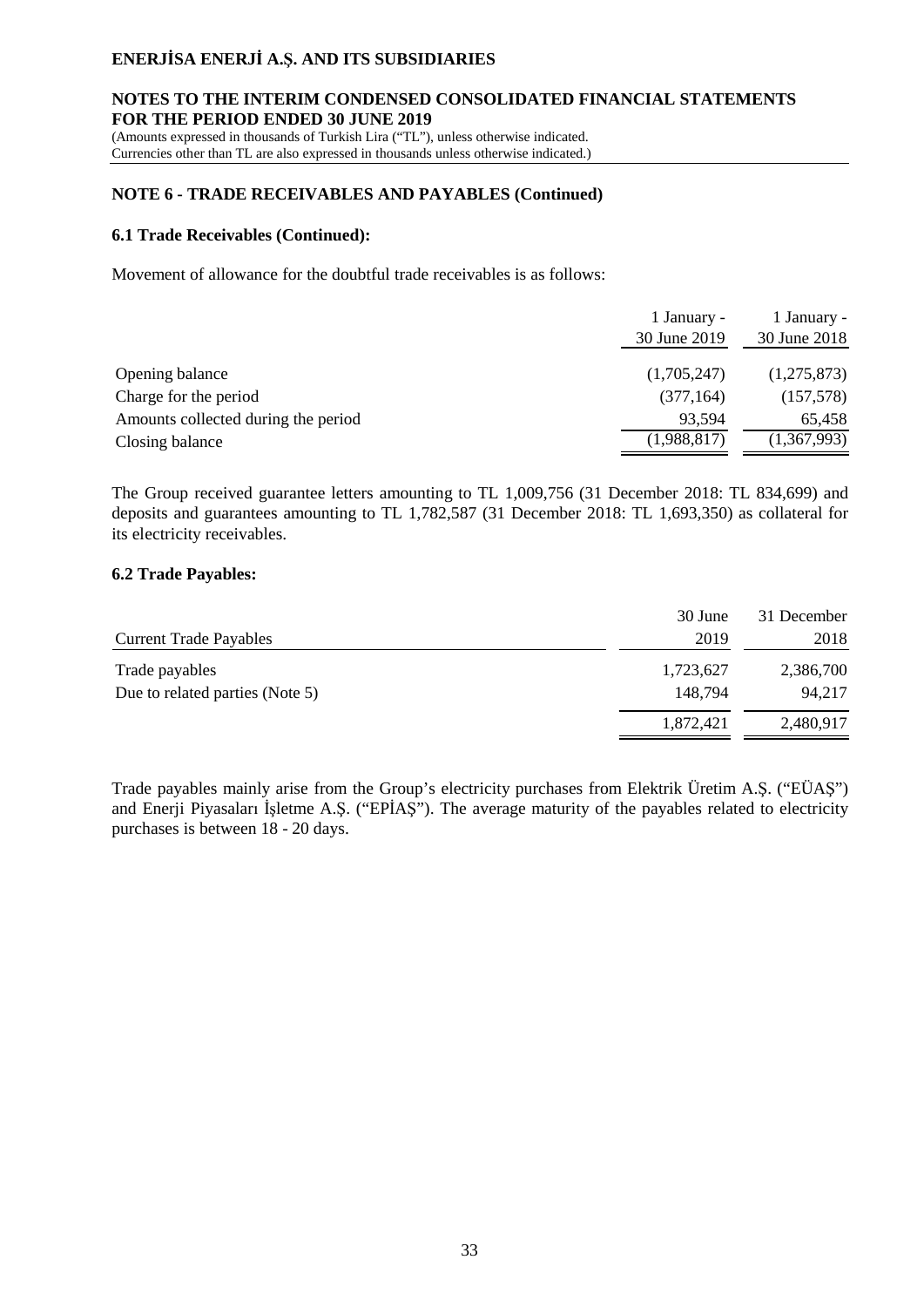#### **NOTES TO THE INTERIM CONDENSED CONSOLIDATED FINANCIAL STATEMENTS FOR THE PERIOD ENDED 30 JUNE 2019**

(Amounts expressed in thousands of Turkish Lira ("TL"), unless otherwise indicated. Currencies other than TL are also expressed in thousands unless otherwise indicated.)

#### **NOTE 7 - OTHER RECEIVABLES AND PAYABLES**

#### **7.1 Other Receivables:**

|                                              | 30 June   | 31 December |
|----------------------------------------------|-----------|-------------|
| <b>Other Current Receivables</b>             | 2019      | 2018        |
| Income accruals $(*)$                        | 647,216   | 419,134     |
| Deposits and guarantees given                | 381       | 382         |
| Receivables from personnel                   | 1,624     | 218         |
| Allowance for other doubtful receivables (-) | (3,123)   | (3,123)     |
| Other sundry receivables                     | 41,701    | 41,838      |
|                                              | 687,799   | 458,449     |
|                                              | 30 June   | 31 December |
| <b>Other Non-Current Receivables</b>         | 2019      | 2018        |
| Deposits and guarantees given $(**)$         | 282,662   | 273,428     |
| Income accruals $(*)$                        | 666,547   | 628,120     |
| Other sundry receivables $(***)$             | 90,812    | 81,997      |
|                                              | 1,040,021 | 983,545     |

- (\*) According to the Electricity Market Law, the Electricity Market Tariffs Communiqué and other related regulations the Group's distribution, transmission and meter reading services are subject to revenue caps. Realized revenue is determined in a way to cover operating expenses and investment requirements related to distribution, transmission and meter reading. Moreover, transmission revenue is a complete pass-through of transmission costs as charged by Türkiye Elektrik İletim A.Ş. These regulations guarantee revenue to the Group regardless of the consumption level. The under billings or overbillings made by the Group are calculated at every year end and are adjusted through the tariffs to be effective in two years by EMRA. The effects of the under billings, which means the actual revenue is below the revenue cap set by EMRA, are accounted as income accruals at the Group's accompanying consolidated financial statements.
- (\*\*) The balance represents subscription fees refunded to the subscribers, subscribed before 31 March 2006 for EPS and 24 July 2006 for AEPSAŞ and TOROSLAR EPSAŞ (Note 1) when they leave the system. The balances were paid to the subscribers based on their indexed amounts as required by EMRA periodically. According to the TOR Agreement signed with TEDAŞ, retail companies (EPS, AEPSAŞ and TOROSLAR EPSAŞ) are obliged to keep deposits refunded with their fair values and the net balance of deposits received and paid will be paid back to TEDAŞ at the end of the license periods.
- (\*\*\*) The Group management has assessed that the severance payment provision can be taken with the revenue requirement according to the tariff structure changing with the third tariff period and has imposed an accrued income for the severance payment provision calculated.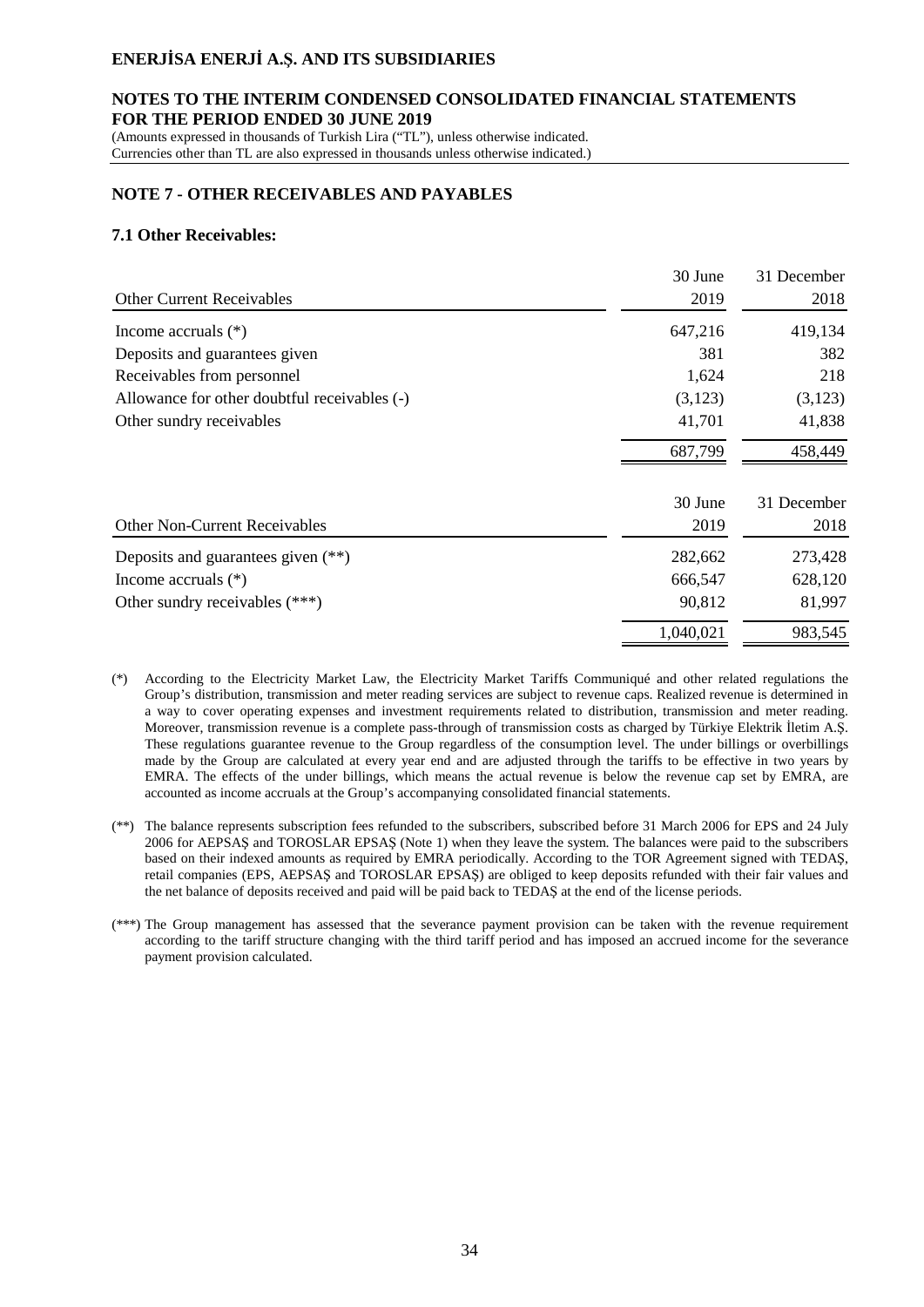### **NOTES TO THE INTERIM CONDENSED CONSOLIDATED FINANCIAL STATEMENTS FOR THE PERIOD ENDED 30 JUNE 2019**

(Amounts expressed in thousands of Turkish Lira ("TL"), unless otherwise indicated. Currencies other than TL are also expressed in thousands unless otherwise indicated.)

### **NOTE 7 - OTHER RECEIVABLES AND PAYABLES (Continued)**

#### **7.1 Other Receivables (Continued):**

Movement of allowance for other doubtful receivables is as follows:

|                 | 1 January -<br>30 June 2019 | 1 January -<br>30 June 2018 |
|-----------------|-----------------------------|-----------------------------|
| Opening balance | (3,123)                     | (3,123)                     |
| Closing balance | (3,123)                     | (3,123)                     |

### **7.2 Other Payables:**

|                                 | 30 June   | 31 December |
|---------------------------------|-----------|-------------|
| <b>Other Current Payables</b>   | 2019      | 2018        |
| Payables to tax authority $(*)$ | 18,499    | 86,918      |
| Deposits received               | 17,627    | 16,187      |
| Lighting payables               | 43,236    | 43,236      |
| Other                           | 75,876    | 77,561      |
|                                 | 155,238   | 223,902     |
|                                 | 30 June   | 31 December |
| Other Non-Current Payables      | 2019      | 2018        |
| Deposits received $(**)$        | 1,782,587 | 1,693,350   |
|                                 | 1,782,587 | 1,693,350   |

(\*) The balance represents the installments made by Ministry for VAT and other taxes related to the year 2018 for BAŞKENT EDAŞ, AYEDAŞ and TOROSLAR EDAŞ according to article of "Tax deferment of debt-compliant taxpayers" within the scope of "Law No: 6183 amending the Procedure Law on Collection of Public Claims".

(\*\*) The Group receives deposits from the customers subscribed after 31 March 2006 for EPS and 24 July 2006 for AEPSAŞ and TOROSLAR EPSAŞ (Note 1) upon their subscription on behalf of TEDAŞ and these deposits are initially recorded at their fair values as the subscription fee charged to customers represents the fees announced by EMRA. According to the TOR Agreements signed with TEDAŞ, retail companies (EPS, AEPSAŞ and TOROSLAR EPSAŞ) are obliged to carry the deposits received by their revalued amounts and the net balance of deposits received and paid will be paid back to TEDAŞ at the end of the license period.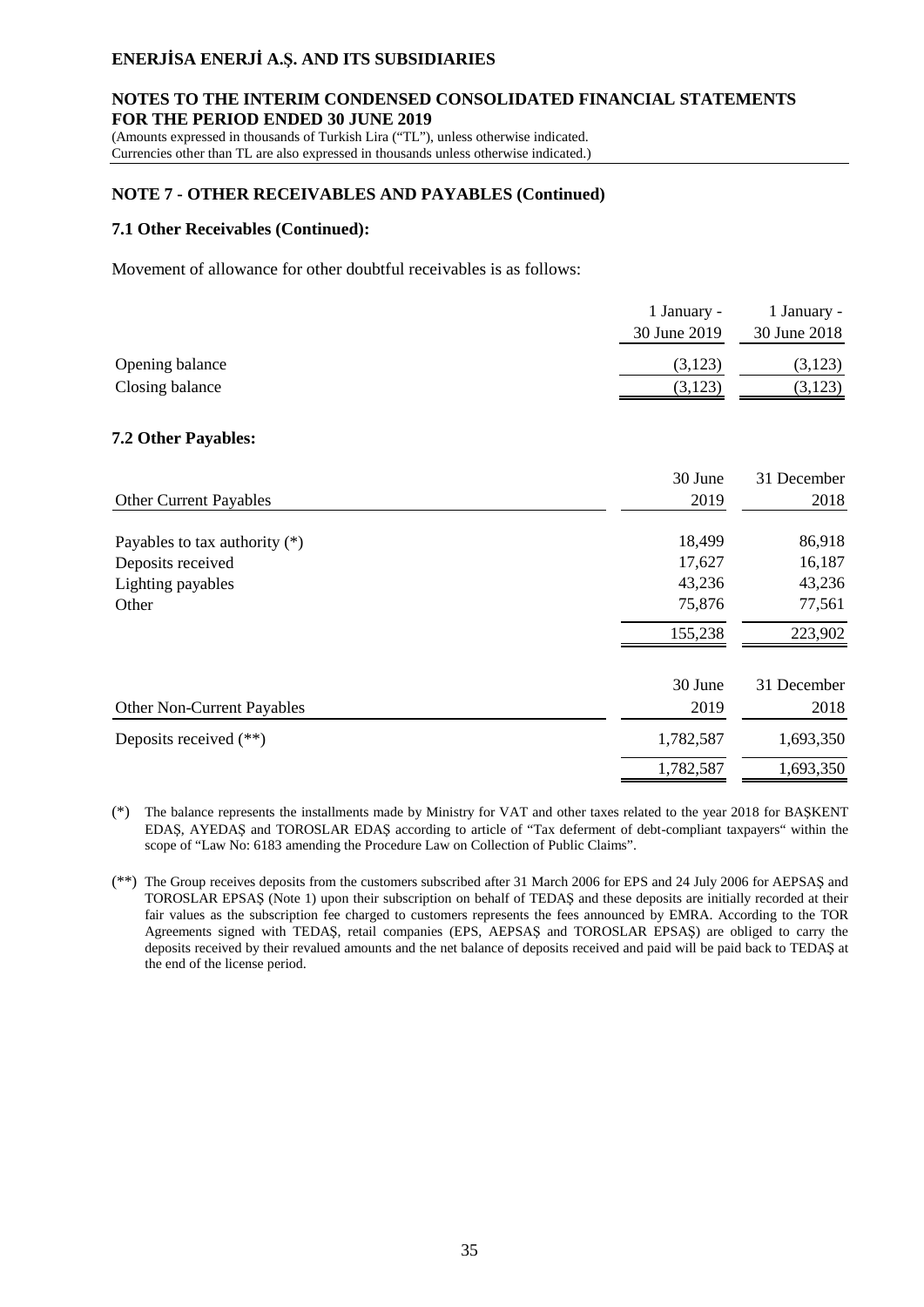### **NOTES TO THE INTERIM CONDENSED CONSOLIDATED FINANCIAL STATEMENTS FOR THE PERIOD ENDED 30 JUNE 2019**

(Amounts expressed in thousands of Turkish Lira ("TL"), unless otherwise indicated. Currencies other than TL are also expressed in thousands unless otherwise indicated.)

#### **NOTE 8 – FINANCIAL ASSETS**

|                                                 | Financial assets       |                        |  |
|-------------------------------------------------|------------------------|------------------------|--|
|                                                 | 30 June<br>2019        | 31 December<br>2018    |  |
| Within one year                                 | 876,804                | 791,117                |  |
| 1-3 years                                       | 2,411,944              | 2,027,826              |  |
| 3-5 years                                       | 2,597,242              | 1,924,743              |  |
| More than 5 years                               | 3,754,477              | 4,550,949              |  |
|                                                 | 9,640,467              | 9,294,635              |  |
| <b>Current financial assets</b>                 | 876,804                | 791,117                |  |
| Non - current financial assets                  | 8,763,663              | 8,503,518              |  |
|                                                 | 9,640,467              | 9,294,635              |  |
|                                                 | 1 January -<br>30 June | 1 January -<br>30 June |  |
|                                                 | 2019                   | 2018                   |  |
| Opening balance                                 | 9,294,635              | 6,438,431              |  |
| Investments                                     | 297,202                | 784,015                |  |
| Collections                                     | (919, 511)             | (715, 613)             |  |
| <b>CAPEX</b> reimbursements                     | (528, 764)             | (399, 152)             |  |
| <b>WACC</b> reimbursements                      | (390, 747)             | (316, 461)             |  |
| Financial income                                | 972,425                | 674,257                |  |
| Fair value difference and other                 | (8,958)                | 232,672                |  |
| Reversal of impairment for financial assets (*) | 4,674                  |                        |  |
| Closing balance                                 | 9,640,467              | 7,413,762              |  |

(\*) As of 30 June 2019, the Group has reversed the impairment provision of TL 4,674 for its financial assets which has been recorded as at 31 December 2018 in the amount of TL 5,236 in accordance with the amendments in IFRS 9 Financial Instruments Standard.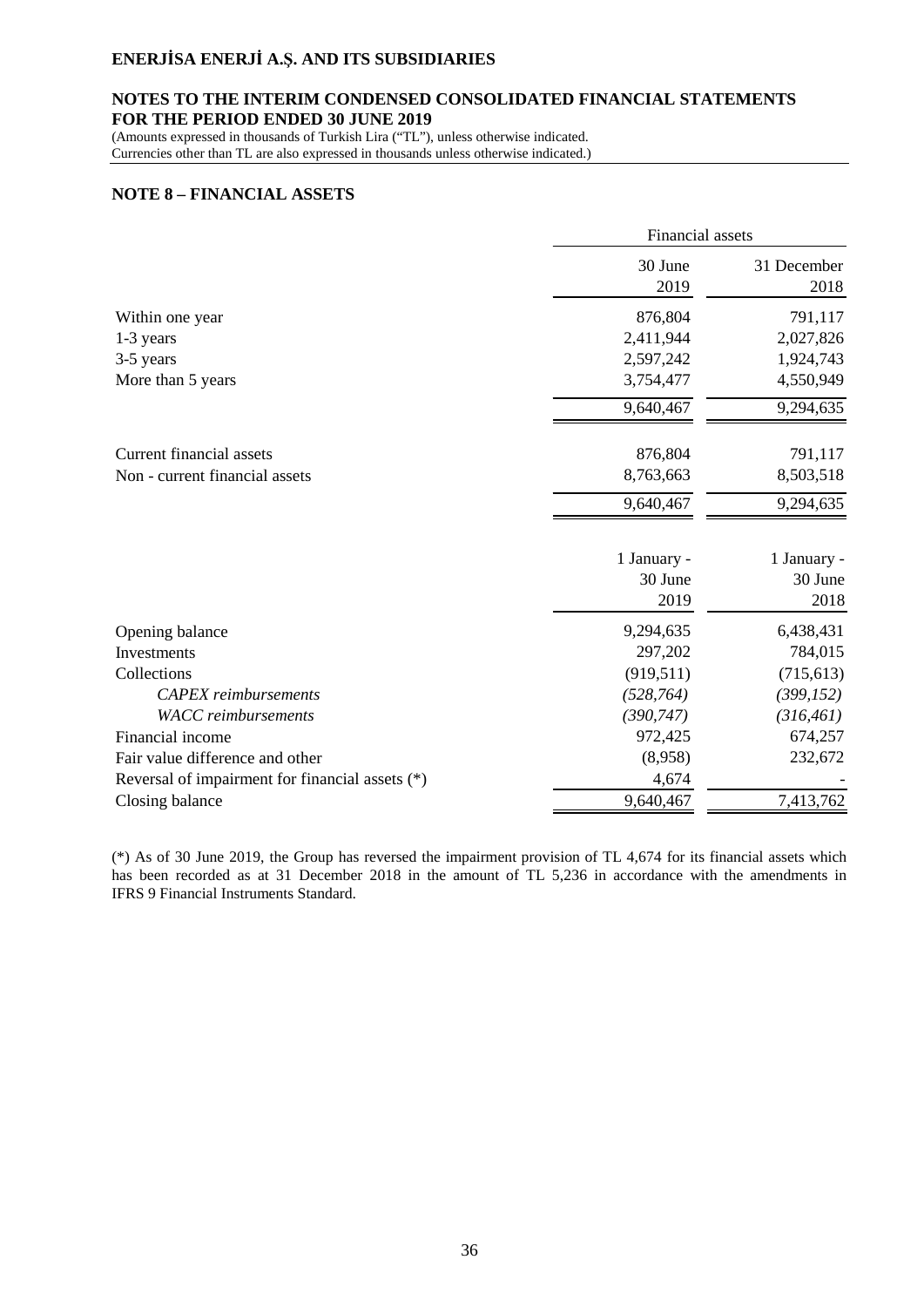### **NOTES TO THE INTERIM CONDENSED CONSOLIDATED FINANCIAL STATEMENTS FOR THE PERIOD ENDED 30 JUNE 2019**

(Amounts expressed in thousands of Turkish Lira ("TL"), unless otherwise indicated. Currencies other than TL are also expressed in thousands unless otherwise indicated.)

### **NOTE 9 – RIGHT OF USE ASSETS**

|                                      | <b>Buildings</b> | Motor vehicles | Total    |
|--------------------------------------|------------------|----------------|----------|
| Cost                                 |                  |                |          |
| Opening balance as of 1 January 2019 | 62,025           | 76.224         | 138,249  |
| <b>Additions</b>                     | 12,140           | 50,222         | 62,362   |
| Closing balance as of 30 June 2019   | 74,165           | 126,446        | 200,611  |
| <b>Accumulated Depreciation</b>      |                  |                |          |
| Opening balance as of 1 January 2019 |                  |                |          |
| Charge for the period                | (7, 455)         | (26, 247)      | (33,702) |
| Closing balance as of 30 June 2019   | (7, 455)         | (26, 247)      | (33,702) |
| Carrying value as of 30 June 2019    | 66,710           | 100,199        | 166,909  |
|                                      |                  |                |          |

Depreciation expense of TL 33,702 are accounted in general administrative expenses (30 June 2018 General administrative expenses: None).

# **NOTE 10 - PROPERTY, PLANT AND EQUIPMENTS**

|                                      | Plant, machinery<br>and equipment | Motor<br>vehicles | Furniture<br>and fixtures | Construction in<br>progress | Total     |
|--------------------------------------|-----------------------------------|-------------------|---------------------------|-----------------------------|-----------|
| Cost                                 |                                   |                   |                           |                             |           |
| Opening balance as of 1 January 2019 | 238,239                           | 14.760            | 107.121                   | 42.429                      | 402,549   |
| <b>Additions</b>                     | 66,070                            |                   | 82,860                    | 8,566                       | 157,496   |
| Closing balance as of 30 June 2019   | 304,309                           | 14.760            | 189,981                   | 50,995                      | 560,045   |
| <b>Accumulated Depreciation</b>      |                                   |                   |                           |                             |           |
| Opening balance as of 1 January 2019 | (26, 693)                         | (3,551)           | (13,524)                  | ۰                           | (43,768)  |
| Charge for the period                | (17, 778)                         | (2,613)           | (12, 285)                 |                             | (32,676)  |
| Closing balance as of 30 June 2019   | (44, 471)                         | (6,164)           | (25,809)                  |                             | (76, 444) |
| Carrying value as of 30 June 2019    | 259.838                           | 8.596             | 164,172                   | 50,995                      | 483,601   |

|                                          | Plant, machinery | Motor    | Furniture    | Construction in |           |
|------------------------------------------|------------------|----------|--------------|-----------------|-----------|
|                                          | and equipment    | vehicles | and fixtures | progress        | Total     |
| Cost                                     |                  |          |              |                 |           |
| Opening balance as of 1 January 2018     | 104.736          | 14.760   | 44,676       | 2.050           | 166,222   |
| <b>Additions</b>                         | 890              |          | 2,131        | 9,235           | 12,256    |
| Transfers from constructions in progress | 2,158            |          |              | (2,158)         |           |
| Closing balance as of 30 June 2018       | 107,784          | 14,760   | 46,807       | 9,127           | 178,478   |
| <b>Accumulated Depreciation</b>          |                  |          |              |                 |           |
| Opening balance as of 1 January 2018     | (5,196)          | (370)    | (6,596)      | ۰               | (12, 162) |
| Charge for the period                    | (6,735)          | (1, 342) | (4,049)      |                 | (12, 126) |
| Closing balance as of 30 June 2018       | (11, 931)        | (1,712)  | (10,645)     |                 | (24, 288) |
| Carrying value as of 30 June 2018        | 95,853           | 13.048   | 36,162       | 9,127           | 154,190   |

|                                | Useful Life |
|--------------------------------|-------------|
| Plant, machinery and equipment | 5 years     |
| Motor vehicles                 | 3 years     |
| Furniture and fixtures         | 5 years     |

Depreciation expense of TL 30,770 and TL 1,906 are accounted in general administrative expenses and cost of sales, respectively (30 June 2018 General administrative expenses: TL 12,126).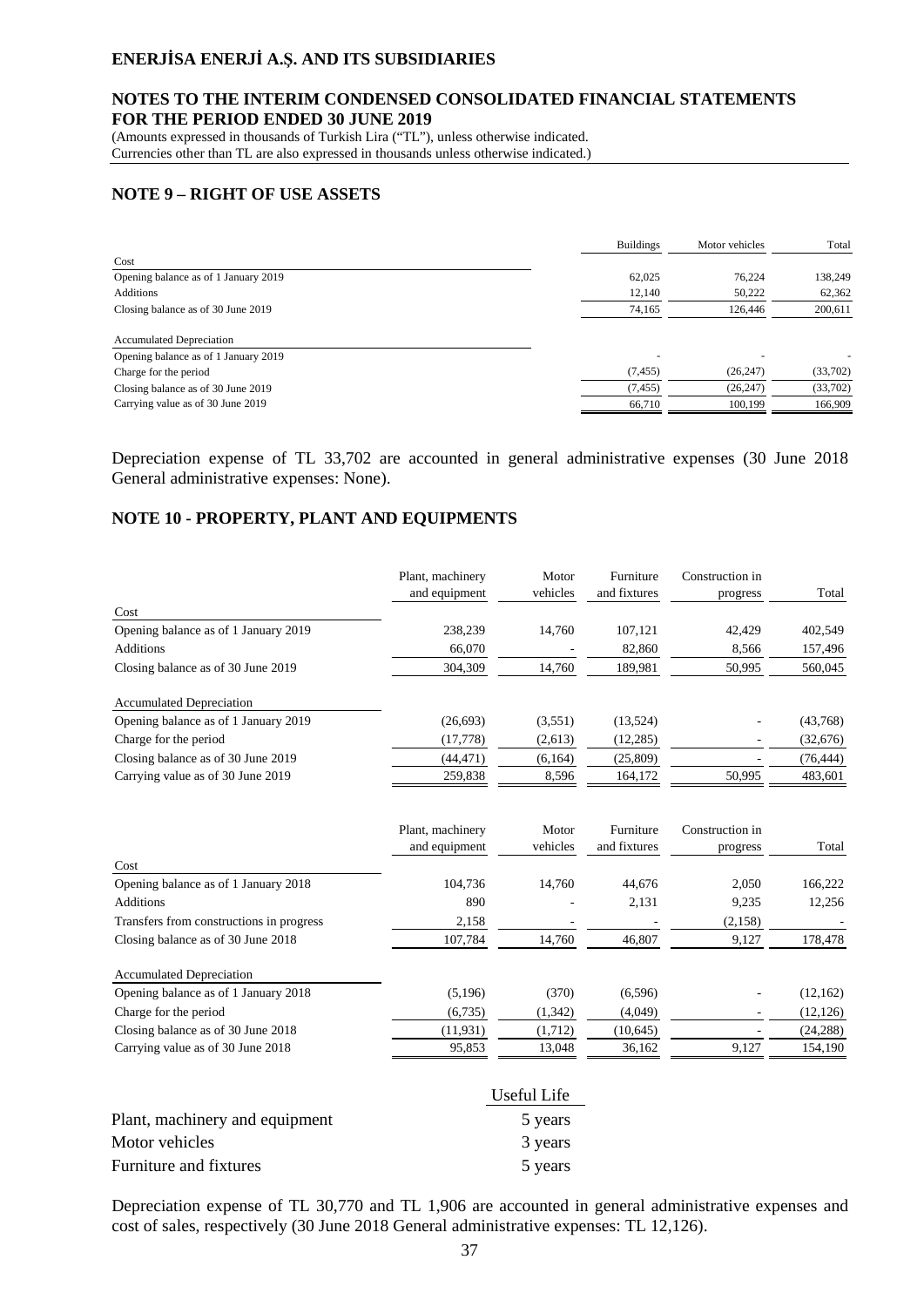#### **NOTES TO THE INTERIM CONDENSED CONSOLIDATED FINANCIAL STATEMENTS FOR THE PERIOD ENDED 30 JUNE 2019**

(Amounts expressed in thousands of Turkish Lira ("TL"), unless otherwise indicated.

Currencies other than TL are also expressed in thousands unless otherwise indicated.)

# **NOTE 11 - INTANGIBLE ASSETS**

|                                      | Customer      |             |            |           |              |            |               |
|--------------------------------------|---------------|-------------|------------|-----------|--------------|------------|---------------|
|                                      | contracts and | Transfer of |            |           |              | Other      |               |
|                                      | related       | operating   |            | Computer  | Leasehold    | intangible |               |
|                                      | relationships | rights      | Goodwill   | software  | improvements | assets     | Total         |
| Cost                                 |               |             |            |           |              |            |               |
| Opening balance as of 1 January 2019 | 4,390,673     | 1,650,121   | 2,730,031  | 67,923    | 3,916        | 7,407      | 8,850,071     |
| <b>Additions</b>                     |               |             |            | 2,108     | 430          | 12         | 2,550         |
| Disposals                            |               |             |            |           |              | (209)      | (209)         |
| Closing balance as of 30 June 2019   | 4,390,673     | 1,650,121   | 2,730,031  | 70,031    | 4,346        | 7,210      | 8,852,412     |
| <b>Accumulated Amortization</b>      |               |             |            |           |              |            |               |
| Opening balance as of 1 January 2019 | (1,003,587)   | (321,696)   | (752, 904) | (25, 179) | (27)         | (1,483)    | (2,104,876)   |
| Charge for the period                | (75, 429)     | (28, 045)   |            | (9,510)   | (511)        | (797)      | (114,292)     |
| Closing balance as of 30 June 2019   | (1,079,016)   | (349,741)   | (752, 904) | (34,689)  | (538)        | (2,280)    | (2,219,168)   |
| Carrying value as of 30 June 2019    | 3,311,657     | 1,300,380   | 1,977,127  | 35,342    | 3,808        | 4,930      | 6,633,244     |
|                                      | Customer      |             |            |           |              |            |               |
|                                      | contracts and | Transfer of |            |           |              | Other      |               |
|                                      | related       | operating   |            | Computer  | Leasehold    | intangible |               |
|                                      | relationships | rights      | Goodwill   | software  | improvements | assets     | Total         |
| Cost                                 |               |             |            |           |              |            |               |
| Opening balance as of 1 January 2018 | 4,390,673     | 1,650,121   | 2,730,031  | 36,545    |              | 5,397      | 8,812,767     |
| <b>Additions</b>                     |               |             |            | 4,522     |              | 4,150      | 8,672         |
| Closing balance as of 30 June 2018   | 4,390,673     | 1,650,121   | 2,730,031  | 41,067    |              | 9,547      | 8,821,439     |
| <b>Accumulated Amortization</b>      |               |             |            |           |              |            |               |
| Opening balance as of 1 January 2018 | (851, 479)    | (265, 141)  |            | (6,763)   |              | (2,119)    | (1, 125, 502) |
| Charge for the period                | (75, 429)     | (28, 045)   |            | (7,251)   |              | (650)      | (111, 375)    |
| Closing balance as of 30 June 2018   | (926, 908)    | (293, 186)  |            | (14, 014) |              | (2,769)    | (1,236,877)   |
| Carrying value as of 30 June 2018    | 3,463,765     | 1,356,935   | 2,730,031  | 27,053    |              | 6,778      | 7,584,562     |
|                                      |               |             |            |           |              |            |               |

Amortization expense of TL 114,096 and TL 196 are accounted are in general administrative expenses and cost of sales, respectively (30 June 2018: General administrative expenses TL 111,375).

Customer contracts and related relationships and transfer of operating rights are recognized separately during the business combination according to IFRS 3.

On 31 March 2006 BAŞKENT EDAŞ, and on 24 July 2006 AYEDAŞ and TOROSLAR EDAŞ signed TOR Agreements with TEDAŞ. In accordance with the TOR agreement, TEDAŞ transferred the operating rights of the distribution system, the distribution facilities, and the other movables and immovable which are crucial for the operation of the distribution facilities to BAŞKENT EDAŞ until the end of 2036 and to AYEDAŞ and TOROSLAR EDAŞ until the end of 2042. Based on the future cash flows fair value of the TOR agreements are determined. The residual value of TOR after the portion recognized as financial asset which calculated based on IFRIC 12 (Note 8) is recognized as intangible asset based on IFRS 3.

The Group recognized TL 3,997 under other intangible assets, in connection with E-şarj purchase price amounting to TL 4,000. TL 200 portion of this price which was accounted as contingent liabilities for 13 months following the purchase transaction is paid to the shareholders in accordance with agreement conditions on 31 May 2019.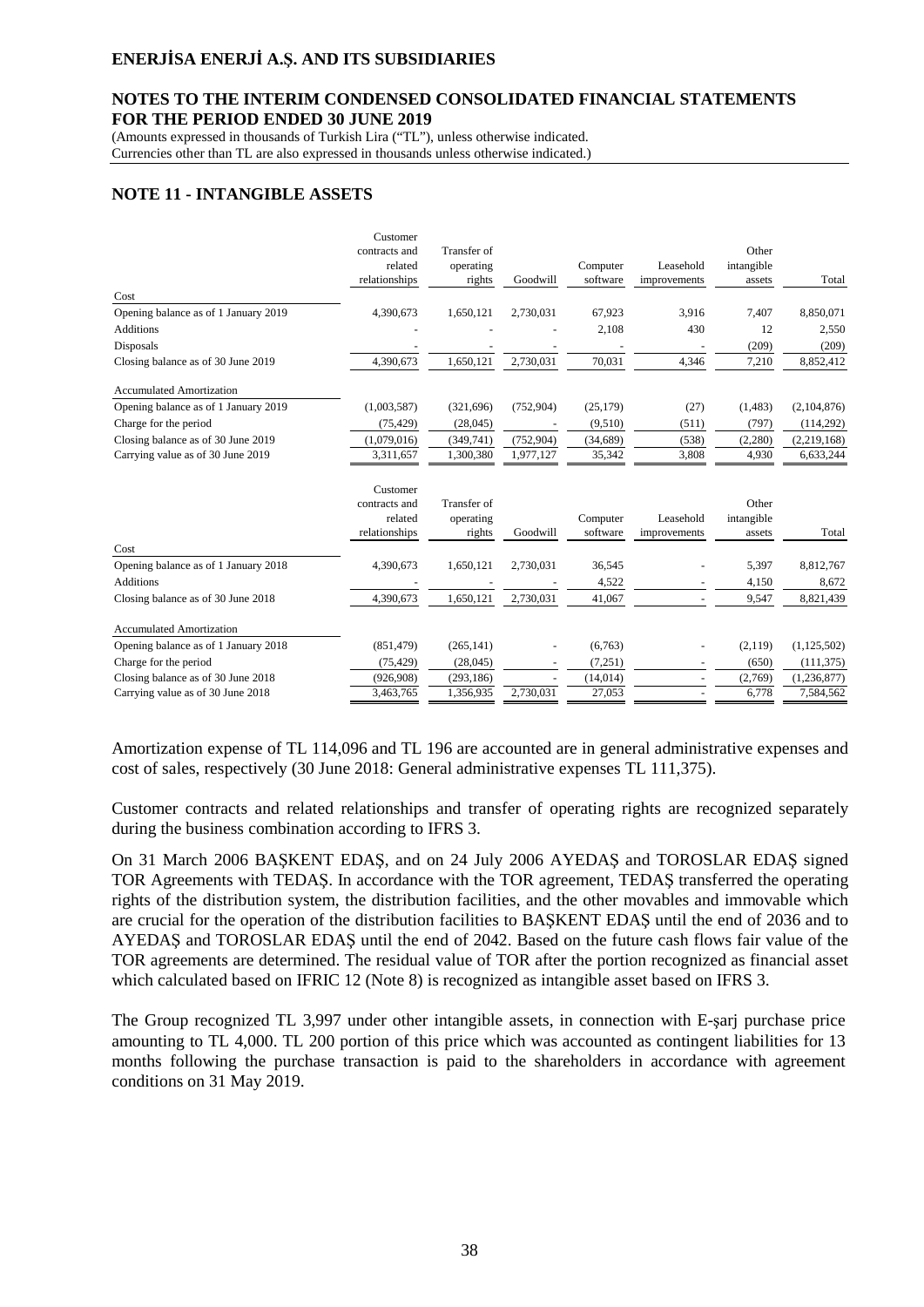### **NOTES TO THE INTERIM CONDENSED CONSOLIDATED FINANCIAL STATEMENTS FOR THE PERIOD ENDED 30 JUNE 2019**

(Amounts expressed in thousands of Turkish Lira ("TL"), unless otherwise indicated.

Currencies other than TL are also expressed in thousands unless otherwise indicated.)

### **NOTE 11 - INTANGIBLE ASSETS (Continued)**

During the recognition of customer contracts and related relationships; relationships with the different customer groups are identified and a fair value for retail customers is estimated by Group management.

Customer contracts and related relationships and TOR amortization is calculated on a straight line basis in a range between 25-30 years and charged to operating expenses.

As of 30 June 2019, there is no impairment on goodwill (31 December 2018: TL 752,904).

# **NOTE 12 - COMMITMENT AND CONTINGENCIES**

| 30 June 2019                                                                            | TL Equivalent | TL        | <b>EUR</b> |
|-----------------------------------------------------------------------------------------|---------------|-----------|------------|
| A. Total amount of Collateral Pledge Mortgage (CPM) given on behalf of the legal entity | 8,070         | 7.798     | 272        |
| - Collateral                                                                            | 8.070         | 7.798     | 272        |
| B. Total amount of CPM given against the subsidiaries included in full consolidation    | 1.821.418     | 1,821,418 |            |
| - Collateral                                                                            | 1,821,418     | 1,821,418 |            |
| Total                                                                                   | 1,829,488     | 1,829,216 | 272        |
|                                                                                         |               |           |            |
| 31 December 2018                                                                        | TL Equivalent | TL        | <b>EUR</b> |
| A. Total amount of Collateral Pledge Mortgage (CPM) given on behalf of the legal entity | 7.778         | 7.778     |            |
| - Collateral                                                                            | 7.778         | 7.778     |            |
| B. Total amount of CPM given against the subsidiaries included in full consolidation    | 1.701.231     | 1.701.231 |            |
| - Collateral                                                                            | 1,701,231     | 1,701,231 |            |
| Total                                                                                   | 1,709,009     | 1,709,009 |            |

### Mandatory investments

As the regulated incumbent electricity distribution operator, the Distribution companies have an obligation to make any required expansion investments to the grid infrastructure in order to ensure the security of supply to all customers of the respective region. Such expansion investments are mostly a result of new customer or transmission connection requests as well as new street lighting projects initiated by municipalities that also fall under the regulated activities of Distribution companies.

### Competition Board Investigation

The Competition Authority conducted an examination for electricity distribution and electricity retail sales companies in the market. Within this scope the Competition Authority started an investigation against our electricity distribution and incumbent retail company in the Istanbul Anatolian Side distribution region and our incumbent retail companies in the Toroslar electricity distribution region and Başkent electricity distribution region to determine whether the companies had violated Article 6 of the Law on the Protection of Competition in December 2016. The Competition Board announced its short decision on 9 August 2018 and imposed Istanbul Anadolu Yakası Elektrik Dağıtım A.Ş., Enerjisa Istanbul Anadolu Yakası Elektrik Perakende Satış A.Ş., Enerjisa Başkent Elektrik Perakende Satış A.Ş. and Enerjisa Toroslar Elektrik Perakende Satış A.Ş. a total administrative fine in the amount of TL 143,062. The reasoned decision of the investigation initiated by the Competition Board notified to the subsidiaries on 7 February 2019. As a consequence, the Group recognized a corresponding provision expense of TL 107,296 in the consolidated financial statements as of 31 December 2018, after a discount of 25% applied to the fine in case the payment is made within 30 days as of the submission date of the reasoned decision. The board decided that there is no need to impose an administrative fine to Enerjisa Enerji A.Ş.. The administrative fine in the total amount of TL 107,296 was paid by the aforementioned companies on 7 March 2019. Accordingly, İstanbul Anadolu Yakası Elektrik Dağıtım A.Ş. has initiated a lawsuit regarding the cancellation of the Competition Authority's decision within 13th Administrative Court of Ankara on 5 April 2019 with the file number 2019/660 E.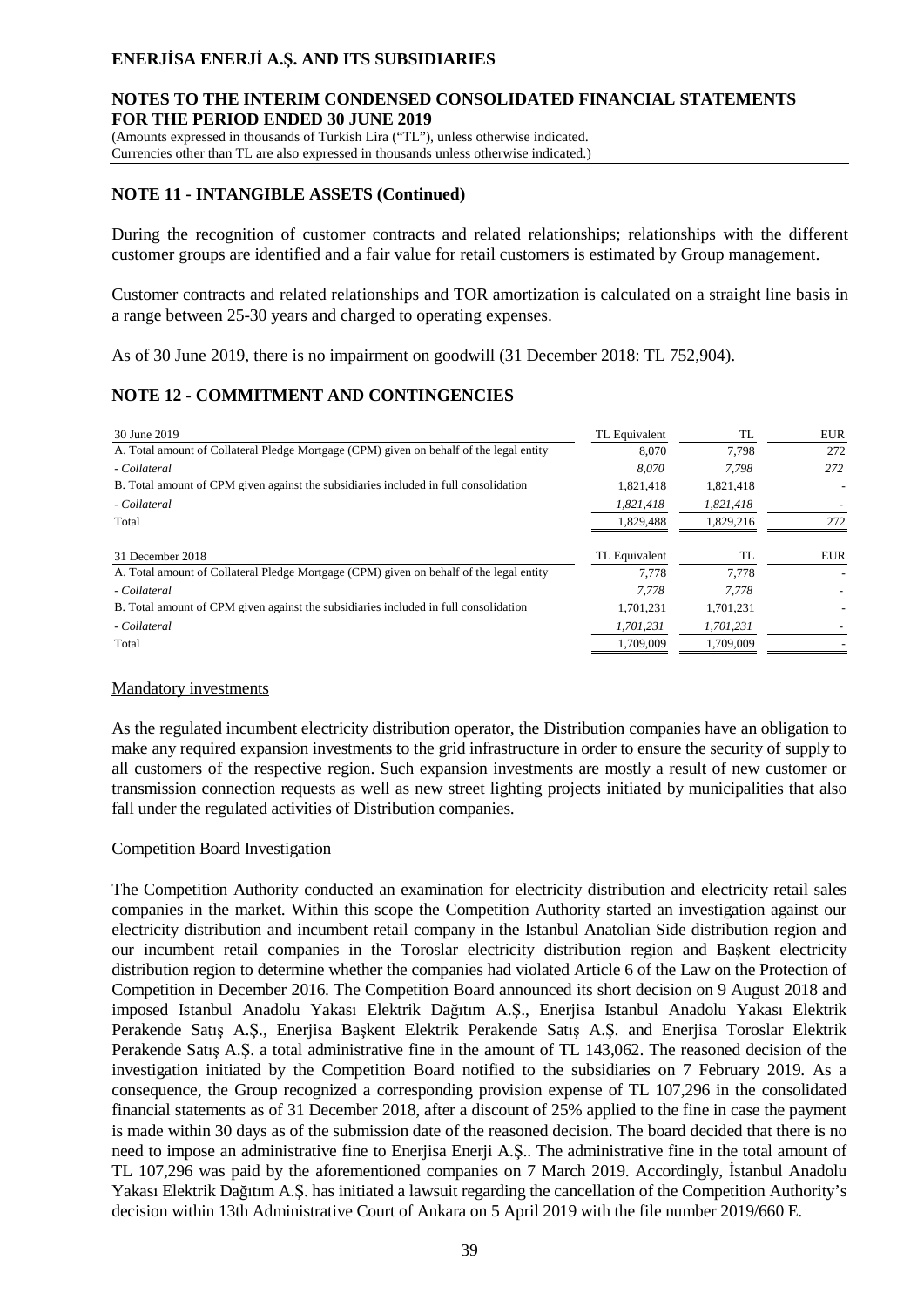### **NOTES TO THE INTERIM CONDENSED CONSOLIDATED FINANCIAL STATEMENTS FOR THE PERIOD ENDED 30 JUNE 2019**

(Amounts expressed in thousands of Turkish Lira ("TL"), unless otherwise indicated. Currencies other than TL are also expressed in thousands unless otherwise indicated.)

### **NOTE 12 - COMMITMENT AND CONTINGENCIES (Continued)**

#### Competition Board Investigation (Continued)

Enerjisa Istanbul Anadolu Yakası Elektrik Perakende Satış A.Ş., Başkent Elektrik Perakende Satış A.Ş. and Enerjisa Toroslar Elektrik Perakende Satış A.Ş. have initiated the lawsuits regarding the cancellation of the Competition Authority's decision within 2nd Administrative Court of Ankara on 4 April 2019 with the file number 2019/641 E.

#### Energy Sales Agreements

Distribution and retail companies signed Energy Sales Agreements ("ESA") with EÜAŞ in order to obtain their energy needs during the year. These energy sales agreements have been established based on regulated prices. During the year, the Group is obliged to purchase the energy quantity stated in these agreements. At the current operating conditions and market structure, the Group's energy needs are higher than the contracted quantities and the Group makes purchases regularly from EPİAŞ. As a result, the Group management does not expect any liability related to the Energy Sales Agreements arising from not fulfilling the requirements of Energy Sales Agreements.

### **NOTE 13 - SHARE CAPITAL, RESERVES AND OTHER EQUITY ITEMS**

### **13.1 Share Capital:**

|                                    | 30 June 2019 |           | 31 December 2018 |           |
|------------------------------------|--------------|-----------|------------------|-----------|
| <b>Shareholders</b>                | Share $(\%)$ | TL        | Share $(\%)$     | TL        |
| Hacı Ömer Sabancı Holding A.Ş.     | 40           | 472,427.6 | 40               | 472,427.6 |
| DD Turkey Holdings S.A.R.L. (E.ON) | 40           | 472,427.6 | 40               | 472,427.6 |
| Other                              | 20           | 236,213.8 | 20               | 236,213.8 |
|                                    | 100          | 1,181,069 | 100              | 1,181,069 |
| Adjustment to share capital $(*)$  |              | 2,626,532 |                  | 2,784,755 |
| Total share capital                |              | 3,807,601 |                  | 3,965,824 |

With the decision of the Board of Directors on 20 April 2017, Enerjisa Enerji A.Ş. merged with Enerjisa Elektrik Dağıtım A.Ş. ("EEDAŞ") and the subsidiaries of EEDAŞ together with all their assets and liabilities with the takeover method. In addition, on 25 August 2017, the Group's electricity generation and wholesale business areas were separated and structured under another company. As a result of these transactions, necessary corrections are made in the registered share capital and the statutory capital after merger and split has been reached.

(\*) Adjustment to share capital represents the portion of registered share capital which has been treated as a capital reserve in the statutory books after the merger and split process (Note 1), due to local regulations. Such amount has been classified as adjustment to share capital to comply with the IFRS requirements.

In the statutory financials prepared in accordance with the tax procedure law, the loss for previous years in amount of TL 158,223 has been netted off with adjustments to share capital (30 June 2018: TL 51,609).

As at 30 June 2019, the capital of the Company comprises 118,106,897 thousand (31 December 2018: 118,106,897 thousand) registered ordinary shares of TL 0.01 (full digit) each (31 December 2018: TL 0.01 each (full digit)).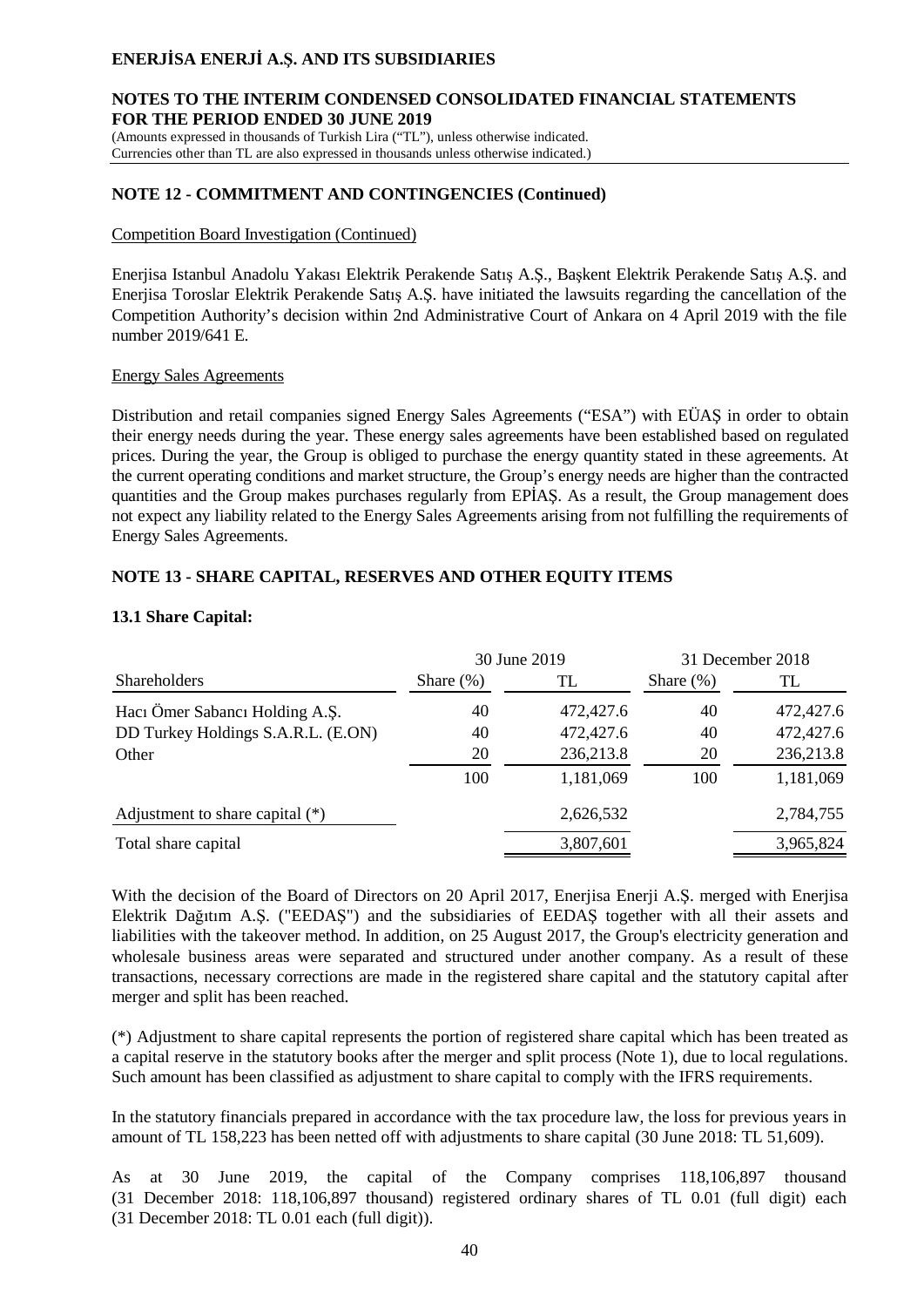### **NOTES TO THE INTERIM CONDENSED CONSOLIDATED FINANCIAL STATEMENTS FOR THE PERIOD ENDED 30 JUNE 2019**

(Amounts expressed in thousands of Turkish Lira ("TL"), unless otherwise indicated. Currencies other than TL are also expressed in thousands unless otherwise indicated.)

#### **NOTE 13 - SHARE CAPITAL, RESERVES AND OTHER EQUITY ITEMS (Continued)**

#### **13.2 Earnings per share:**

Earnings per share for each class of share disclosed in the consolidated statements of profit or loss and other comprehensive income is determined by dividing the profit for the period attributable to ordinary equity holders of the parent entity by the weighted average number of shares that have been outstanding during the year.

|                             | 1 January -<br>30 June 2019 | 1 January -<br>30 June 2018 | 1 April -<br>30 June 2019 | 1 April -<br>30 June 2018 |
|-----------------------------|-----------------------------|-----------------------------|---------------------------|---------------------------|
| Profit for the period       | 458.841                     | 498,972                     | 161.422                   | 256,110                   |
| Weighted average shares (*) | 118, 106, 896, 712          | 118, 106, 896, 712          | 118,106,896,712           | 118,106,896,712           |
| Earnings per share (kr)     | 0.39                        | 0.42                        | 0.14                      | 0.22                      |

(\*) For the period ended 30 June 2019 and 30 June 2018, earnings per share are computed based on the current number of shares after the reduced capital pursuant to Article 474 of the Turkish Commercial Code in 2016, so as to be comparable with the current period.

#### **13.3 Restricted Profit Reserves:**

|                                   | 30 June | 31 December |
|-----------------------------------|---------|-------------|
|                                   | 2019    | 2018        |
| <b>Restricted Profit Reserves</b> | 251,545 | 216,612     |
|                                   | 251,545 | 216,612     |

The Company, reserves 5% of the historical statutory profit as first legal reserve, until the total reserve reaches 20% of the historical paid in share capital. The other legal reserve is appropriated at the rate of 10% per annum of all cash dividend distributions after the payment of dividends to the shareholders at a rate of 5%. According to Turkish Commercial Law, if they do not exceed the capital or issued capital general legal reserves can be used to offset prior year losses or recapitalize the business in case of distress.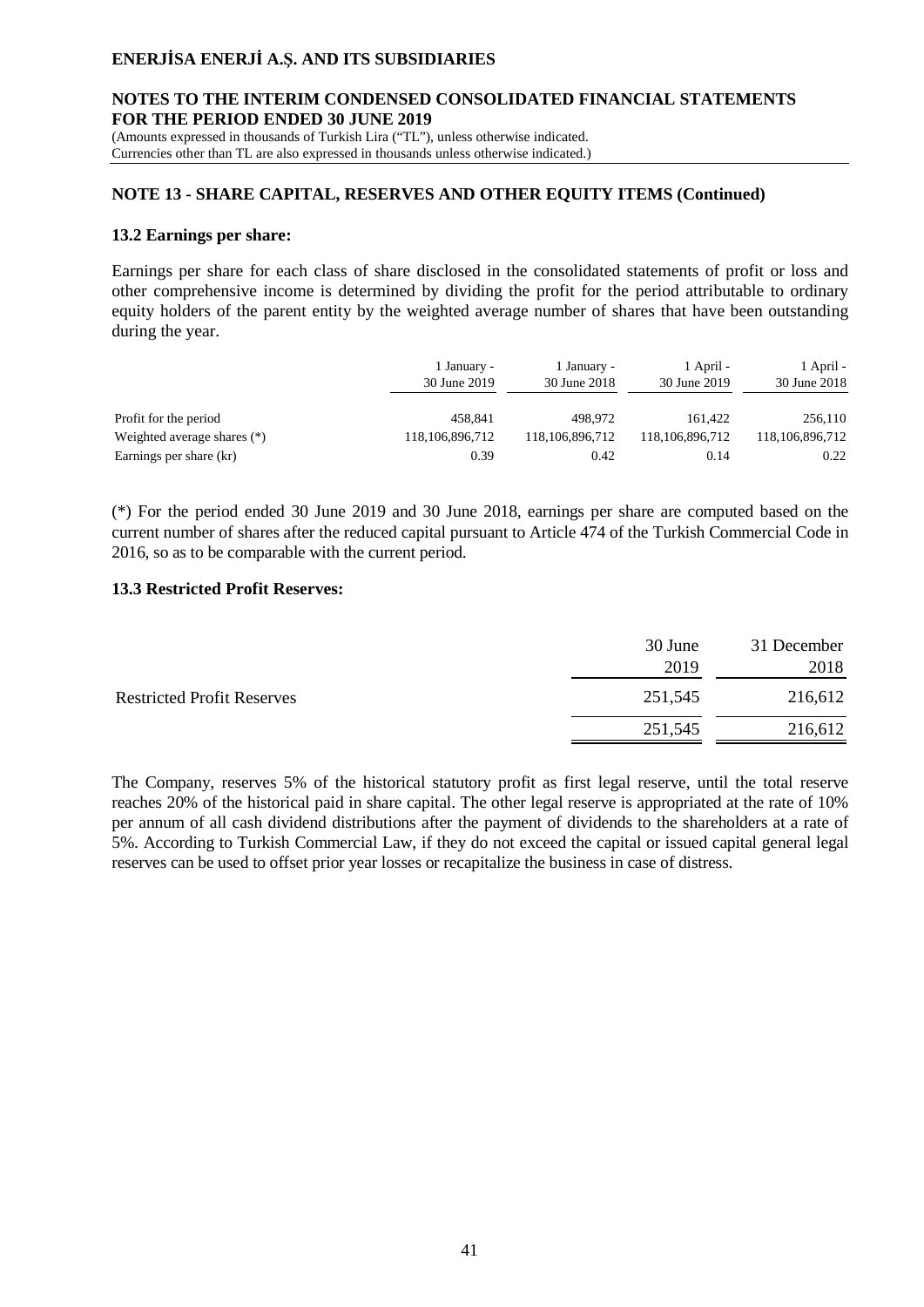### **NOTES TO THE INTERIM CONDENSED CONSOLIDATED FINANCIAL STATEMENTS FOR THE PERIOD ENDED 30 JUNE 2019**

(Amounts expressed in thousands of Turkish Lira ("TL"), unless otherwise indicated. Currencies other than TL are also expressed in thousands unless otherwise indicated.)

#### **NOTE 14 – REVENUE**

|                                                       | 1 January - | 1 January - | 1 April - | 1 April - |
|-------------------------------------------------------|-------------|-------------|-----------|-----------|
|                                                       | 30 June     | 30 June     | 30 June   | 30 June   |
|                                                       | 2019        | 2018        | 2019      | 2018      |
| Revenue from electricity sales and services provided  | 8,342,421   | 7,127,408   | 4,333,553 | 3,374,590 |
| Retail sales revenue                                  | 5,785,712   | 4.851.960   | 3.100.764 | 2.161.128 |
| Regulated revenue                                     | 5,229,664   | 4,287,617   | 2,787,987 | 1,596,785 |
| Liberalised revenue                                   | 556,048     | 564,343     | 312,777   | 564,343   |
| Retail service revenue                                | 222,313     | 177,582     | 116,872   | 93,078    |
| Distribution lighting sales revenue                   | 134,181     | 103.257     | 57,065    | 45,660    |
| Distribution service revenue                          | 1,704,827   | 1,625,576   | 861,000   | 894,828   |
| Transmission revenue                                  | 495.388     | 369,033     | 197,852   | 179,896   |
| Financial income from service concession arrangements | 972.425     | 674.257     | 502.107   | 368,859   |
| Other income                                          | 12,433      | 5,852       | 7.983     | 3,544     |
|                                                       | 9.327.279   | 7.807.517   | 4.843.643 | 3.746.993 |

## **NOTE 15- COST OF SALES**

|                                             | 1 January -<br>30 June<br>2019 | 1 January -<br>30 June<br>2018 | 1 April -<br>30 June<br>2019 | 1 April -<br>30 June<br>2018 |
|---------------------------------------------|--------------------------------|--------------------------------|------------------------------|------------------------------|
|                                             |                                |                                |                              |                              |
| Electricity purchases                       | (6,106,031)                    | (5,164,598)                    | (3,228,505)                  | (2,318,105)                  |
| Retail energy purchases                     | (5,622,612)                    | (4, 727, 120)                  | (3,016,400)                  | (2,114,619)                  |
| Distribution related energy purchases $(*)$ | (483, 419)                     | (437,478)                      | (212, 105)                   | (203, 486)                   |
| System usage fee $(**)$                     | (495,388)                      | (369,033)                      | (197, 852)                   | (179, 896)                   |
| Depreciation and amortization expenses      | (2,102)                        |                                | (1,050)                      |                              |
| Other                                       | (7,615)                        | (251)                          | (531)                        | (144)                        |
|                                             | (6,611,136)                    | (5,533,882)                    | (3,427,938)                  | (2,498,145)                  |

(\*) Includes theft/loss and lighting related electricity purchases.

(\*\*) Includes pass-through of transmission revenue.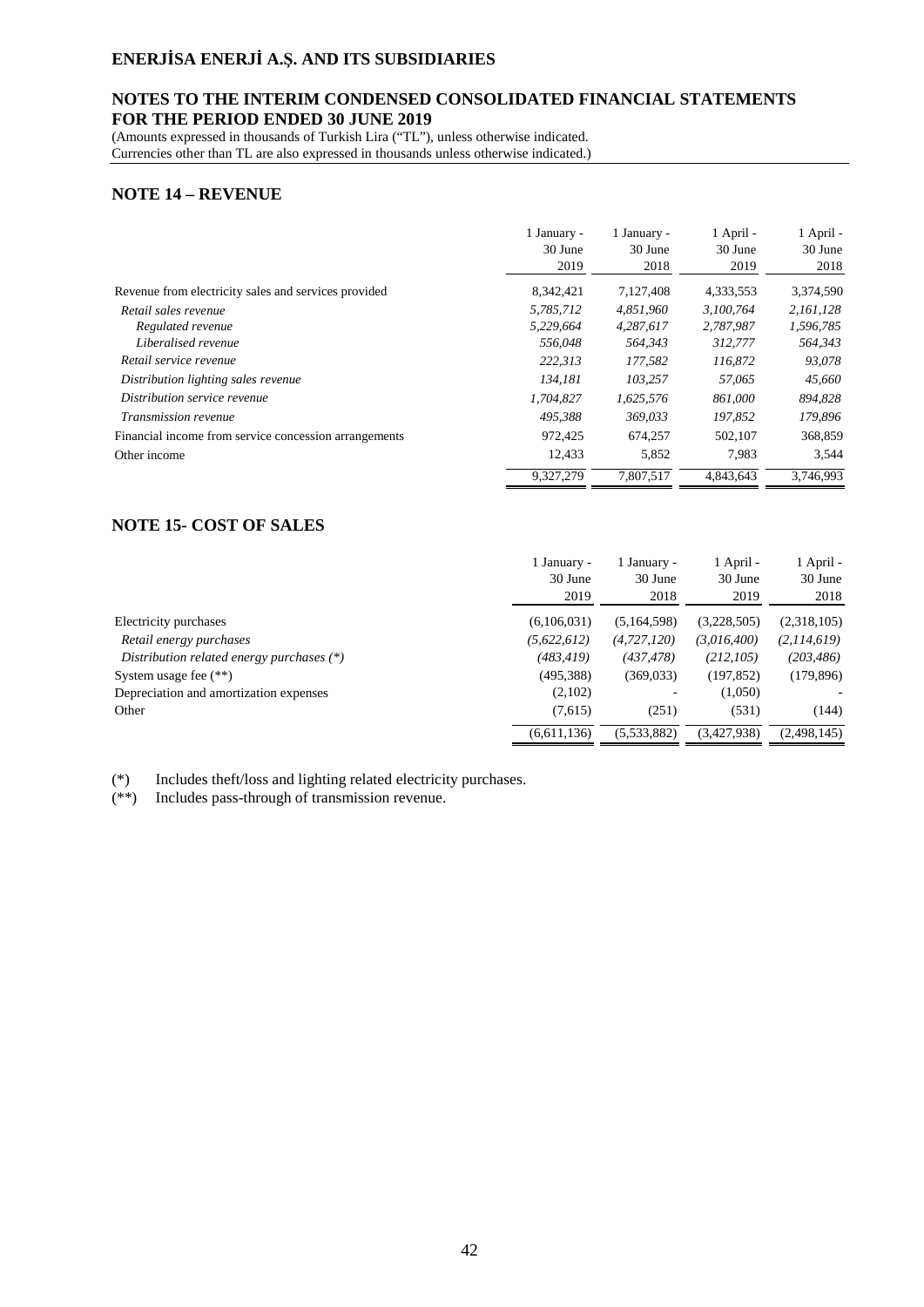### **NOTES TO THE INTERIM CONDENSED CONSOLIDATED FINANCIAL STATEMENTS FOR THE PERIOD ENDED 30 JUNE 2019**

(Amounts expressed in thousands of Turkish Lira ("TL"), unless otherwise indicated.

Currencies other than TL are also expressed in thousands unless otherwise indicated.)

# **NOTE 16 - GENERAL ADMINISTRATIVE EXPENSES**

|                                     | l January -<br>30 June<br>2019 | January -<br>30 June<br>2018 | 1 April -<br>30 June<br>2019 | l April -<br>30 June<br>2018 |
|-------------------------------------|--------------------------------|------------------------------|------------------------------|------------------------------|
| General administrative expenses (-) | (991, 047)                     | (837,272)                    | (485.106)                    | (422, 364)                   |
|                                     | (991, 047)                     | (837,272)                    | (485.106)                    | (422, 364)                   |

#### Details of general administrative expenses are as follows:

|                                                         | 1 January -<br>30 June<br>2019 | 1 January -<br>30 June<br>2018 | 1 April -<br>30 June<br>2019 | 1 April -<br>30 June<br>2018 |
|---------------------------------------------------------|--------------------------------|--------------------------------|------------------------------|------------------------------|
| Payroll and employee benefit expenses                   | (475, 185)                     | (367, 957)                     | (236, 234)                   | (189, 656)                   |
| Depreciation and amortization expenses (Note 9, 10, 11) | (178, 568)                     | (123, 501)                     | (95,769)                     | (62,067)                     |
| Material expenses                                       | (59, 391)                      | (51, 924)                      | (28, 334)                    | (24,089)                     |
| Fleet management expenses                               | (52,318)                       | (58, 395)                      | (26, 547)                    | (32,968)                     |
| Outsourcing expenses                                    | (27,090)                       | (39, 973)                      | (17, 975)                    | (30,447)                     |
| Rent expenses                                           | (10, 175)                      | (11, 165)                      | (3,006)                      | (3,242)                      |
| Legal and lawsuit provision expenses                    | (30, 197)                      | (34,275)                       | (6,057)                      | (21,042)                     |
| Consulting expenses                                     | (7, 459)                       | (9,999)                        | (4,014)                      | (5, 448)                     |
| Repair and maintenance expenses                         | (28, 925)                      | (25,211)                       | (13, 878)                    | (13, 856)                    |
| Duties, taxes and levies                                | (18, 736)                      | (32, 659)                      | (7,826)                      | (6,958)                      |
| Travel expenses                                         | (9,952)                        | (9,292)                        | (5,401)                      | (5,075)                      |
| Insurance expenses                                      | (10, 532)                      | (8,536)                        | (5,526)                      | (4,667)                      |
| Other expenses                                          | (82,519)                       | (64, 385)                      | (34, 539)                    | (22, 849)                    |
|                                                         | (991, 047)                     | (837, 272)                     | (485, 106)                   | (422, 364)                   |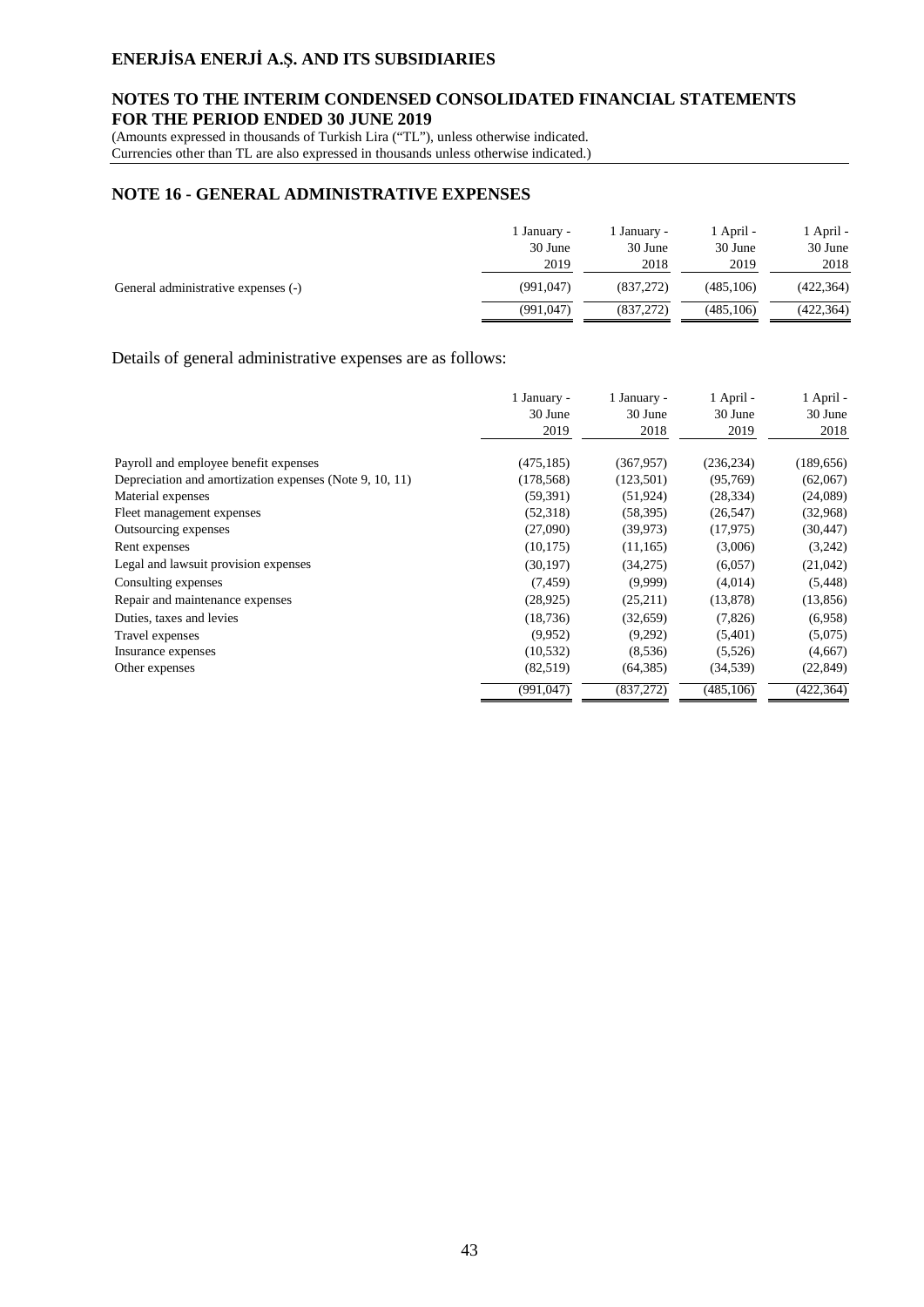### **NOTES TO THE INTERIM CONDENSED CONSOLIDATED FINANCIAL STATEMENTS FOR THE PERIOD ENDED 30 JUNE 2019**

(Amounts expressed in thousands of Turkish Lira ("TL"), unless otherwise indicated.

Currencies other than TL are also expressed in thousands unless otherwise indicated.)

### **NOTE 17 - OTHER INCOME AND EXPENSES FROM OPERATING ACTIVITIES**

#### **17.1 Other Income From Operating Activities:**

| 1 January -<br>30 June<br>2019 | 1 January -<br>30 June<br>2018 | 1 April -<br>30 June<br>2019 | 1 April -<br>30 June<br>2018 |
|--------------------------------|--------------------------------|------------------------------|------------------------------|
| 62,332                         | 32,349                         | 32,529                       | 14,041                       |
| 81,762                         | 45,137                         | 41,826                       | 22,578                       |
| 12.686                         | 8.645                          | 9,675                        | 4,571                        |
| 5,532                          | 15,650                         | 3,026                        | 7,825                        |
|                                |                                | (8,500)                      | $\sim$                       |
| 4.674                          |                                |                              | $\overline{\phantom{a}}$     |
| 7,317                          |                                | (11,666)                     | $\overline{\phantom{a}}$     |
| 2,588                          | 29.322                         | 1.670                        | 13,097                       |
| 176.891                        | 131.103                        | 68.560                       | 62.112                       |
|                                |                                |                              |                              |

(\*) As of 30 June 2019, the Group has reversed the impairment provision of TL 4,674 for its financial assets which has been recorded as at 31 December 2018 in the amount of TL 5,236 in accordance with the amendments in IFRS 9 Financial Instruments Standard.

#### **17.2 Other Expenses From Operating Activities:**

|                                                            | 1 January -<br>30 June<br>2019 | l January -<br>30 June<br>2018 | 1 April -<br>30 June<br>2019 | 1 April -<br>30 June<br>2018 |
|------------------------------------------------------------|--------------------------------|--------------------------------|------------------------------|------------------------------|
| Provision for doubtful receivables - net (Note 6)          | (283, 570)                     | (92, 120)                      | (186, 597)                   | (43, 775)                    |
| Valuation differences arising from deposits and guarantees | (23,600)                       | (61,704)                       | (23,600)                     | (35,326)                     |
| Competition Authority administrative fine (Note 12)        |                                | (107, 296)                     |                              | (107, 296)                   |
| Foreign exchange losses from operating activities          | (7,573)                        | (15,900)                       | (5,429)                      | (12, 865)                    |
| Penalty expenses                                           | (41, 911)                      | (293)                          | (18, 837)                    | (293)                        |
| Losses from derivative financial instruments - net         |                                | (5,327)                        |                              | (1,871)                      |
| Other expenses                                             | (21,627)                       | (10.299)                       | (12.843)                     | (5,126)                      |
|                                                            | (378, 281)                     | (292.939)                      | (247, 306)                   | (206, 552)                   |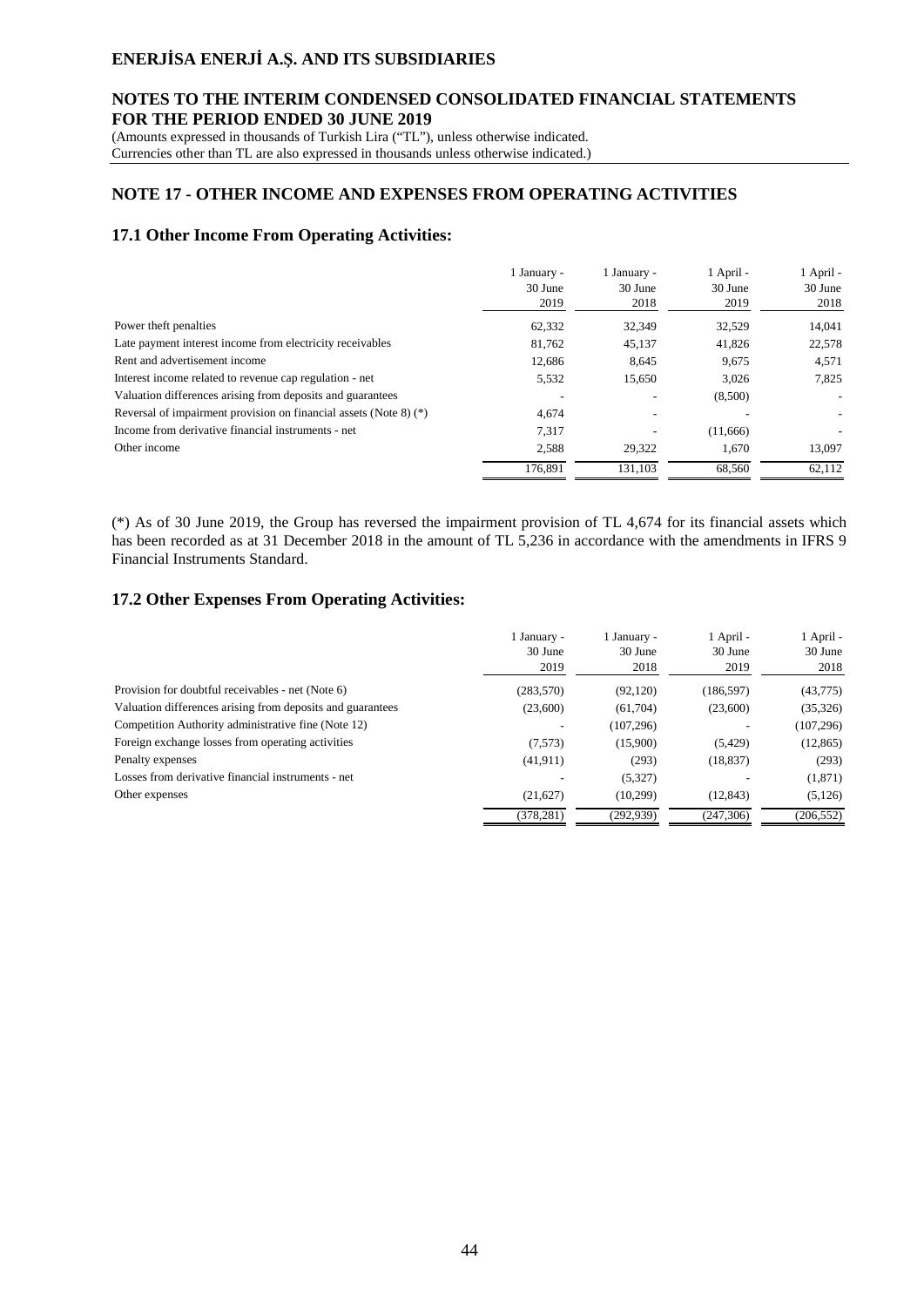### **NOTES TO THE INTERIM CONDENSED CONSOLIDATED FINANCIAL STATEMENTS FOR THE PERIOD ENDED 30 JUNE 2019**

(Amounts expressed in thousands of Turkish Lira ("TL"), unless otherwise indicated. Currencies other than TL are also expressed in thousands unless otherwise indicated.)

### **NOTE 18 – FINANCE INCOME AND EXPENSES**

### **18.1 Finance Income:**

|                                         | 1 January -<br>30 June<br>2019 | 1 January -<br>30 June<br>2018 | 1 April -<br>30 June<br>2019 | 1 April -<br>30 June<br>2018 |
|-----------------------------------------|--------------------------------|--------------------------------|------------------------------|------------------------------|
| Interest income                         | 76,569                         | 56,175                         | 27,702                       | 24,331                       |
|                                         | 76,569                         | 56,175                         | 27,702                       | 24,331                       |
| <b>18.2 Finance Expenses:</b>           |                                |                                |                              |                              |
|                                         | 1 January -<br>30 June<br>2019 | 1 January -<br>30 June<br>2018 | 1 April -<br>30 June<br>2019 | 1 April -<br>30 June<br>2018 |
| Interest expenses of borrowings         | (817, 807)                     | (601,703)                      | (458, 197)                   | (316,985)                    |
| Foreign exchange gains / (losses) - net | (24, 411)                      | (15,293)                       | (13, 879)                    | (9,537)                      |
| Bank commission expenses                | (89, 586)                      | (4, 457)                       | (53, 353)                    | (2,327)                      |
|                                         | (931, 804)                     | (621, 453)                     | (525, 429)                   | (328, 849)                   |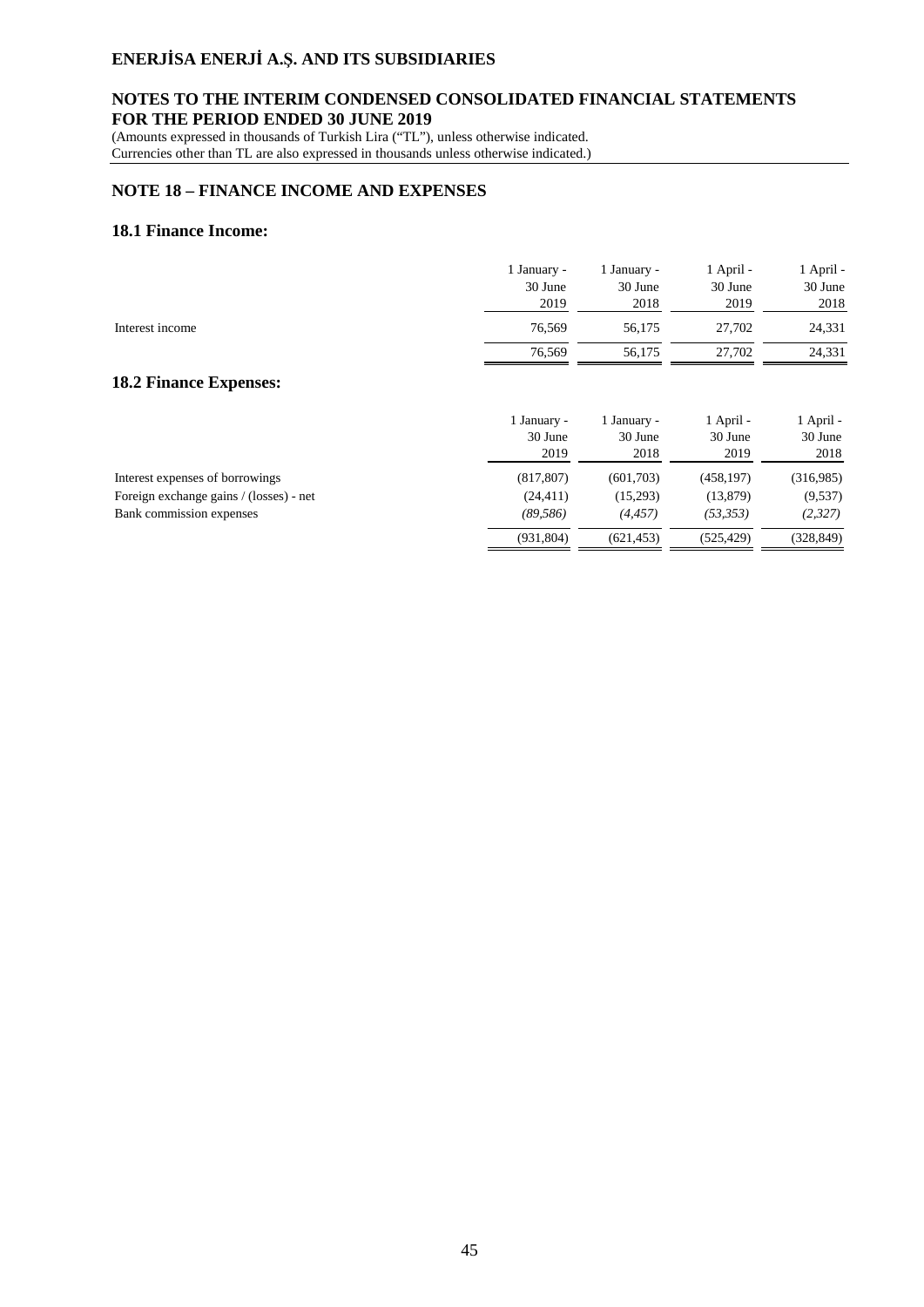#### **NOTES TO THE INTERIM CONDENSED CONSOLIDATED FINANCIAL STATEMENTS FOR THE PERIOD ENDED 30 JUNE 2019**

(Amounts expressed in thousands of Turkish Lira ("TL"), unless otherwise indicated. Currencies other than TL are also expressed in thousands unless otherwise indicated.)

# **NOTE 19 – TAXATION ON INCOME**

| Current assets related with current taxes              | 30 June<br>2019 | 31 December<br>2018 |
|--------------------------------------------------------|-----------------|---------------------|
| Prepaid taxes and funds                                | 443             | 8,565               |
|                                                        |                 |                     |
|                                                        | 443             | 8,565               |
|                                                        | 30 June         | 31 December         |
| Current tax liability                                  | 2019            | 2018                |
| Current corporate tax provision                        | 235,995         | 85,949              |
| Less: Prepaid taxes and funds                          | (180, 470)      | (33,533)            |
|                                                        | 55,525          | 52,416              |
|                                                        | 1 January -     | 1 January -         |
|                                                        | 30 June         | 30 June             |
| Tax expense recognized in profit or loss               | 2019            | 2018                |
| Current tax expense                                    | (235,995)       | (38, 778)           |
| Deferred tax income / (expense) relating to the        |                 |                     |
| origination and reversal of temporary differences, net | 26,365          | (171, 499)          |
| Total tax expense                                      | (209, 630)      | (210, 277)          |

### Corporate tax

The Group is subject to Turkish corporate taxes. A provision is made in the accompanying interim condensed consolidated financial statements for the estimated charge based on the Group's results for the period.

Corporate tax is applied on taxable corporate income, which is calculated from the statutory accounting profit by adding back non-deductible expenses, and by deducting the tax-exempt earnings, other exempt income and other deductions (losses of previous periods, investment incentives utilized).

Valid rate of corporate tax in 2019 is 22% (31 December 2018: 22%).

In Turkey, advance tax returns are filed on a quarterly basis. The advance corporate income tax rate was applied as 22% in 2019 (31 December 2018: 22%). The companies apply 22% (will be applied as 22% for 2018, 2019 and 2020 tax periods) tax rate over their quarterly profits when calculating their temporary tax payables; which they are obliged to declare via Advance Corporate Tax Declaration by the end of the  $14<sup>th</sup>$ , and pay by the end of the  $17<sup>th</sup>$  of the 2 month following the related period. Quarterly Advance Corporate Tax payments made within a year are deducted from the Corporate Income Tax calculated for the same fiscal year. Following the netting-off, if there is still remaining Advance Corporate Tax balance, it can be deducted from any other financial debt owed to the State or can be received in the form of a cash refund.

Losses are allowed to be carried 5 years maximum to be deducted from the taxable profit of the following years. Tax carry back is not allowed.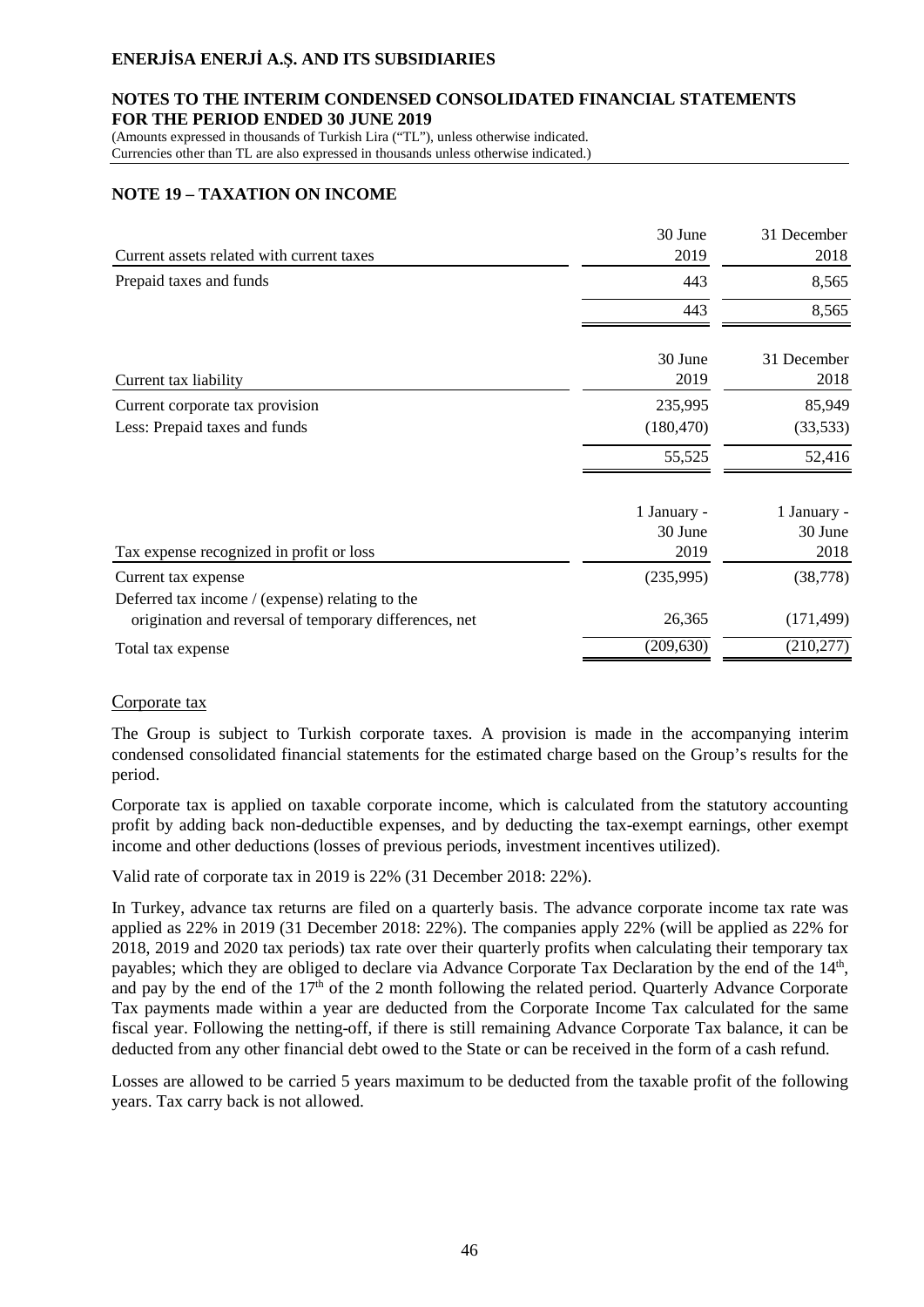### **NOTES TO THE INTERIM CONDENSED CONSOLIDATED FINANCIAL STATEMENTS FOR THE PERIOD ENDED 30 JUNE 2019**

(Amounts expressed in thousands of Turkish Lira ("TL"), unless otherwise indicated. Currencies other than TL are also expressed in thousands unless otherwise indicated.)

### **NOTE 19 – TAXATION ON INCOME (Continued)**

#### Corporate tax (Continued)

In Turkey, there is no procedure for a final and definitive agreement on tax assessments. Companies file their tax returns between 1-25 April following the close of the accounting year to which they relate. Tax authorities may, however, examine such returns and the underlying accounting records and may revise assessments within five years.

#### Income withholding tax

In addition to corporate taxes, companies should also calculate income withholding taxes and funds surcharge on any dividends distributed, except for companies receiving dividends who are Turkish residents and Turkish branches of foreign companies. Income withholding tax applied is 15%. Undistributed dividends incorporated in share capital are not subject to income withholding tax.

#### Deferred tax

The Company recognizes deferred tax assets and liabilities on the temporary timing differences between the legal books and the financial statements prepared in accordance with IFRS. Such differences generally arise from timing differences of some revenue and expense balances in legal books and financial statements prepared in accordance with IFRS and are explained below.

For calculation of deferred tax assets and liabilities as of 30 June 2019, the rate of 22% is used (2018: 22%).

As of 30 June 2019, the tax rate of 22% is used for the temporary differences expected to be realized / settled within 3 years (2018, 2019 and 2020) for deferred tax calculation since the tax rate applicable to 3 years as of 1 January 2018 has been changed to 22%. However, 20% tax rate is used for the current differences expected / expected to be incurred after 2020 since the tax rate applicable for post-2020 corporations is 20%.

|                                       | 30 June   | 31 December |
|---------------------------------------|-----------|-------------|
|                                       | 2019      | 2018        |
| Deferred tax (asset)                  | (26, 365) | (2,847)     |
| Deferred tax liability                | 1,371,862 | 1,378,783   |
| Deferred tax (asset) / liability, net | 1,345,497 | 1,375,936   |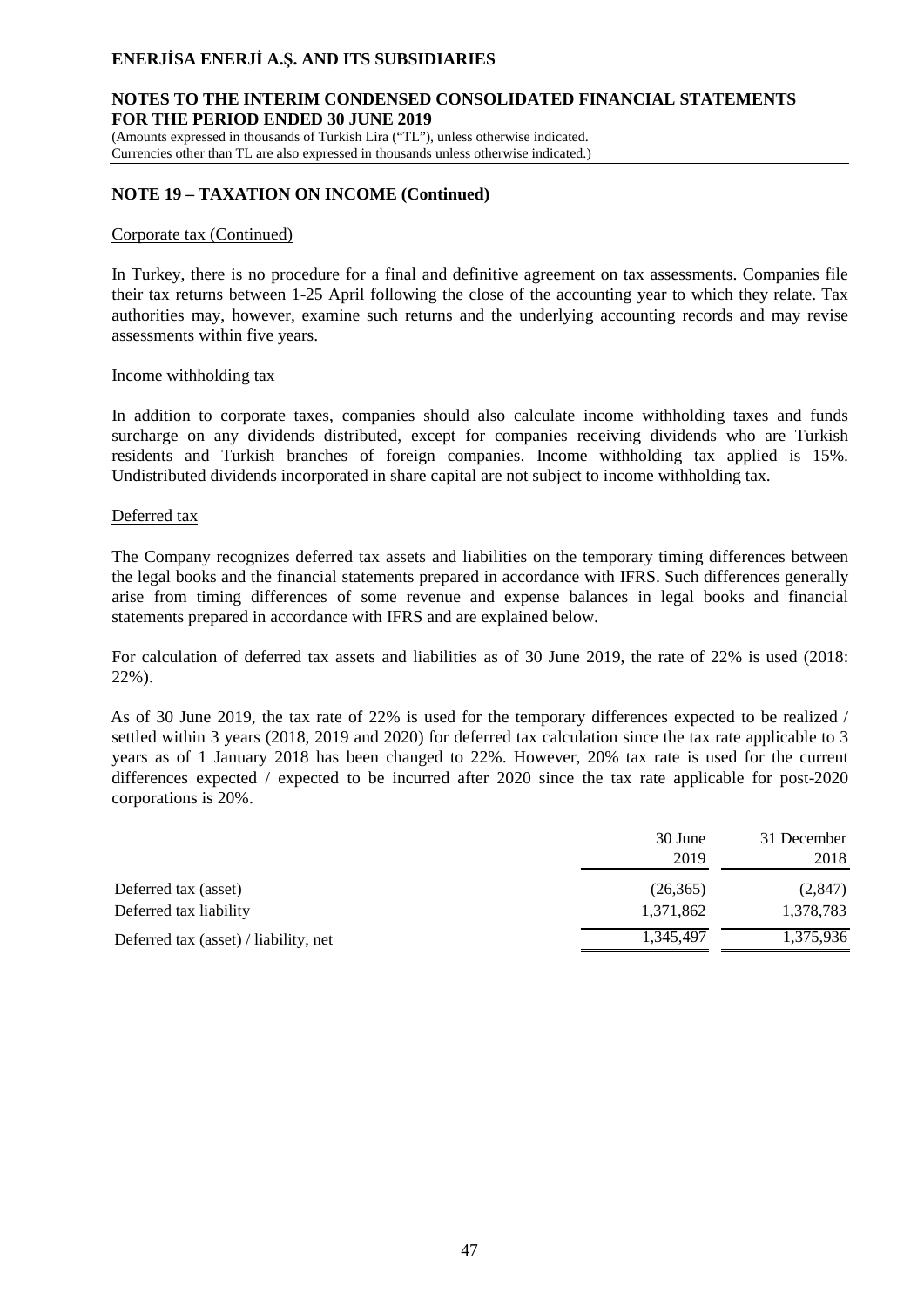#### **NOTES TO THE INTERIM CONDENSED CONSOLIDATED FINANCIAL STATEMENTS FOR THE PERIOD ENDED 30 JUNE 2019**

(Amounts expressed in thousands of Turkish Lira ("TL"), unless otherwise indicated. Currencies other than TL are also expressed in thousands unless otherwise indicated.)

# **NOTE 19 – TAXATION ON INCOME (Continued)**

### Deferred tax (Continued)

|                                                                    | 30 June    | 31 December |
|--------------------------------------------------------------------|------------|-------------|
| Deferred tax (assets) / liabilities                                | 2019       | 2018        |
| Differences arising from customer contracts                        |            |             |
| and transfer of operational rights                                 | 922,299    | 943,116     |
| Carrying amount differences of property, plant and                 |            |             |
| equipment, intangible assets and concession arrangement difference | 246,654    | 246,484     |
| Provision for employment termination benefits                      | (822)      | (3,145)     |
| Provision for doubtful receivables                                 | 8,604      | 7,929       |
| Provision for lawsuits                                             | (47, 874)  | (47,081)    |
| Provision for unused vacation                                      | (8,799)    | (6,745)     |
| Effect of revenue cap adjustments                                  | 310,436    | 254,646     |
| Late payment penalties                                             | (35,276)   | (63,790)    |
| Adjustments due to system migration                                | (39,090)   | (39,090)    |
| Carry forward tax losses                                           | (175, 238) | (116, 432)  |
| Other                                                              | 164,603    | 200,044     |
|                                                                    | 1,345,497  | 1,375,936   |

Movement of deferred tax (assets) / liabilities is as follows:

|                                                 | 1 January - | 1 January - |
|-------------------------------------------------|-------------|-------------|
|                                                 | 30 June     | 30 June     |
|                                                 | 2019        | 2018        |
| Opening balance                                 | 1,375,936   | 880,496     |
| Charged to statement of profit or loss          | (26, 365)   | 171,499     |
| Charged to other comprehensive income / expense | (4,074)     | 7,093       |
| Closing balance                                 | 1,345,497   | 1,059,088   |

Deferred tax assets may only be recognized to the extent it is probable that sufficient taxable profit will be available in the future. In case of a probable tax advantage, deferred income tax asset is calculated for unused carry forward tax losses and unused investment incentive.

At 30 June 2019, the Group recognized deferred tax assets amounting to TL 175,238 for unused carry forward tax losses amounting to TL 796,537, since it was considered as probable that there would be sufficient taxable income in the subsequent periods to utilize such assets based on the forecasts made (31 December 2018: TL 116,432 and TL 529,238 respectively).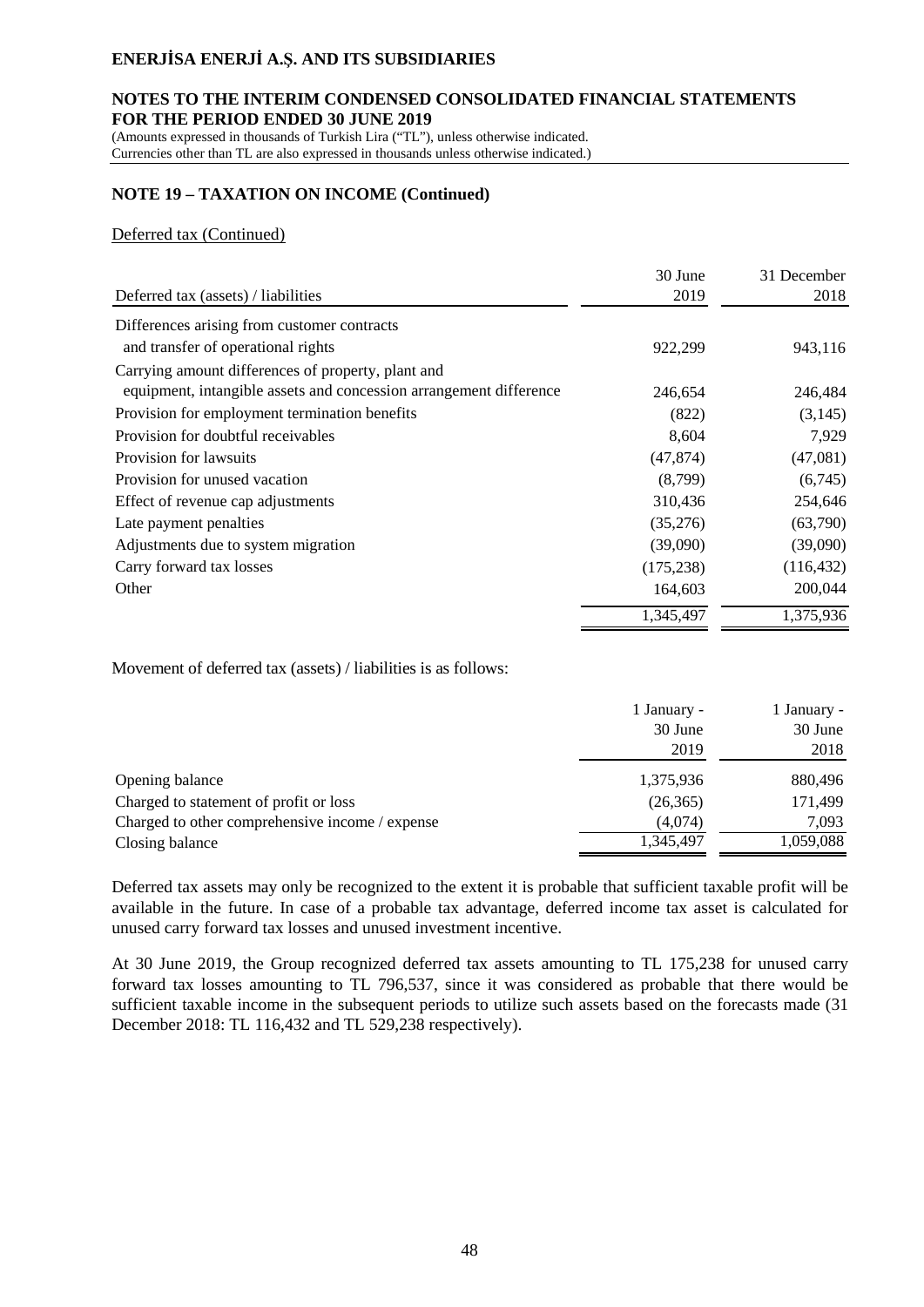### **NOTES TO THE INTERIM CONDENSED CONSOLIDATED FINANCIAL STATEMENTS FOR THE PERIOD ENDED 30 JUNE 2019**

(Amounts expressed in thousands of Turkish Lira ("TL"), unless otherwise indicated. Currencies other than TL are also expressed in thousands unless otherwise indicated.)

### **NOTE 19 - TAXATION ON INCOME (Continued)**

#### Deferred tax (Continued)

The expiration dates of previous years' losses on which deferred tax asset was recognized are as follows:

|                  | 30 June<br>2019 | 31 December<br>2018 |
|------------------|-----------------|---------------------|
| Expiring in 2019 | 177,300         | 177,786             |
| Expiring in 2020 |                 |                     |
| Expiring in 2021 | 78,456          | 77,184              |
| Expiring in 2022 | 275,110         | 274,268             |
| Expiring in 2023 |                 |                     |
| Expiring in 2024 | 265,671         |                     |
|                  | 796,537         | 529,238             |

The expiration dates of previous years' losses on which deferred tax asset was not recognized are as follows:

|                  | 30 June<br>2019 | 31 December<br>2018 |
|------------------|-----------------|---------------------|
| Expiring in 2019 |                 |                     |
| Expiring in 2020 | 77,323          | 77,323              |
| Expiring in 2021 | 191,541         | 191,541             |
| Expiring in 2022 |                 |                     |
| Expiring in 2023 | 564,866         | 564,866             |
| Expiring in 2024 | 387,529         |                     |
|                  | 1,221,259       | 833,730             |
|                  |                 |                     |

#### **NOTE 20 - FINANCIAL INSTRUMENTS**

#### **20.1 Financial Liabilities:**

|                                                   | 30 June<br>2019 | 31 December<br>2018 |
|---------------------------------------------------|-----------------|---------------------|
| Short-term borrowings                             | 2,422,190       | 998,170             |
| Short-term portion of long term lease liabilities | 58,327          |                     |
| Short-term portion of long term bonds issued      | 539,918         | 533,563             |
| Short-term portion of long-term borrowings        | 4,414,507       | 1,902,076           |
| Total short term financial liabilities            | 7,434,942       | 3,433,809           |
| Long-term borrowings                              | 2,213,000       | 4,453,001           |
| Lease liabilities                                 | 121,924         |                     |
| Bonds issued                                      | 1,339,761       | 1,312,046           |
| Total long term financial liabilities             | 3,674,685       | 5,765,047           |
| Total financial liabilities                       | 11,109,627      | 9,198,856           |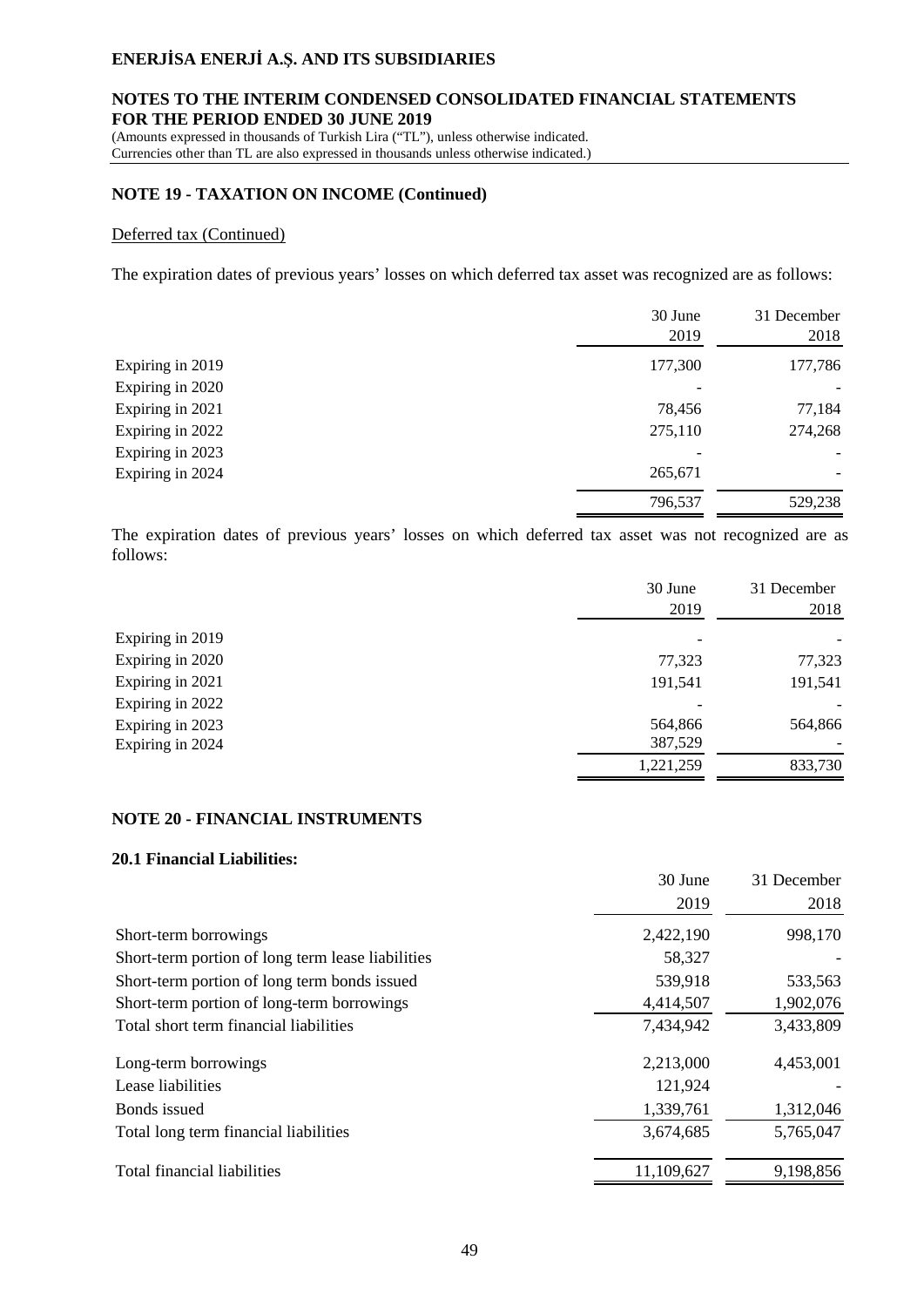### **NOTES TO THE INTERIM CONDENSED CONSOLIDATED FINANCIAL STATEMENTS FOR THE PERIOD ENDED 30 JUNE 2019**

(Amounts expressed in thousands of Turkish Lira ("TL"), unless otherwise indicated. Currencies other than TL are also expressed in thousands unless otherwise indicated.)

### **NOTE 20 - FINANCIAL INSTRUMENTS (Continued)**

#### **20.1 Financial Liabilities (Continued):**

The borrowings and bonds issued are repayable as follows:

|                              | 30 June    | 31 December |
|------------------------------|------------|-------------|
|                              | 2019       | 2018        |
| To be paid within 1 year     | 7,376,615  | 3,433,809   |
| To be paid between 1-2 years | 2,279,593  | 3,773,000   |
| To be paid between 2-3 years | 631,545    | 1,363,446   |
| To be paid between 3-4 years | 641,623    | 432,416     |
| To be paid between 4-5 years |            | 196,185     |
|                              | 10,929,376 | 9,198,856   |

As of 30 June 2019 and 31 December 2018, the Group has not given any collateral for the loans obtained.

As of 30 June 2019 and 31 December 2018, details of short and long term financial borrowings in terms of interest and currencies are as follows:

|           | Weighted average |                  |             |
|-----------|------------------|------------------|-------------|
|           | effective        | 30 June 2019     |             |
| Currency  | interest rate    | Current          | Non-current |
| TL        | 18.48%           | 5,751,376        | 2,213,000   |
| $USD(*)$  | 4.93%            | 972,009          |             |
| EUR $(*)$ | 3.99%            | 113,312          |             |
|           |                  | 6,836,697        | 2,213,000   |
|           | Weighted average |                  |             |
|           | effective        | 31 December 2018 |             |
| Currency  | interest rate    | Current          | Non-current |
| TL        | 19.05%           | 1,863,300        | 4,453,001   |
| $USD(*)$  | 4.92%            | 932,640          |             |
| EUR $(*)$ | 3.99%            | 104,306          |             |
|           |                  | 2,900,246        | 4,453,001   |

(\*) Foreign currency risks associated with the USD and EUR denominated borrowings of the Group are fully hedged through cross currency swap instruments.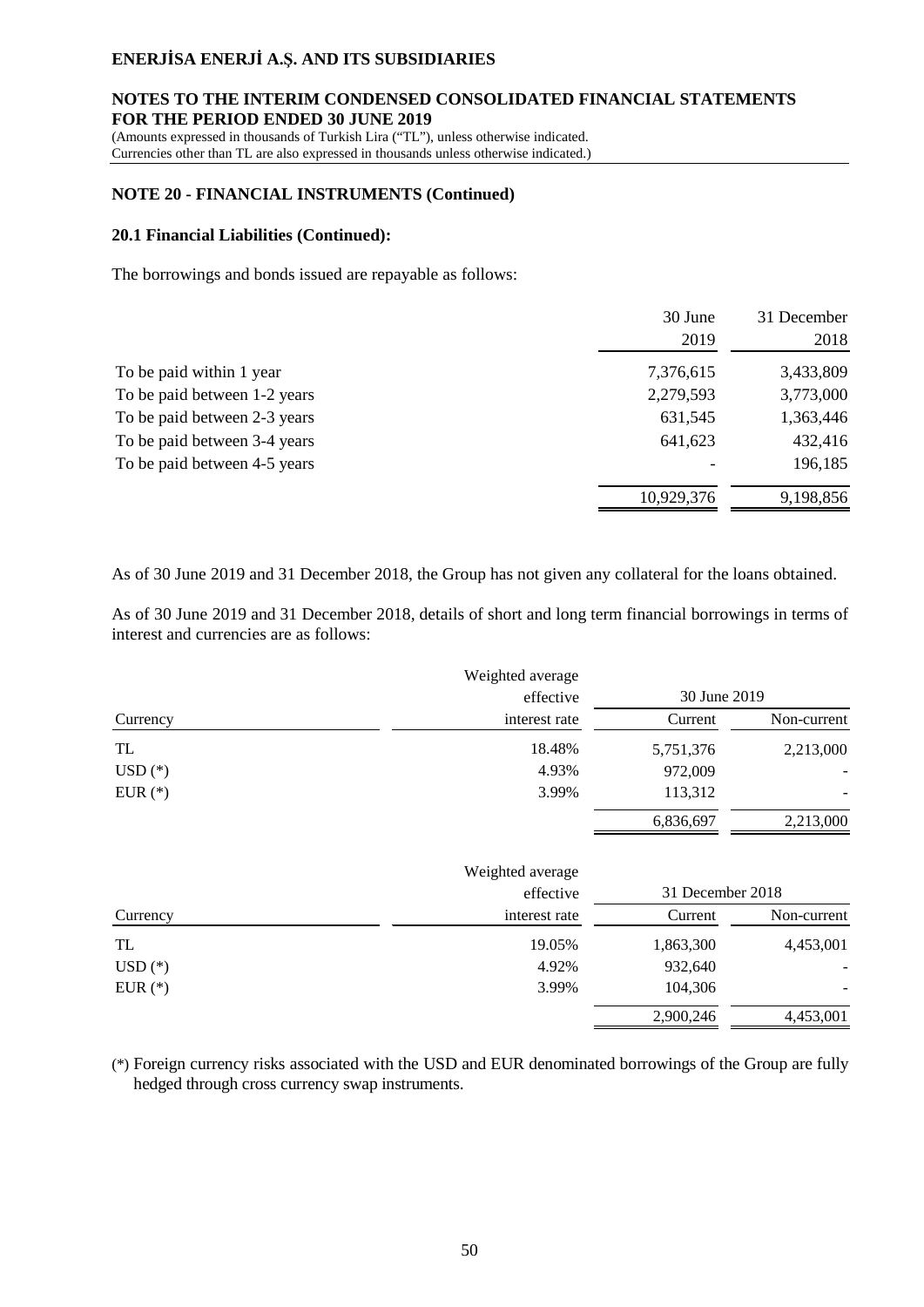#### **NOTES TO THE INTERIM CONDENSED CONSOLIDATED FINANCIAL STATEMENTS FOR THE PERIOD ENDED 30 JUNE 2019**

(Amounts expressed in thousands of Turkish Lira ("TL"), unless otherwise indicated.

Currencies other than TL are also expressed in thousands unless otherwise indicated.)

### **NOTE 20 - FINANCIAL INSTRUMENTS (Continued)**

#### **20.1 Financial Liabilities (Continued):**

As of 30 June 2019 and 31 December 2018, details of bonds issued are as follows:

|          | Weighted average    |                  |             |
|----------|---------------------|------------------|-------------|
|          | effective           | 30 June 2019     |             |
| Currency | interest rate $(*)$ | Current          | Non-current |
| TL       | $CPI + 4\% - 5\%$   | 539,918          | 1,339,761   |
|          |                     | 539,918          | 1,339,761   |
|          | Weighted average    |                  |             |
|          | effective           | 31 December 2018 |             |
| Currency | interest rate $(*)$ | Current          | Non-current |
| TL       | $CPI + 4\% - 5\%$   | 533,563          | 1,312,046   |
|          |                     | 533,563          | 1,312,046   |

(\*) As of 30 June 2019, the interest is CPI-indexed variable interest and the annual real coupon rate varies from 4% to 5% (31 December 2018: 4% - 5%).

As of 30 June 2019, the principal valuation of bonds is TL 499,053 (31 December 2018: TL 460,761).

As of 30 June 2019 and 31 December 2018, details of lease liabilities are as follows:

|                              | 30 June | 31 December |
|------------------------------|---------|-------------|
| Short term lease liabilities | 2019    | 2018        |
| <b>Buildings</b>             | 21,396  |             |
| Vehicles                     | 36,931  |             |
|                              | 58,327  |             |
|                              | 30 June | 31 December |
| Long term lease liabilities  | 2019    | 2018        |
| <b>Buildings</b>             | 50,451  |             |
| Vehicles                     | 71,473  |             |
|                              | 121,924 |             |

The lease liabilities are repayable as follows:

|                              | 30 June | 31 December |
|------------------------------|---------|-------------|
|                              | 2019    | 2018        |
| To be paid within 1 year     | 58,327  |             |
| To be paid between 1-2 years | 55,524  |             |
| To be paid between 2-3 years | 42,712  |             |
| To be paid between 3-4 years | 12,514  |             |
| To be paid between 4-5 years | 11,174  |             |
|                              | 180,251 |             |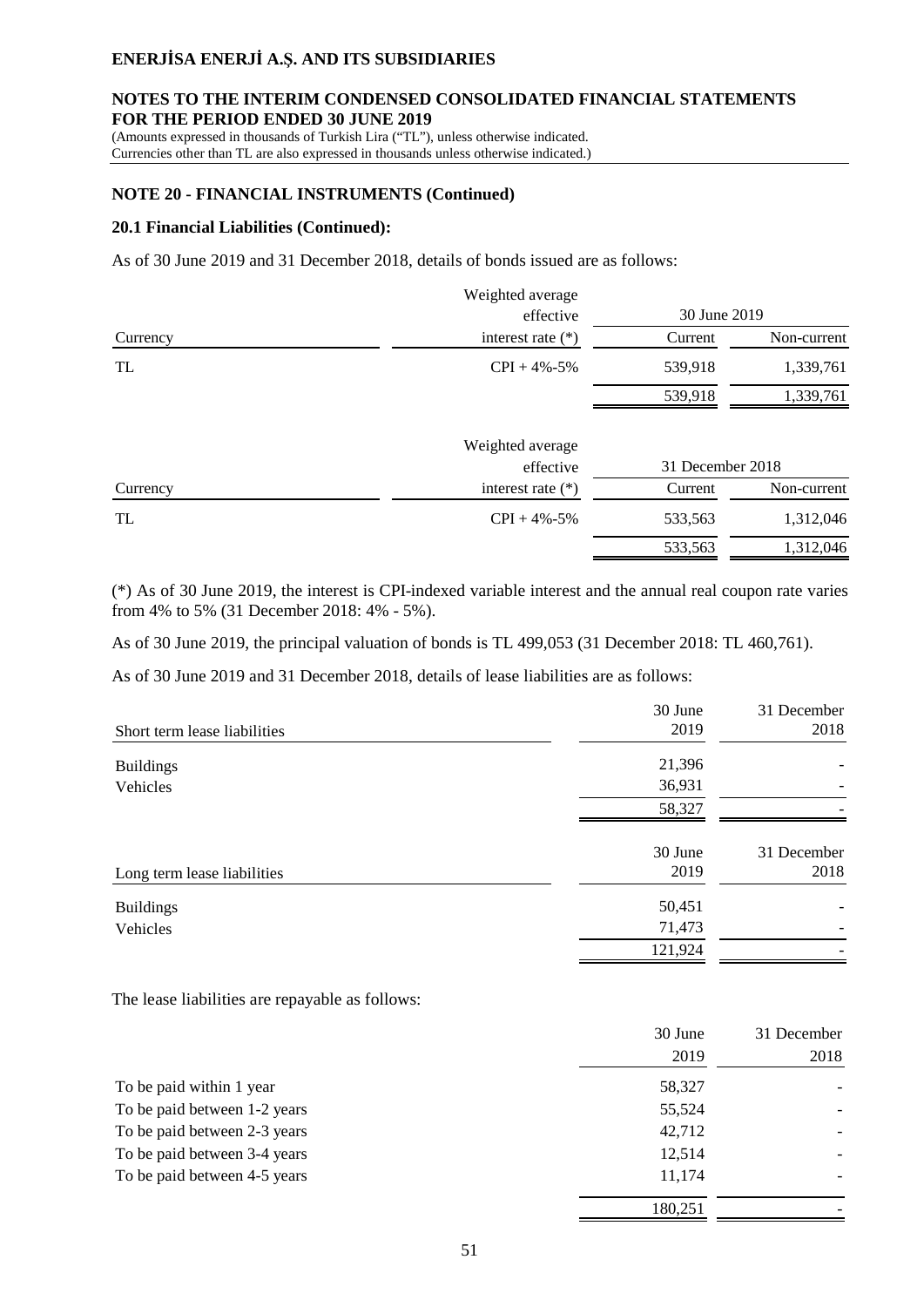#### **NOTES TO THE INTERIM CONDENSED CONSOLIDATED FINANCIAL STATEMENTS FOR THE PERIOD ENDED 30 JUNE 2019**

(Amounts expressed in thousands of Turkish Lira ("TL"), unless otherwise indicated. Currencies other than TL are also expressed in thousands unless otherwise indicated.)

### **NOTE 20 - FINANCIAL INSTRUMENTS (Continued)**

### **20.2 Other Financial Liabilities:**

|                                         | 30 June | 31 December |
|-----------------------------------------|---------|-------------|
|                                         | 2019    | 2018        |
| Other current financial liabilities     | 48,513  | 44,302      |
| Other non-current financial liabilities | 325,317 | 321,720     |
|                                         | 373,830 | 366,022     |

The other financial liabilities are repayable as follows:

|                               | 30 June<br>2019 | 31 December<br>2018 |
|-------------------------------|-----------------|---------------------|
| To be paid within 1 year      | 48,513          | 44,302              |
| To be paid between 1-2 years  | 49,663          | 45,232              |
| To be paid between 2-3 years  | 50,693          | 46,191              |
| To be paid between 3-4 years  | 39,376          | 47,203              |
| To be paid between 4-5 years  | 28,041          | 25,272              |
| To be paid between $5+$ years | 157,544         | 157,822             |
|                               | 373,830         | 366,022             |

As of 30 June 2019 and 31 December 2018, details of short and long term other financial liabilities in terms of currencies are as follows:

|            | Weighted average              | 30 June 2019     |             |
|------------|-------------------------------|------------------|-------------|
| Currency   | effective<br>interest rate    | Current          | Non-current |
| <b>EUR</b> | 4.70%                         | 48,513           | 325,317     |
|            |                               | 48,513           | 325,317     |
|            | Weighted average<br>effective | 31 December 2018 |             |
| Currency   | interest rate                 | Current          | Non-current |
| <b>EUR</b> | 4.70%                         | 44,302           | 321,720     |
|            |                               | 44,302           | 321,720     |

After the acquisition of distribution regions, payment obligations of TEDAŞ denominated in EUR, which are in scope of loan agreements with European Investment Bank and World Bank have been transferred to the Group. Other financial liabilities are composed of EUR payment obligations of distribution companies to TEDAŞ in this scope.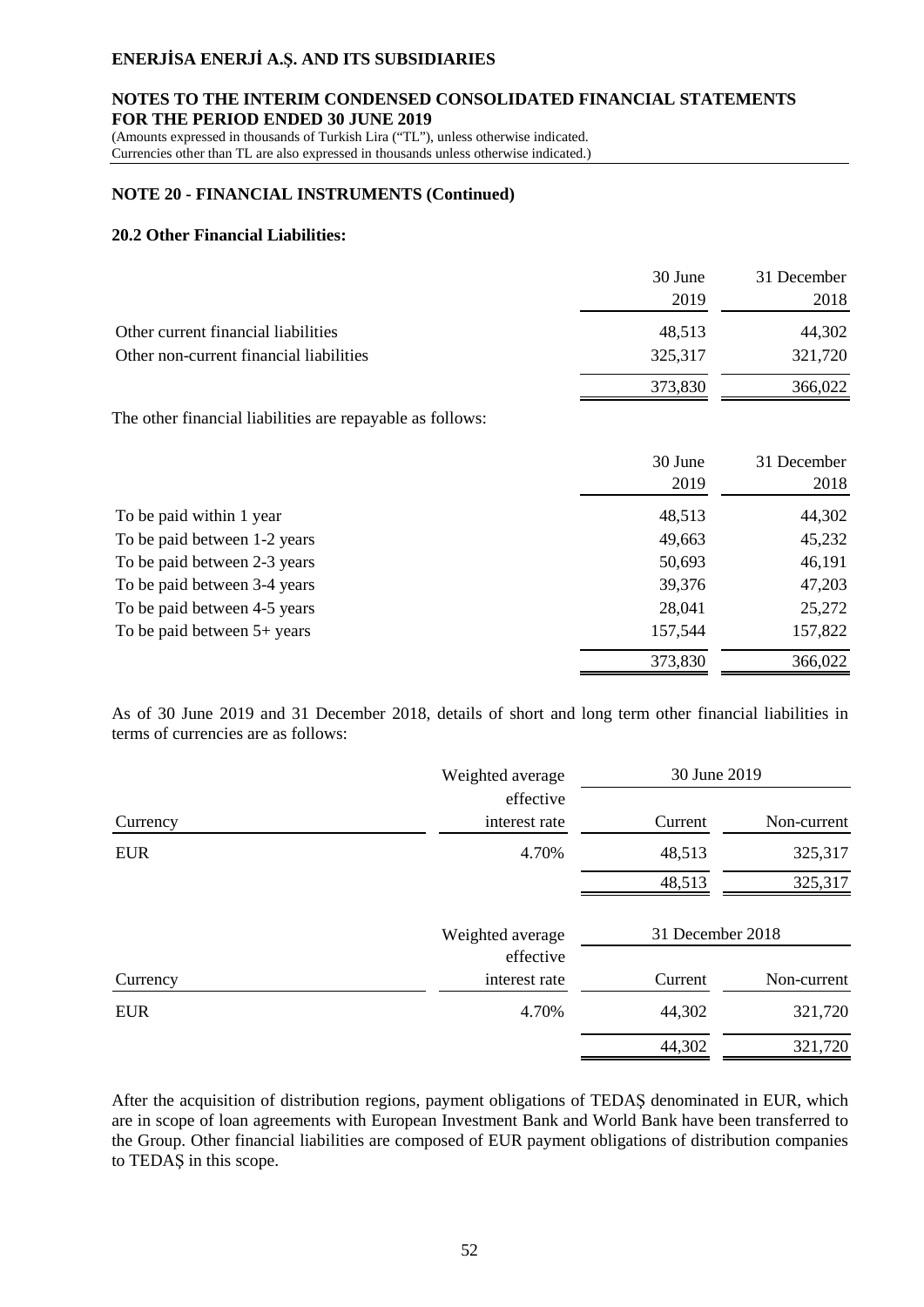#### **NOTES TO THE INTERIM CONDENSED CONSOLIDATED FINANCIAL STATEMENTS FOR THE PERIOD ENDED 30 JUNE 2019**

(Amounts expressed in thousands of Turkish Lira ("TL"), unless otherwise indicated.

Currencies other than TL are also expressed in thousands unless otherwise indicated.)

#### **NOTE 21 – DERIVATIVE INSTRUMENTS**

The Group utilizes forward exchange contracts in order to mitigate foreign exchange rate risk arising from feed-in-tariff cost ("FIT"), unit-price investment expenditures, foreign currency denominated other financial liabilities and time deposits. Furthermore, in order to mitigate the foreign exchange risk arising from foreign currency denominated bank loans, the Group entered into cross currency swap transactions. The details and fair values of the agreements as of 30 June 2019 and 31 December 2018 are as follows:

|                     |          |          | 30 June 2019     |         |             |
|---------------------|----------|----------|------------------|---------|-------------|
|                     | Contract | Contract | Contract         |         |             |
|                     | Amount   | Amount   | Amount           | Assets  | Liabilities |
|                     | (USD)    | (EUR)    | (TL)             |         |             |
| Forward exchanges   | 61,330   | 263,843  | 2,081,317        | 4,355   | (15,668)    |
| Cross currency swap | 169,595  | 17,000   | 1,087,398        | 362,753 |             |
|                     | 230,925  | 280,843  | 3,168,715        | 367,108 | (15,668)    |
|                     |          |          | 31 December 2018 |         |             |
|                     | Contract | Contract | Contract         |         |             |
|                     | Amount   | Amount   | Amount           | Assets  | Liabilities |
|                     | (USD)    | (EUR)    | (TL)             |         |             |
| Forward exchanges   | 24,345   | 66,918   | 531,458          |         | (11, 304)   |
| Cross currency swap | 174,595  | 17,000   | 1,021,003        | 313,028 |             |
|                     | 198.940  | 83,918   | 1,552,461        | 313,028 | (11, 304)   |

As of 30 June 2019 and 30 June 2018, movements of fair value of derivative financial instruments are as follows:

|                                                                                                                            | 1 January-<br>30 June<br>2019 | 1 January-<br>30 June<br>2018 |
|----------------------------------------------------------------------------------------------------------------------------|-------------------------------|-------------------------------|
| Opening balance                                                                                                            | 301,724                       | 42,257                        |
| Derivative financial (liabilities) / assets at fair value<br>designated through income / expense                           | (3,832)                       | 96,649                        |
| Derivative financial (liabilities) / assets at fair value<br>designated through other comprehensive income / expense $(*)$ | 53,548                        | 166,905                       |
| Total derivative financial (liabilities) / assets                                                                          | 351.440                       | 305,811                       |

(\*) Fair value differences amounting to TL 53,548 is netted off with the foreign exchange losses from borrowings amounting to TL 75,369 and foreign exchange gains from time deposits amounting to TL 66,840, and the net amount, TL 45,019, is accounted to other comprehensive income before tax (30 June 2018: TL 32,244).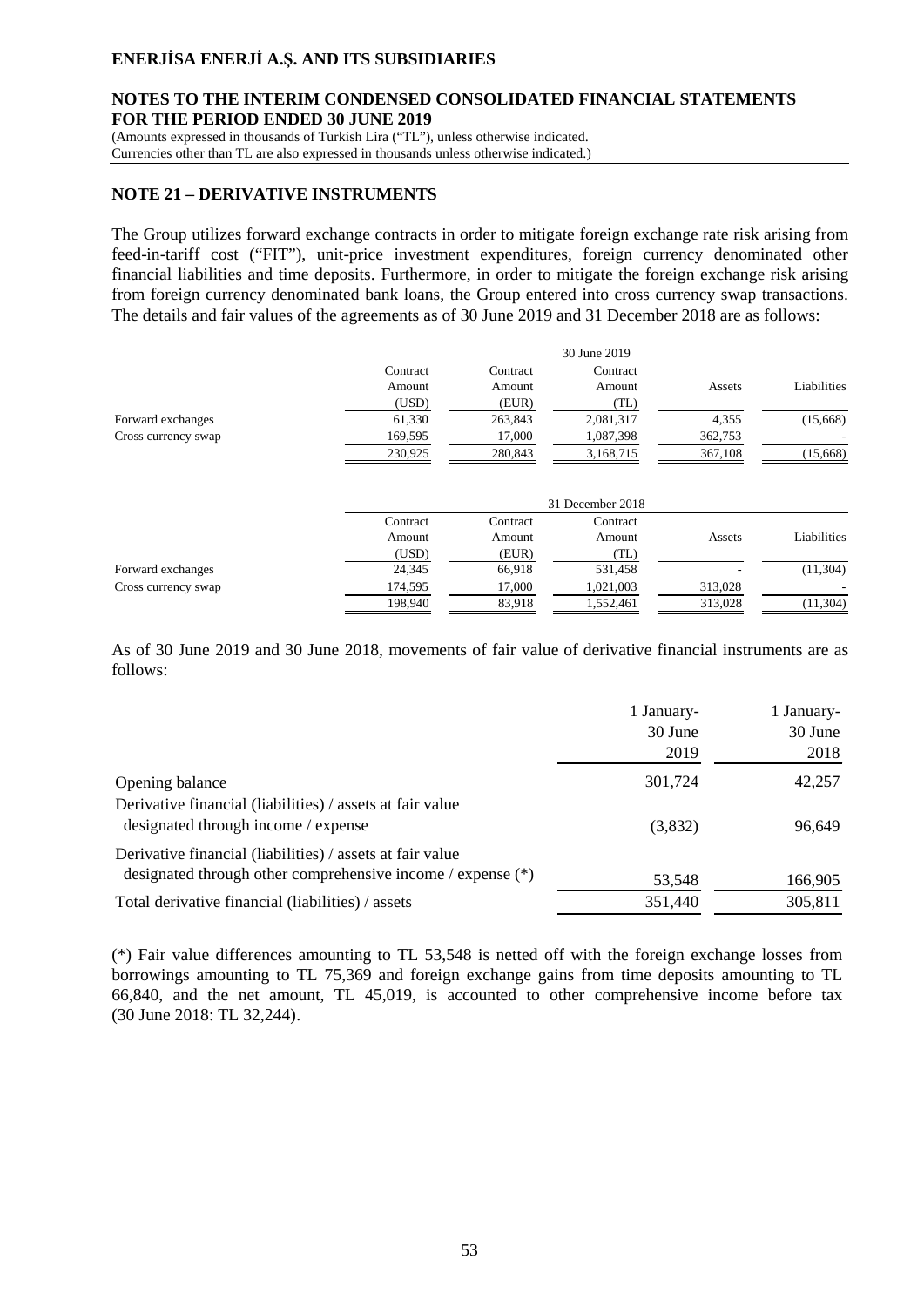### **NOTES TO THE INTERIM CONDENSED CONSOLIDATED FINANCIAL STATEMENTS FOR THE PERIOD ENDED 30 JUNE 2019**

(Amounts expressed in thousands of Turkish Lira ("TL"), unless otherwise indicated. Currencies other than TL are also expressed in thousands unless otherwise indicated.)

### **NOTE 22 - FINANCIAL RISK MANAGEMENT OBJECTIVES AND POLICIES**

#### **22.1 Financial risk factors**

The Group's activities expose it to a variety of financial risks: market risk, credit risk and liquidity risk. The Group's overall risk management program focuses on the unpredictability of financial markets and seeks to minimize potential adverse effects on the Group's financial performance.

Risk management is carried out by the finance department. The finance department identifies and evaluates financial risks in close co-operation with the Group's operating units.

#### *22.1.1 Foreign currency risk management*

The Group is exposed to foreign exchange risk arising from various currency exposures, primarily with respect to the USD and EUR.

The carrying amount of the Group's foreign currency denominated monetary assets and monetary liabilities at the reporting date is disclosed below:

|                                                                                      | 30 June 2019  |               |               |
|--------------------------------------------------------------------------------------|---------------|---------------|---------------|
|                                                                                      | <b>Total</b>  | <b>USD</b>    | <b>EUR</b>    |
|                                                                                      | TL equivalent | TL equivalent | TL equivalent |
| Cash and cash equivalents $(*)$                                                      | 1,417,051     | 128,201       | 1,288,850     |
| Trade receivables                                                                    | 1,844         | 593           | 1,251         |
| <b>Total assets</b>                                                                  | 1,418,895     | 128,794       | 1,290,101     |
| Financial liabilities (**)                                                           | (1,085,321)   | (972,009)     | (113,312)     |
| Other financial liabilities                                                          | (373, 830)    |               | (373, 830)    |
| Trade payables                                                                       | (102, 823)    | (98, 401)     | (4, 422)      |
| <b>Total liabilities</b>                                                             | (1,561,974)   | (1,070,410)   | (491, 564)    |
| Net foreign currency asset / (liability)<br>position of off-balance sheet derivative | 937,427       | 352,960       | 584,467       |
| Net foreign currency asset / (liability) position                                    | 794,348       | (588, 656)    | 1,383,004     |
| Cash flow hedging                                                                    | (56, 492)     | 976,036       | (1,032,528)   |
| Net foreign currency position after cash<br>flow hedging                             | 737,856       | 387,380       | 350,476       |

(\*) The Group has forward exchange contracts in order to mitigate foreign exchange rate risk associated with EUR time deposits in equivalent of TL 1,258,445.

(\*\*) The Group has forward exchange and cross currency swap instruments in order to mitigate foreign currency risks associated with the USD and EUR denominated loans.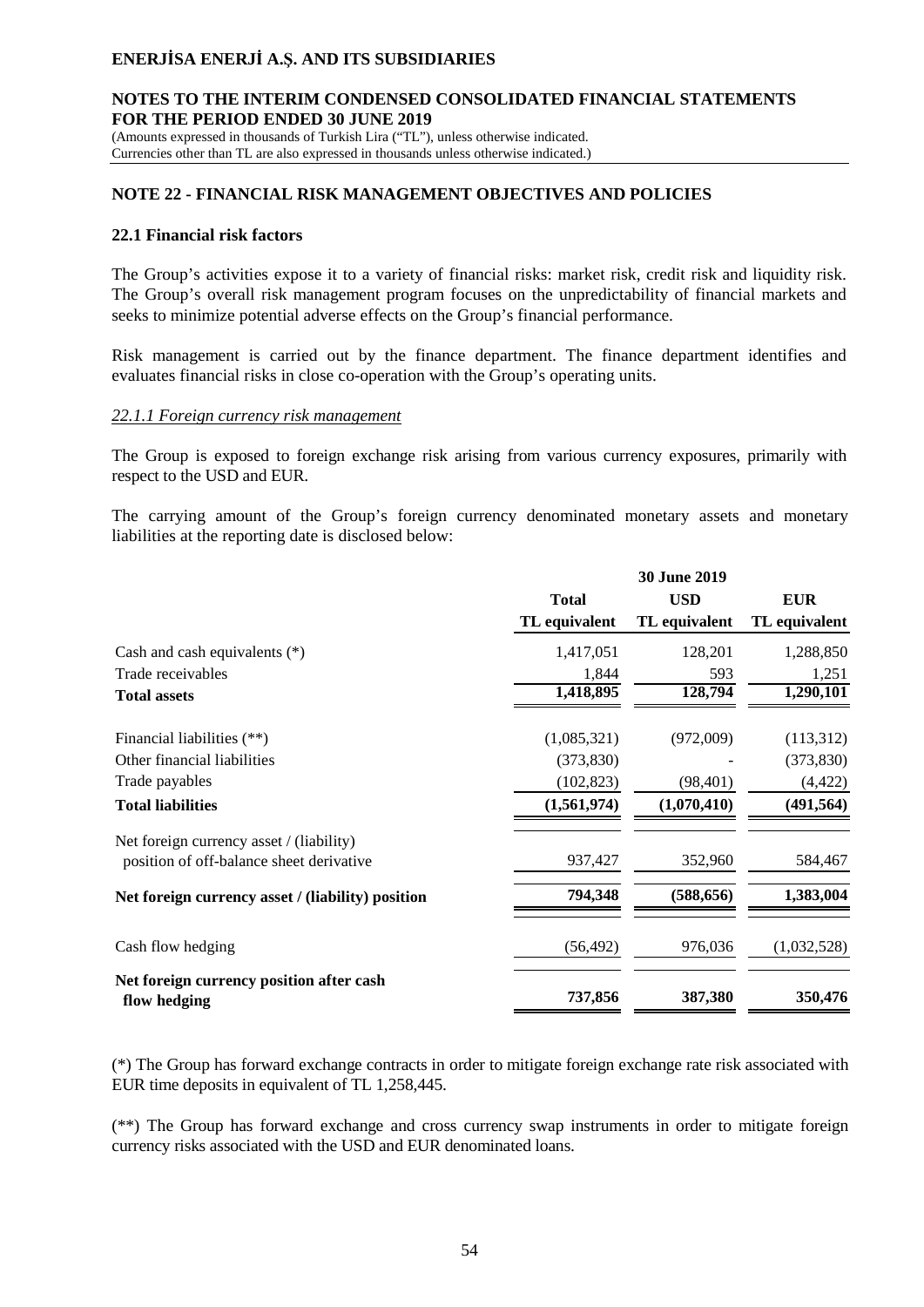#### **NOTES TO THE INTERIM CONDENSED CONSOLIDATED FINANCIAL STATEMENTS FOR THE PERIOD ENDED 30 JUNE 2019**

(Amounts expressed in thousands of Turkish Lira ("TL"), unless otherwise indicated. Currencies other than TL are also expressed in thousands unless otherwise indicated.)

### **NOTE 22 - FINANCIAL RISK MANAGEMENT OBJECTIVES AND POLICIES (Continued)**

### **22.1 Financial risk factors (Continued):**

#### *22.1.1 Foreign currency risk management (Continued)*

|                                                          | <b>31 December 2018</b>    |               |                        |  |
|----------------------------------------------------------|----------------------------|---------------|------------------------|--|
|                                                          | <b>Total</b><br><b>USD</b> |               | <b>EUR</b>             |  |
|                                                          | TL equivalent              | TL equivalent | TL equivalent          |  |
| Cash and cash equivalents                                | 235,579                    | 200,979       | 34,600                 |  |
| Trade receivables                                        | 4,772                      | 761           | 4,011                  |  |
| <b>Total assets</b>                                      | 240,351                    | 201,740       | 38,611                 |  |
| Financial liabilities (*)                                | (1,036,946)                | (932, 640)    | (104, 306)             |  |
| Other financial liabilities                              | (366, 022)                 |               | (366, 022)             |  |
| Trade payables                                           | (117,079)                  | (102, 817)    | (14,262)               |  |
| <b>Total liabilities</b>                                 | (1,520,047)                | (1,035,457)   | $\overline{(484,590)}$ |  |
| Net foreign currency asset / (liability)                 |                            |               |                        |  |
| position of off-balance sheet derivative                 | 531,458                    | 128,075       | 403,383                |  |
| Net foreign currency asset / (liability) position        | (748, 238)                 | (705, 642)    | (42, 596)              |  |
| Cash flow hedging                                        | 1,021,003                  | 918,527       | 102,476                |  |
| Net foreign currency position after cash<br>flow hedging | 272,765                    | 212,885       | 59,880                 |  |

(\*) The Group has forward exchange and cross currency swap instruments in order to mitigate foreign currency risks associated with the USD and EUR denominated loans.

The Group is exposed to foreign exchange risk arising from various currency exposures, primarily with respect to the USD and EUR.

The following table details the Group's sensitivity to a 20% increase and decrease in the TL against the relevant foreign currencies. 20% is the sensitivity rate used when reporting foreign currency risk internally to key management personnel and represents management's assessment of the possible change in foreign currency rates. The sensitivity analysis includes only outstanding foreign currency denominated monetary items and adjusts their translation at the period end for a 20% change in foreign currency rates. A positive number indicates an increase in profit or loss before taxation on income where the TL strengthens against the relevant currency.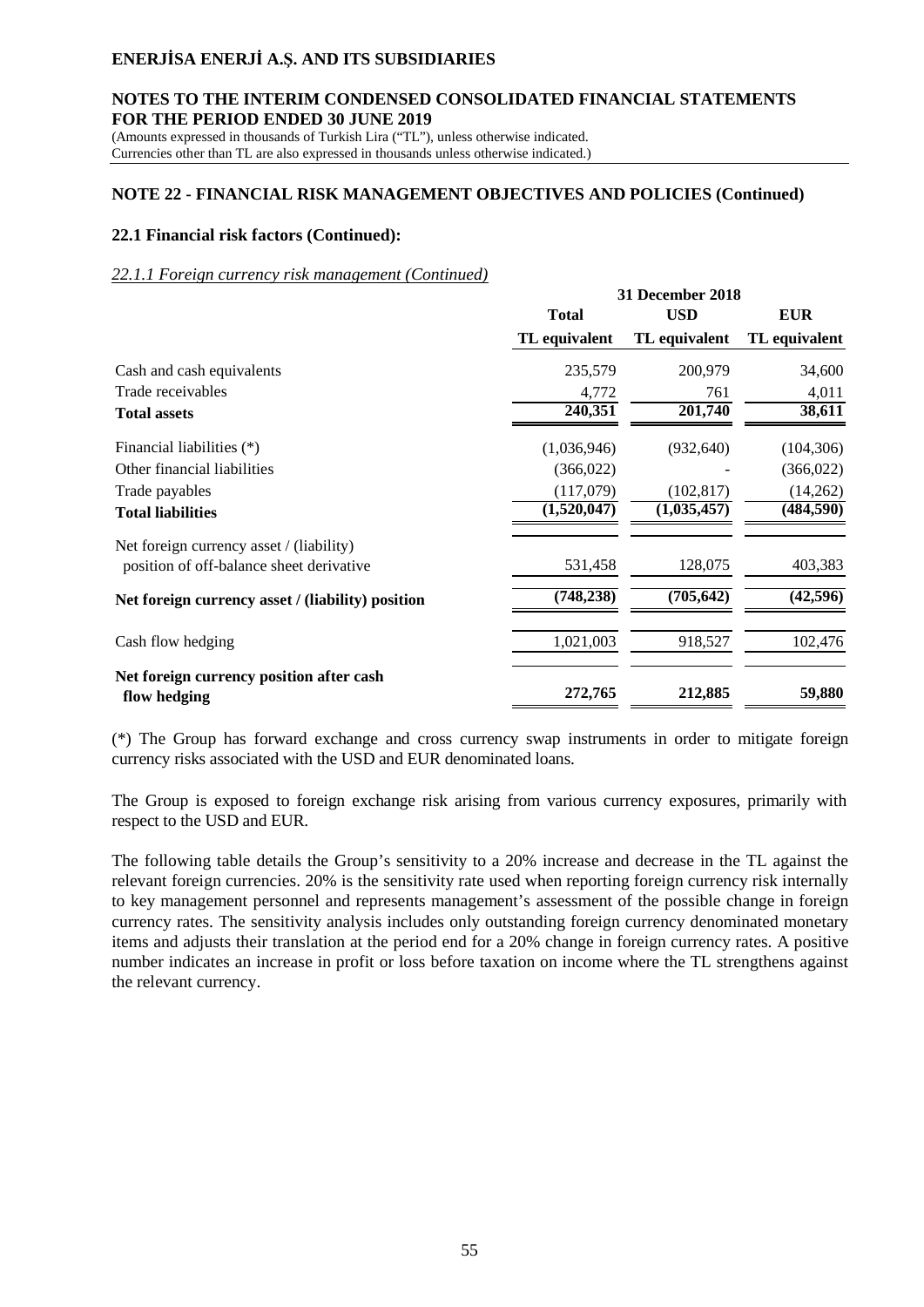### **NOTES TO THE INTERIM CONDENSED CONSOLIDATED FINANCIAL STATEMENTS FOR THE PERIOD ENDED 30 JUNE 2019**

(Amounts expressed in thousands of Turkish Lira ("TL"), unless otherwise indicated. Currencies other than TL are also expressed in thousands unless otherwise indicated.)

# **NOTE 22 - FINANCIAL RISK MANAGEMENT OBJECTIVES AND POLICIES (Continued)**

### **22.1 Financial risk factors (Continued):**

### *22.1.1 Foreign currency risk management (Continued)*

|                                 | <b>1 January - 30 June 2019</b><br><b>Profit / Loss</b> |                                     |  |
|---------------------------------|---------------------------------------------------------|-------------------------------------|--|
|                                 | <b>Appreciation of</b><br>foreign currency              | Depreciation of<br>foreign currency |  |
| Change in USD against TL by 20% |                                                         |                                     |  |
| USD net assets / liabilities    | (188, 323)                                              | 188,323                             |  |
| Hedged items (-)                | 265,799                                                 | (265, 799)                          |  |
| <b>USD</b> net effect           | 77,476                                                  | (77, 476)                           |  |
| Change in EUR against TL by 20% |                                                         |                                     |  |
| EUR net assets / liabilities    | 159,707                                                 | (159,707)                           |  |
| Hedged items (-)                | (89,612)                                                | 89,612                              |  |
| <b>EUR</b> net effect           | 70,095                                                  | (70, 095)                           |  |

|                                 | <b>1 January - 30 June 2018</b><br><b>Profit / Loss</b> |                                     |  |
|---------------------------------|---------------------------------------------------------|-------------------------------------|--|
|                                 | <b>Appreciation of</b><br>foreign currency              | Depreciation of<br>foreign currency |  |
| Change in USD against TL by 20% |                                                         |                                     |  |
| USD net assets / liabilities    | (262, 145)                                              | 262,145                             |  |
| Hedged items (-)                | 312,032                                                 | (312,032)                           |  |
| <b>USD</b> net effect           | 49,887                                                  | (49, 887)                           |  |
| Change in EUR against TL by 20% |                                                         |                                     |  |
| EUR net assets / liabilities    | (81, 445)                                               | 81,445                              |  |
| Hedged items (-)                | 78,452                                                  | (78, 452)                           |  |
| <b>EUR</b> net effect           | (2,993)                                                 | 2,993                               |  |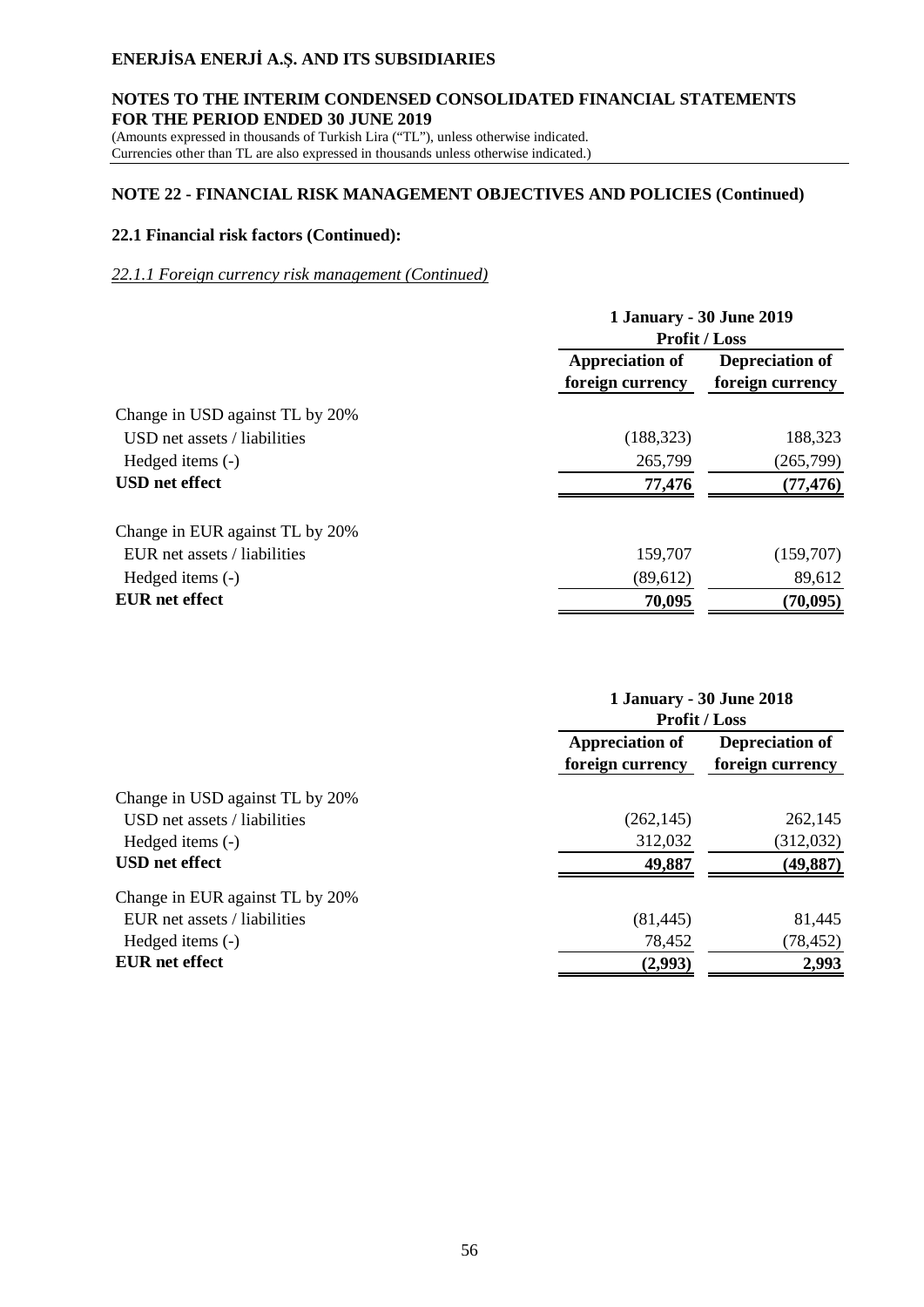### **NOTES TO THE INTERIM CONDENSED CONSOLIDATED FINANCIAL STATEMENTS FOR THE PERIOD ENDED 30 JUNE 2019**

(Amounts expressed in thousands of Turkish Lira ("TL"), unless otherwise indicated. Currencies other than TL are also expressed in thousands unless otherwise indicated.)

# **NOTE 22 - FINANCIAL RISK MANAGEMENT OBJECTIVES AND POLICIES (Continued)**

### **22.1 Financial risk factors (Continued):**

### *22.1.2 Interest rate risk management*

As of 30 June 2019 and 31 December 2018, the Group has no floating interest rate risk although the Group has CPI indexed bond obligation since the revenues under the concession agreement are also indexed to CPI.

### Fair value of financial instruments

The fair value of other financial assets and financial liabilities are determined in accordance with generally accepted pricing models.

### Categories of financial instruments and fair values

Fair value is the amount at which a financial instrument could be exchanged in a current transaction between willing parties, other than in a forced sale or liquidation, and is best evidenced by a quoted market price, if one exists.

The carrying amounts of foreign currency denominated monetary assets which are translated at the reporting date exchange rates are considered to approximate their fair values.

The carrying values of cash and cash equivalents are estimated to be at their fair values since they have short term maturities and have little impairment risk.

The carrying value of trade receivables and other receivables which are both discounted and provided provision for doubtful receivables are estimated to be at their fair values.

The fair values of financial liabilities with fixed interest rate are considered to approximate their carrying values. The fair values of financial liabilities with variable interest rates are considered to be equivalent to the carrying amount due to the expectation that the floating interest rate will change accordingly with the market interest rates.

Discounted values of trade payables and other payables are assumed to approximate their respective carrying values.

In the interim condensed consolidated financial statements, derivative instruments are the only item that is recognized at fair value. The fair value of derivate instrument is determined by using valuation technique, which can be regarded as Level 2.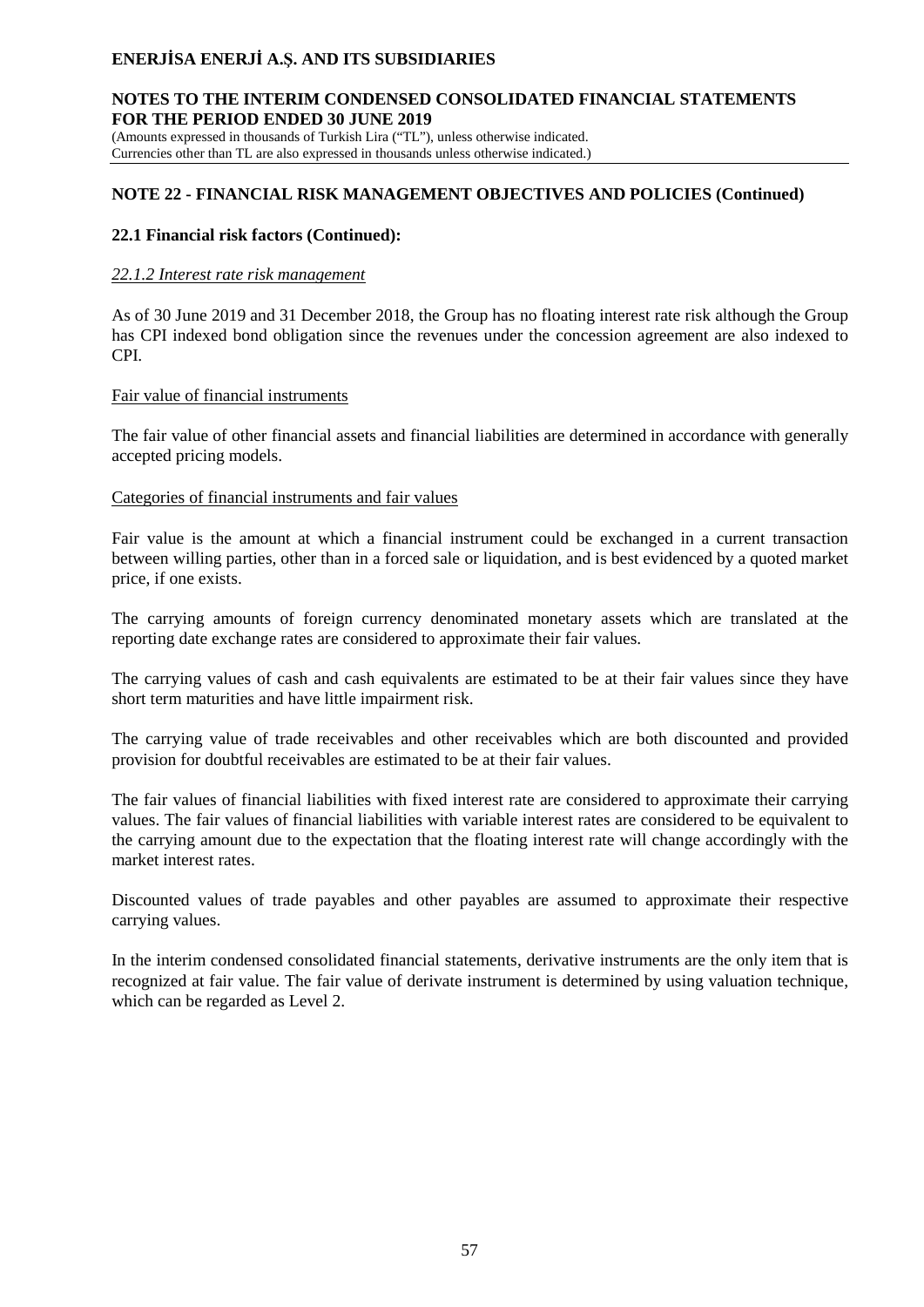#### **NOTES TO THE INTERIM CONDENSED CONSOLIDATED FINANCIAL STATEMENTS FOR THE PERIOD ENDED 30 JUNE 2019**

(Amounts expressed in thousands of Turkish Lira ("TL"), unless otherwise indicated. Currencies other than TL are also expressed in thousands unless otherwise indicated.)

# **NOTE 22 - FINANCIAL RISK MANAGEMENT OBJECTIVES AND POLICIES (Continued)**

### **22.1 Financial risk factors (Continued):**

### *22.1.2 Interest rate risk management (Continued)*

### Assets and liabilities subject to valuation and fair value of financial instruments

Fair value is the amount at which a financial instrument could be exchanged in a current transaction between willing parties, other than in a forced sale or liquidation, and is best evidenced by a quoted market price, if one exists.

The classification of the Group's financial assets and liabilities at fair value is as follows:

- · Quoted prices (unadjusted) in active markets for identical assets or liabilities (Level 1).
- · Inputs other than quoted prices included within level 1 that are observable for the asset or liability, either directly (that is, as prices) or indirectly (that is, derived from prices) (Level 2).
- Inputs for the asset or liability that are not based on observable market data (that is, unobservable inputs) (Level 3).

In the interim condensed consolidated statement of financial position, derivative financial instrument is recognized at fair value. The fair value of derivative financial instrument is determined by using valuation technique, which can be regarded as Level 2.

The Group has also deposits and guarantees received and financial assets that are subject to inflation indexation.

The following table gives information about how the fair values of these financial assets, liabilities and assets subject to valuation are determined.

| <b>Financial assets /</b><br>(Financial liabilities) |                     | Fair value / revalued amount | <b>Fair value</b><br>hierarchy | <b>Valuation</b><br>technique<br>and key<br>input | <b>Significant</b><br>unobservable  <br>input(s) | Relationship<br>оt<br>unobservable<br>inputs to fair<br>value |
|------------------------------------------------------|---------------------|------------------------------|--------------------------------|---------------------------------------------------|--------------------------------------------------|---------------------------------------------------------------|
|                                                      | <b>30 June 2019</b> | 31 December 2018             |                                |                                                   |                                                  |                                                               |
| Derivative financial instruments                     | 351,440             | 301.724                      | Level 2                        | Market Value                                      |                                                  |                                                               |
| Deposits and guarantees given                        | 282.662             | 273.428                      |                                | <b>CPI</b>                                        |                                                  |                                                               |
| Deposits and gurantees received                      | (1,782,587)         | (1,693,350)                  |                                | <b>CPI</b>                                        |                                                  |                                                               |
| Financial assets                                     | 9.640.467           | 9,294,635                    |                                | <b>CPI</b>                                        |                                                  |                                                               |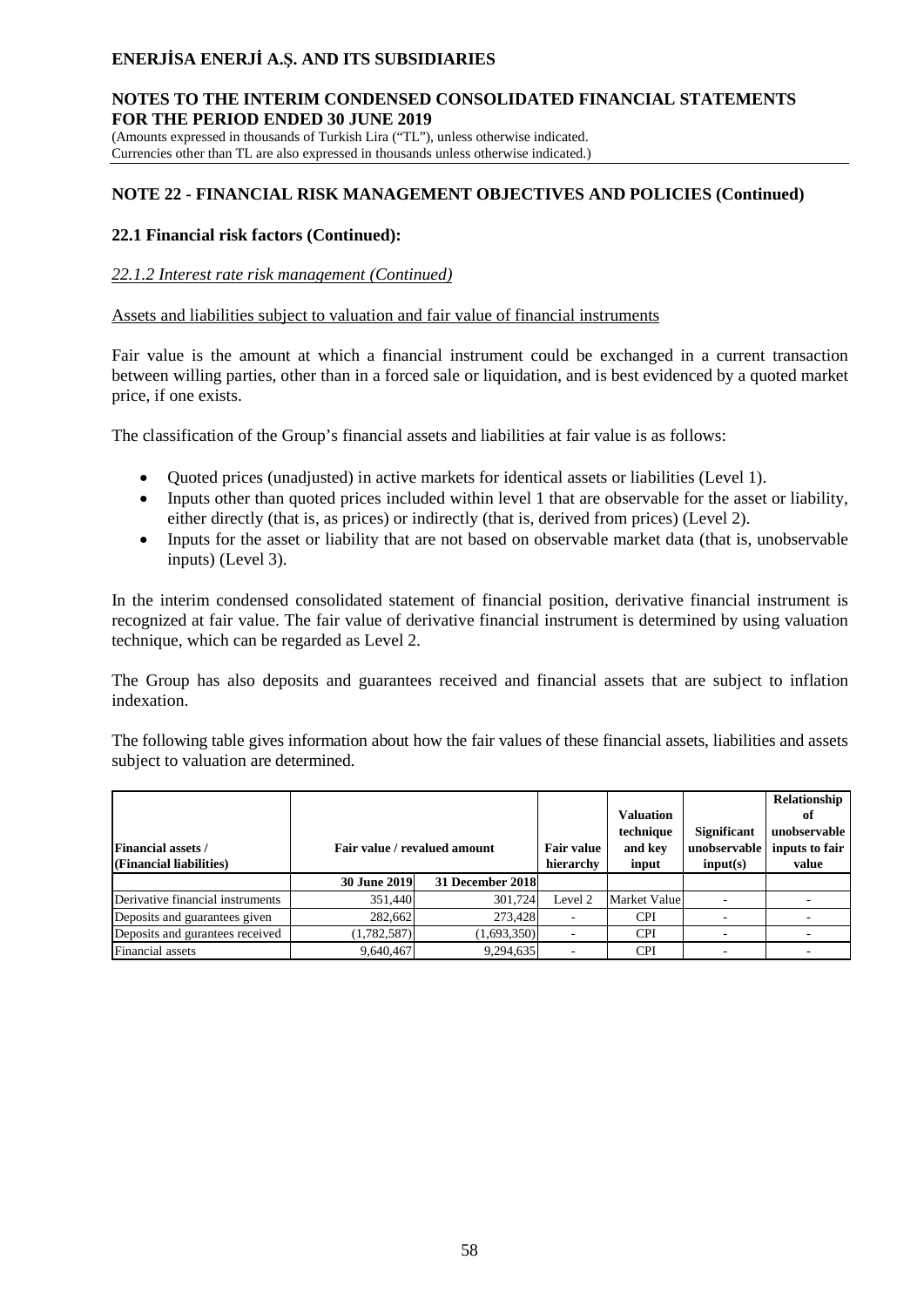#### **NOTES TO THE INTERIM CONDENSED CONSOLIDATED FINANCIAL STATEMENTS FOR THE PERIOD ENDED 30 JUNE 2019**

(Amounts expressed in thousands of Turkish Lira ("TL"), unless otherwise indicated. Currencies other than TL are also expressed in thousands unless otherwise indicated.)

#### **NOTE 23 - EXPLANATORY NOTES TO THE STATEMENT OF CASH FLOWS**

|                                                                  | 30 June<br>2019 | 31 December<br>2018 |
|------------------------------------------------------------------|-----------------|---------------------|
| Cash at banks                                                    | 1,564,549       | 562,352             |
| Demand deposits                                                  | 124,637         | 140,347             |
| Time deposits                                                    | 1,439,912       | 422,005             |
| Cash and cash equivalents at the statement of financial position | 1,564,549       | 562,352             |
| Foreign exchange differences                                     | (66, 840)       |                     |
| Cash and cash equivalents at cash flow statement                 | 1,497,709       | 562,352             |

As at 30 June 2019, TL 118,156 of the Group's demand deposits are blocked at different banks (31 December 2018: TL 92,870). These blocked deposits are related to the collections made through bank branches which are made available for use by banks 1 or 2 days after the collection depending on the agreements with related banks.

As at 30 June 2019 time deposits consist of short term TL 21,524, EUR 196,509 and USD 21,950 balances (31 December 2018: TL 186,943, EUR 5,700 and USD 38,150) with maturities between 1-89 days (31 December 2018: 1-5 days). The weighted average effective interest rates of TL, EUR and USD time deposits are 19.32%, 1.21% and 3.50% respectively as at 30 June 2019 (31 December 2018: weighted average effective interest rate 23.07%, 1.25% and 4.00%, respectively).

Details of "Other adjustments to reconcile profit / (loss)" that presented on cash flow statement are as follows:

|                                                    | 1 January - | 1 January - |
|----------------------------------------------------|-------------|-------------|
|                                                    | 30 June     | 30 June     |
|                                                    | 2019        | 2018        |
| Adjustments related to interest (income) / expense |             |             |
| based on revenue cap regulation (Note 17)          | (5,532)     | (15,650)    |
| Adjustments related to financial income            |             |             |
| from service concession arrangements (Note 8)      | (972, 425)  | (674, 257)  |
| Adjustments related to revaluation differences     |             |             |
| arising from deposits (Note 17)                    | 23,600      | 61,704      |
|                                                    | (954, 357)  | (628, 203)  |

Details of "Other cash in-flows generated from operating activities" that presented on cash flow statement are as follows:

|                                               | 1 January - | 1 January - |
|-----------------------------------------------|-------------|-------------|
|                                               | 30 June     | 30 June     |
|                                               | 2019        | 2018        |
| Net collections from financial assets related |             |             |
| to service concession arrangements            | 919.511     | 715,613     |
| Capital expenditure reimbursements (Note 8)   | 528,764     | 399,152     |
| WACC reimbursements (Note 8)                  | 390,747     | 316,461     |
|                                               | 919,511     | 715,613     |